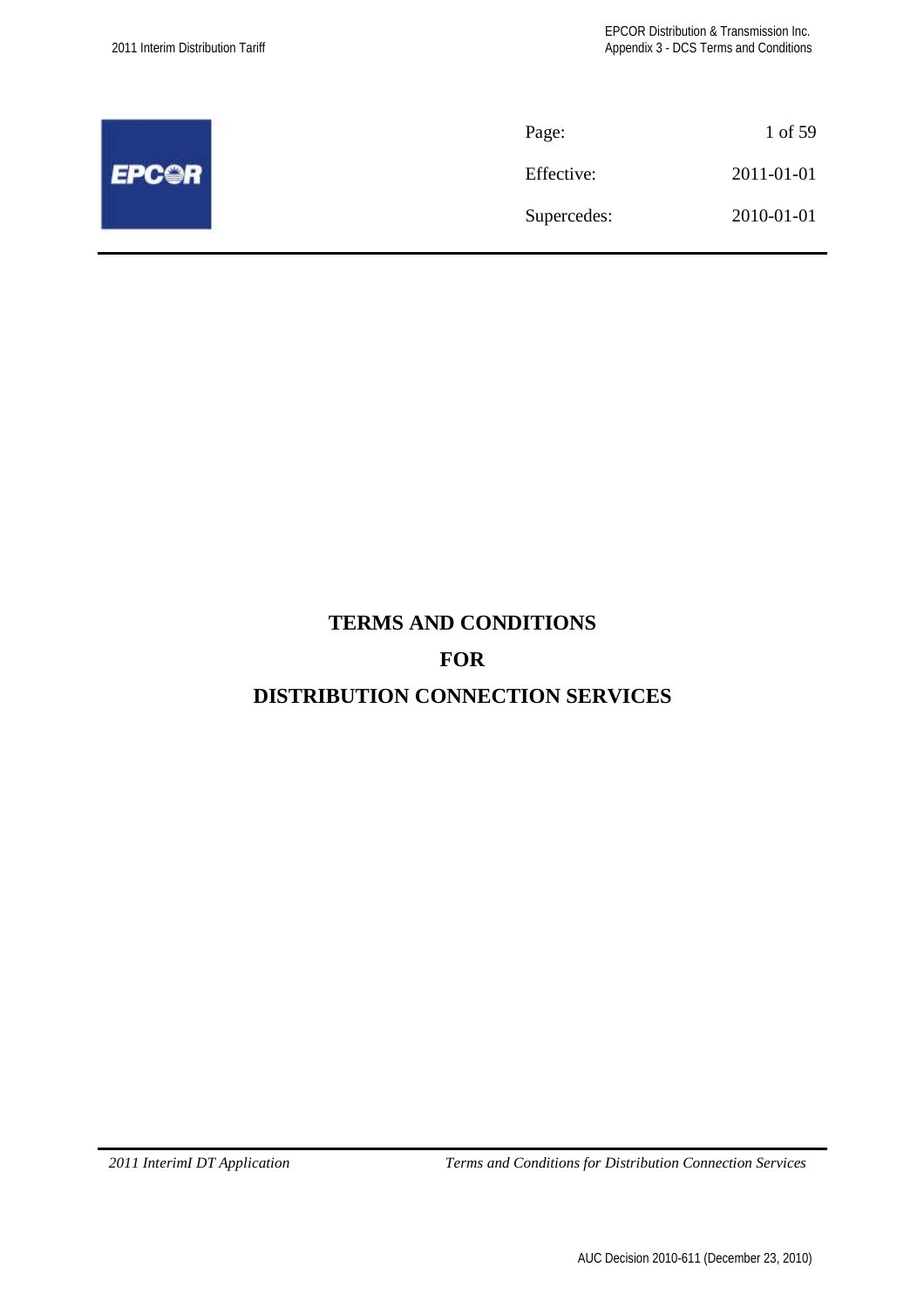|              | Page:       | 2 of 59    |
|--------------|-------------|------------|
| <b>EPCOR</b> | Effective:  | 2011-01-01 |
|              | Supercedes: | 2010-01-01 |

# **TABLE OF CONTENTS**

| 2.1 |                                                                                  |  |
|-----|----------------------------------------------------------------------------------|--|
| 2.2 |                                                                                  |  |
| 2.3 |                                                                                  |  |
| 2.4 |                                                                                  |  |
| 2.5 |                                                                                  |  |
|     |                                                                                  |  |
| 3.1 |                                                                                  |  |
| 3.2 |                                                                                  |  |
| 3.3 |                                                                                  |  |
| 3.4 |                                                                                  |  |
|     |                                                                                  |  |
| 4.1 |                                                                                  |  |
| 4.2 |                                                                                  |  |
| 4.3 |                                                                                  |  |
| 4.4 |                                                                                  |  |
| 4.5 |                                                                                  |  |
| 4.6 |                                                                                  |  |
| 4.7 |                                                                                  |  |
| 4.8 |                                                                                  |  |
| 4.9 |                                                                                  |  |
|     |                                                                                  |  |
| 5.1 |                                                                                  |  |
| 5.2 |                                                                                  |  |
| 5.3 |                                                                                  |  |
| 5.4 |                                                                                  |  |
|     |                                                                                  |  |
| 6.1 |                                                                                  |  |
| 6.2 |                                                                                  |  |
| 6.3 |                                                                                  |  |
|     |                                                                                  |  |
| 7.1 |                                                                                  |  |
| 7.2 | Determination of Distribution Extension Costs and Distribution Contributions  23 |  |
| 7.3 | Determination of EDTI Transmission Costs and Transmission Contributions  24      |  |
| 7.4 |                                                                                  |  |
| 7.5 |                                                                                  |  |
| 7.6 |                                                                                  |  |
| 7.7 |                                                                                  |  |
|     |                                                                                  |  |
|     |                                                                                  |  |

2011 InterimI DT Application

Terms and Conditions for Distribution Connection Services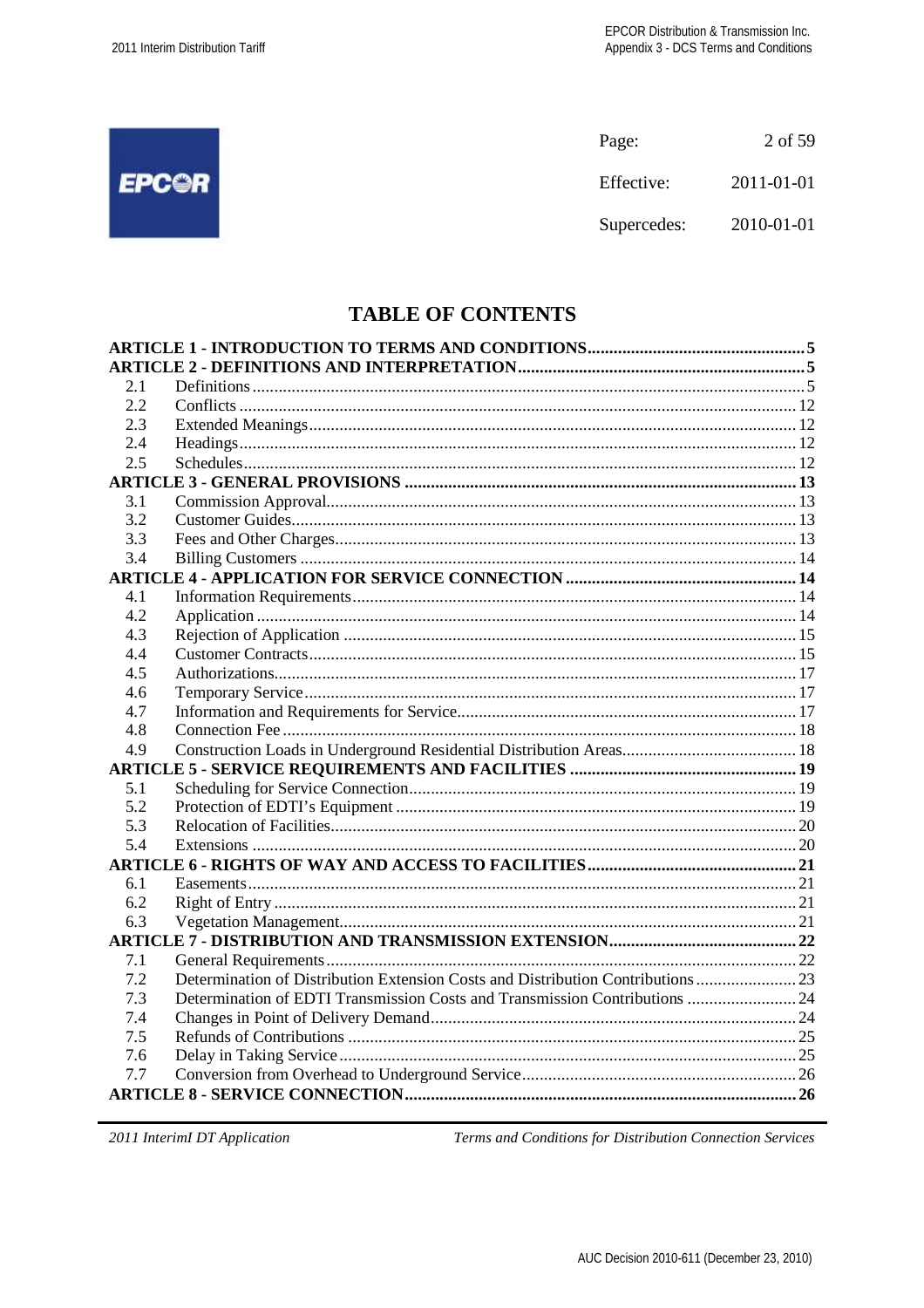|       | Page:       | 3 of 59    |
|-------|-------------|------------|
| EPC©R | Effective:  | 2011-01-01 |
|       | Supercedes: | 2010-01-01 |
|       |             |            |

| 8.1  |                                                                              |  |
|------|------------------------------------------------------------------------------|--|
| 8.2  |                                                                              |  |
| 8.3  |                                                                              |  |
| 8.4  |                                                                              |  |
| 8.5  |                                                                              |  |
| 8.6  |                                                                              |  |
|      |                                                                              |  |
| 9.1  |                                                                              |  |
| 9.2  |                                                                              |  |
| 9.3  |                                                                              |  |
| 9.4  |                                                                              |  |
| 9.5  |                                                                              |  |
|      |                                                                              |  |
| 10.1 |                                                                              |  |
| 10.2 |                                                                              |  |
| 10.3 |                                                                              |  |
| 10.4 |                                                                              |  |
| 10.5 |                                                                              |  |
| 10.6 |                                                                              |  |
|      |                                                                              |  |
| 11.1 |                                                                              |  |
| 11.2 |                                                                              |  |
| 11.3 |                                                                              |  |
| 11.4 |                                                                              |  |
|      |                                                                              |  |
| 12.1 |                                                                              |  |
| 12.2 |                                                                              |  |
| 12.3 |                                                                              |  |
| 12.4 |                                                                              |  |
|      |                                                                              |  |
| 13.1 |                                                                              |  |
| 13.2 |                                                                              |  |
|      |                                                                              |  |
| 14.1 |                                                                              |  |
| 14.2 |                                                                              |  |
| 14.3 |                                                                              |  |
| 14.4 |                                                                              |  |
| 14.5 |                                                                              |  |
|      | <b>ARTICLE 15 - ADDITIONAL PROVISIONS RELATING TO SERVICES 47</b>            |  |
| 15.1 |                                                                              |  |
| 15.2 |                                                                              |  |
| 15.3 |                                                                              |  |
| 15.4 | Independent System Operation or Transmission Facility Owner Requirements  48 |  |

2011 InterimI DT Application

Terms and Conditions for Distribution Connection Services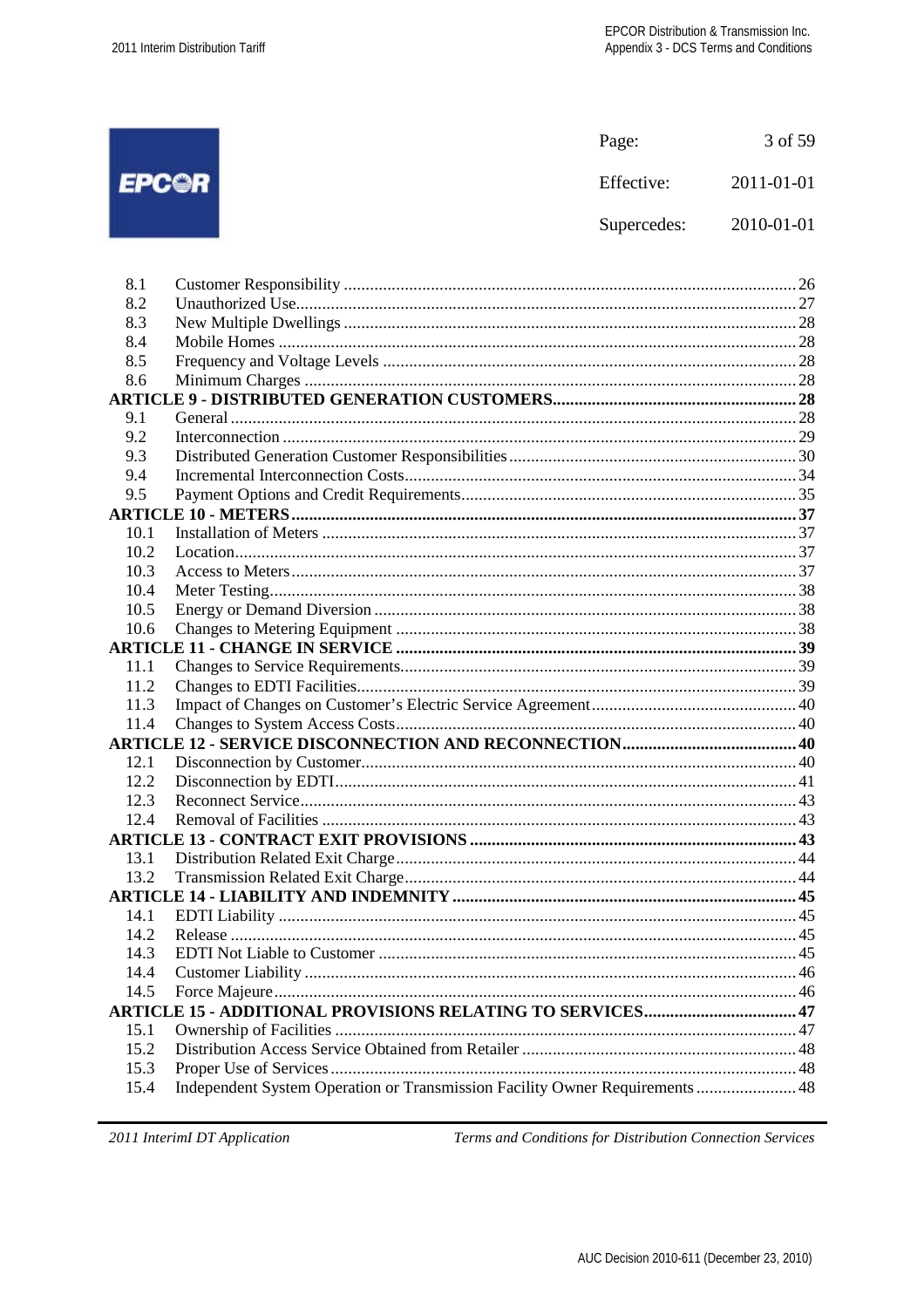|              | Page:       | 4 of 59    |
|--------------|-------------|------------|
| <b>EPCOR</b> | Effective:  | 2011-01-01 |
|              | Supercedes: | 2010-01-01 |
|              |             |            |
| 15.5         |             |            |
| 15.6         |             |            |
| 15.7         |             |            |
| 15.8         |             |            |
| 15.9         |             |            |
| 15 10        |             |            |
| 15.11        |             |            |

SCHEDULE A — AVAILABLE EDTI INVESTMENT................................................................ 51 SCHEDULE B — Electric Service Agreement............................................................................... 53 SCHEDULE C — Agreement for Distribution Connection Service................................................ 58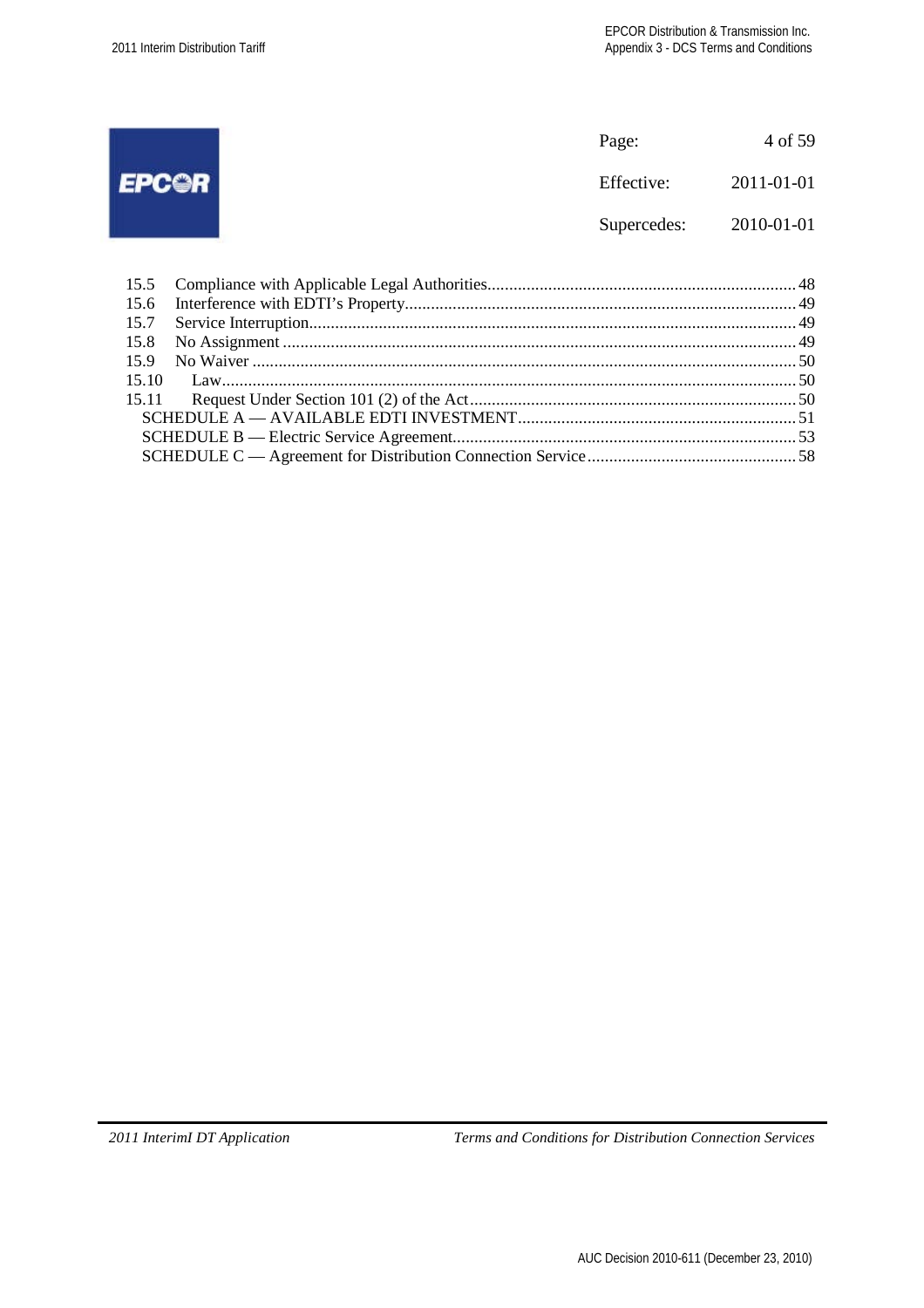|              | Page:       | 5 of 59    |
|--------------|-------------|------------|
| <b>EPC©R</b> | Effective:  | 2011-01-01 |
|              | Supercedes: | 2010-01-01 |

## **ARTICLE 1 - INTRODUCTION TO TERMS AND CONDITIONS**

These Terms and Conditions, as approved by the Alberta Utilities Commission (the "Commission"), form part of the Distribution Tariff of EPCOR Distribution & Transmission Inc. ("EDTI") and are established pursuant to section 102 of the *Electric Utilities Act 2003*, c. E-5.1. The Distribution Tariff is available for public inspection during normal business hours at the business offices of EDTI and can be accessed on EDTI's web site at:

http://www.epcor.ca/Customers/Commercial+and+Industrial/Account/DT+Access+Tariffs/ default.htm

These Terms and Conditions apply to EDTI and its relationship with Customers including Load Customers and Distributed Generating Customers. All Customers by virtue of their relationship with EDTI are deemed to have accepted these Terms and Conditions.

The service provided by EDTI hereunder is regulated by the Commission and parties having any inquiries or complaints regarding these Terms and Conditions may direct such inquiries or complaints directly to EDTI or to the Commission.

No agreement can provide for the waiver or alteration of any part of these Terms and Conditions unless such agreement is first filed with and approved by the Commission. Whenever the Commission approves an amendment to these Terms and Conditions, such amendment, including its effective date, will be posted on EDTI's website at:

http://www.epcor.ca/Customers/Commercial+and+Industrial/Account/DT+Access+Tariffs/ default.htm

## **ARTICLE 2 - DEFINITIONS AND INTERPRETATION**

#### **2.1 Definitions**

The following words and phrases, whenever used in these Terms and Conditions or in an application, contract or agreement for service under these Terms and Conditions, shall have the meanings set forth below:

"**Act**" means the *Electric Utilities Act*, S.A. 2003, c. E-5.1, as re-enacted, amended or replaced from time to time;

"**Available EDTI Investment**" means the maximum investment that EDTI will make to extend service to a Customer as set forth in Schedule A;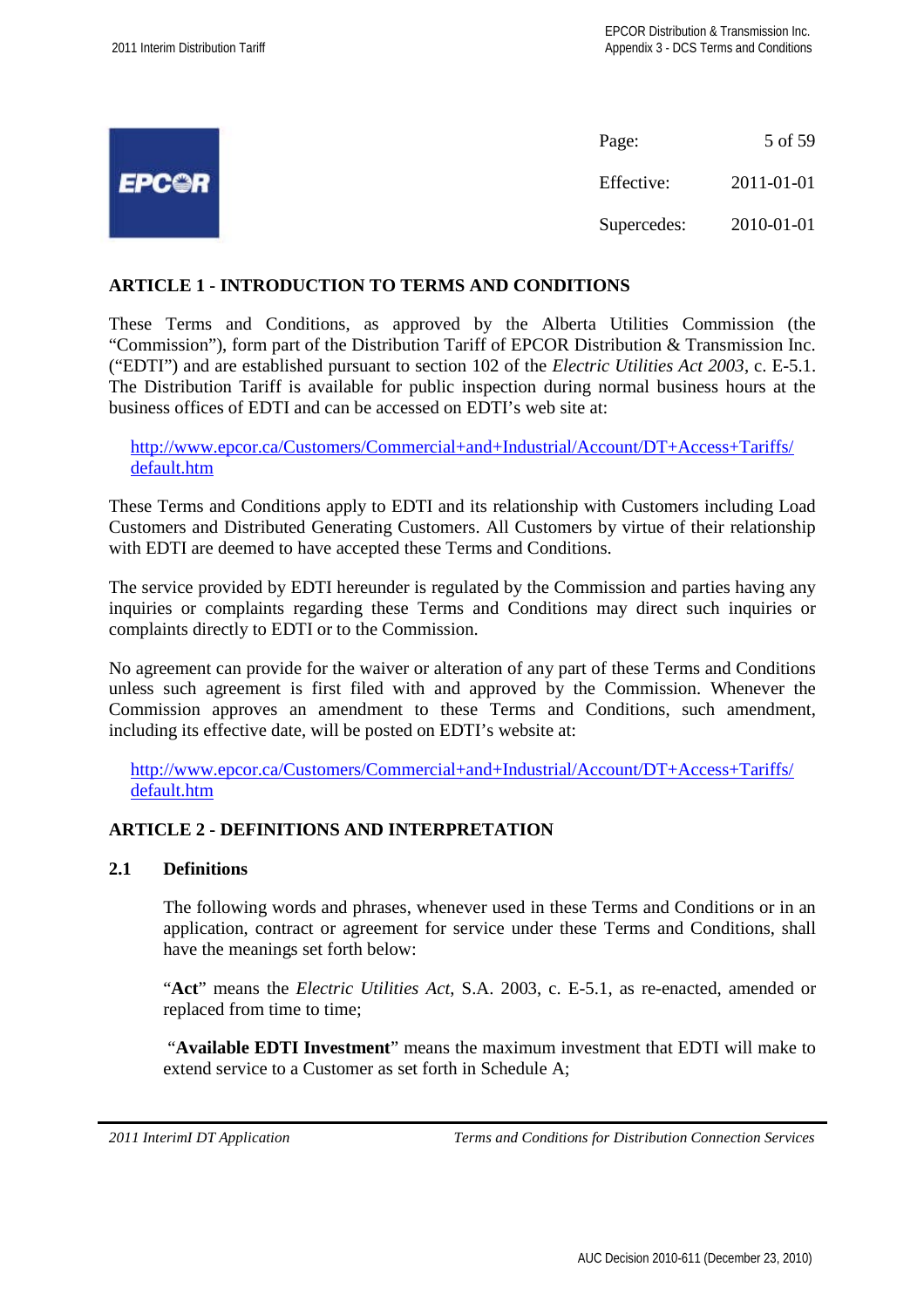| 7 D<br>es la |
|--------------|
|--------------|

Page: 6 of 59 Effective: 2011-01-01 Supercedes: 2010-01-01

"**Board**" or "**EUB**" means the Alberta Energy and Utilities Board established under the *Alberta Energy and Utilities Board Act*, R.S.A., 2000, c. A-17, as re-enacted, amended or replaced from time to time;

"**Business Day**" means any day other than Saturday, Sunday or a holiday as defined in the *Interpretation Act*, R.S.A. 2000, c. I-8, as re-enacted, amended or replaced from time to time;

**"Civil Work"** includes the completion, installation, repair or replacement of ductwork, trenching, ground disturbance, transformer and switching cubicle and pedestal bases, guard rails, manholes, vaults, landscaping and intermediate poles for low voltage service wire (1000 volt or less) on the Customer's property;

"**Commission**" or "**AUC**" means the Alberta Utilities Commission, formerly the Alberta Energy and Utilities Board, established under the *Alberta Utilities Commission Act*, R.S.A., 2007, c. A-37.2, as re-enacted, amended or replaced from time to time;

"**Commitment Agreement**" means the written agreement that may be required at EDTI's sole discretion between a Customer and EDTI whereby the Customer both authorizes the design and construction of new or expanded Facilities and agrees to pay all cancellation costs if the project is cancelled or if the Customer fails to sign an Electric Service Agreement prior to the energization of the new or expanded Facilities;

"**Connected Load**" means the sum of the capacities or ratings of the electric energy consuming apparatus connected or to be connected to EDTI's electric distribution system;

"**Contract Term**" means the period of time during which the Customer continues to take service under these Terms and Conditions until service is no longer required;

"**Contracted Minimum Demand**" means the minimum Demand in kW or kVA specified in the Electric Service Agreement and is calculated as 80% of the Forecast Peak Demand<sup>+</sup>

"**Customer**" includes a Load Customer and a Distributed Generation Customer;

"**Customer Contribution**" means the sum of the Distribution Contribution and the Transmission Contribution that the Customer shall pay to EDTI to install the Facilities necessary to provide a Service Connection to the Customer.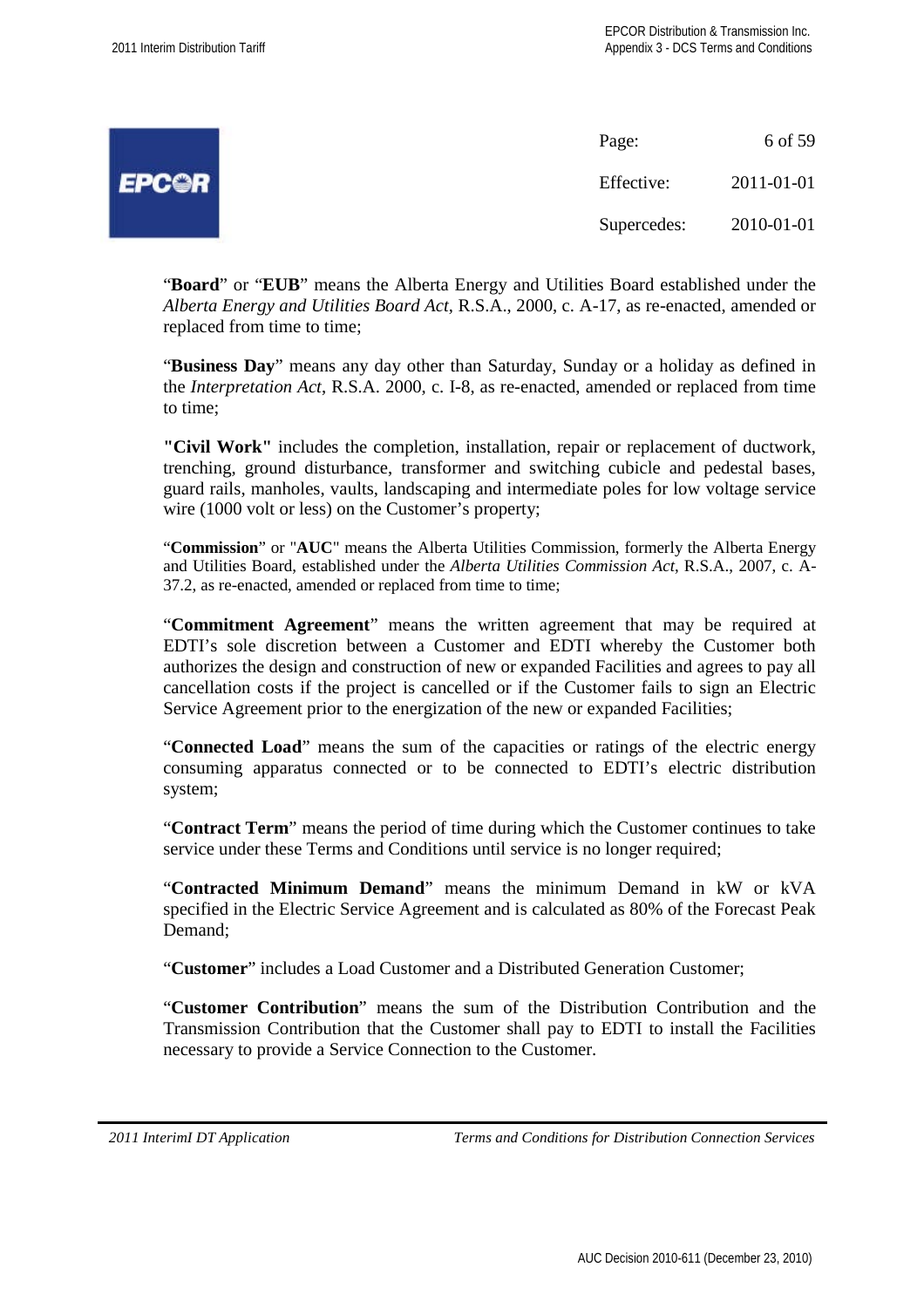| ಲ<br>early in |  |
|---------------|--|
|               |  |

| Page:       | 7 of 59    |  |
|-------------|------------|--|
| Effective:  | 2011-01-01 |  |
| Supercedes: | 2010-01-01 |  |

"**Customer Usage Information**" means information regarding the historical electricity consumption of a Customer;

"**Default Supplier**" means a Retailer appointed by EDTI pursuant to section 3 of the RRR Regulation;

"**Demand**" means the maximum rate at which Energy is delivered (expressed in kW, kVA or other suitable unit) at a given instant or averaged over any designated period of time;

"**Distributed Generation**" means a generating unit that is interconnected with EDTI's electric distribution system.

"**Distributed Generation Customer**" means a person with on-site generating equipment that is interconnected with EDTI's electric distribution system;

"**Distribution Access Service**" has the meaning given to it in the Act;

"**Distribution Extension Costs**" means the estimated costs of materials, labour, expenses, allocated overhead, and any other costs incurred by EDTI in extending service to a particular Customer, related to distribution voltages of 25 kV and lower;

"**Distribution Contribution**" means the Distribution Capital Costs incurred in extending service to a Customer less the applicable level of any Available EDTI Investment specified in Schedule A for the service;

"**Distribution Interconnection Agreement**" means an agreement entered into between EDTI and a Distributed Generation Customer that sets out the provision and obligations of the parties with respect to the interconnection and is required when any Distributed Generation Customer interconnects to EDTI's electric distribution system;

"**Distribution Tariff**" means a distribution tariff prepared by EDTI and approved by the Commission in accordance with section 102 of the Act, which consists of the Rate Schedules, these Terms and Conditions, the Terms and Conditions for Distribution Connection Services and the Distribution Tariff Policies;

"**Distribution Tariff Policies**" means the part of EDTI's Distribution Tariff that sets out the policies applied by EDTI in implementing the Rate Schedules, these Terms and Conditions and the Terms and Conditions for Distribution Connection Services;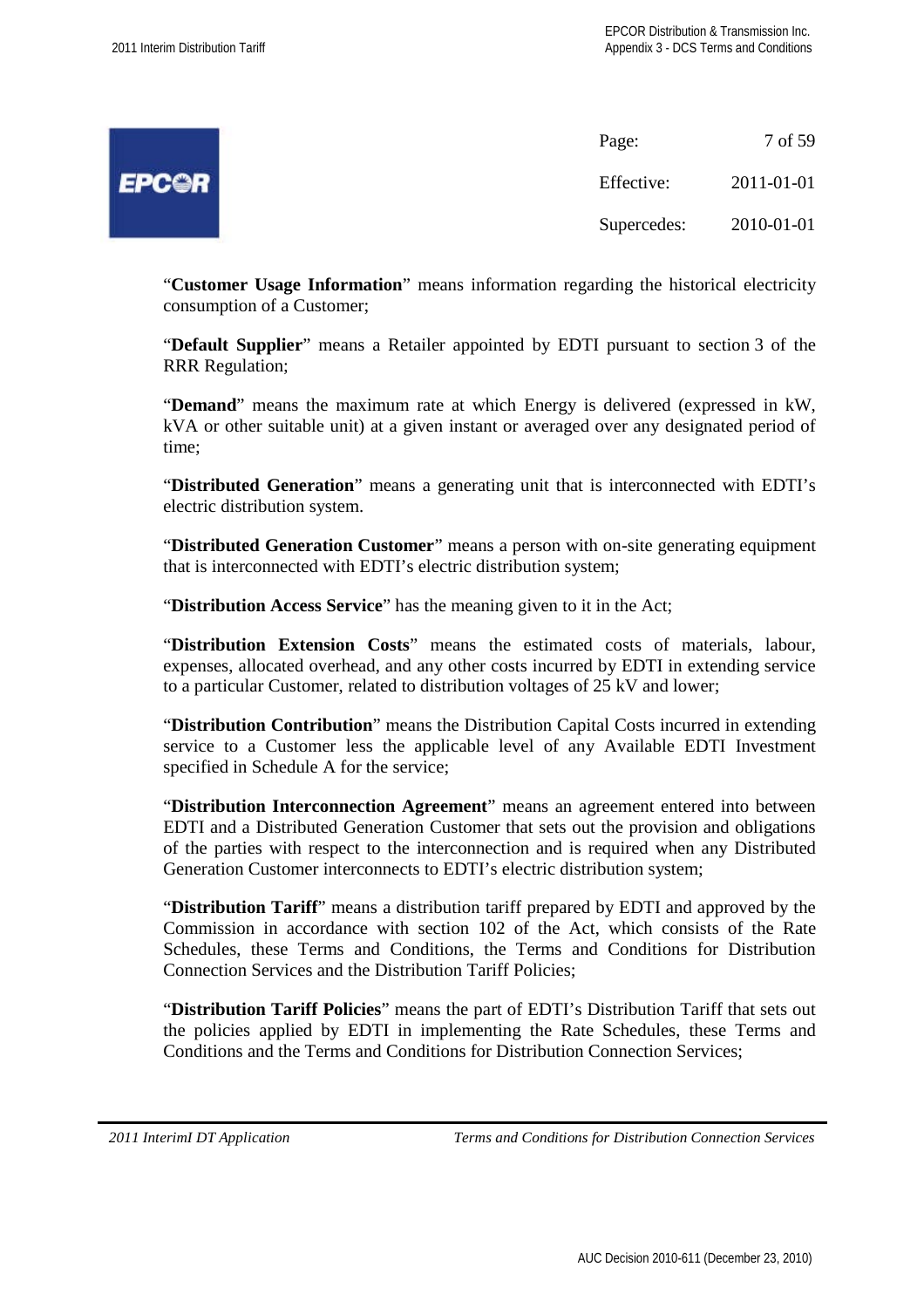| ال<br>and in<br>e |
|-------------------|
|                   |

Page: 8 of 59 Effective: 2011-01-01 Supercedes: 2010-01-01

"**Distribution Tariff Services**" means all services provided by EDTI under the Distribution Tariff;

"**Dwelling**" means a private residence provided with sleeping and cooking facilities intended for domestic use and in which the occupants live as a single housekeeping unit that is not part of a Multiple Dwelling;

"**EDTI**" or "**EPCOR Distribution & Transmission**" means EPCOR Distribution & Transmission Inc., and for certainty includes its predecessor in interest by amalgamation EPCOR Distribution Inc.;

**"EDTI Transmission Costs"** has the meaning given to it in Section 7.3.1;

"**Electric Service Agreement**" means an agreement between EDTI and a Customer for the provision of Distribution Access Service in relation to a Service Connection;

"**Electricity Services**" means the services associated with the provision of electricity to Customers, including the exchange of Energy, making financial arrangements to manage financial risk associated with the pool price, Distribution Access Service, system access service, ancillary services, billing, metering, performing load settlement and any other services specified in regulations made under the Act;

"**Energy**" means electric energy (expressed in kilowatt hours);

"**Forecast Peak Demand**" means the expected maximum capacity requirement at a Point of Service which is used to determine the potential level of Available EDTI Investment and the Contracted Minimum Demand;

"**Facilities**" means physical plant (including, without limitation, distribution lines, transformers, meters, equipment, machinery and other electrical apparatus) on EDTI's side of the Point of Service interconnection excluding transmission facilities;

"**Fee Schedule**" means the fees and charges set forth in Table 2 of Schedule A - DAT Rate and Fee Schedule to EDTI's Distribution Tariff;

"**Force Majeure**" means circumstances not reasonably within the control of EDTI, including acts of God, strikes, lockouts or other industrial disturbances, acts of the public enemy, wars, blockades, insurrections, riots, epidemics, landslides, lightning, earthquakes, fires, storms, floods, high water, washouts, inclement weather, orders or acts of civil or military authorities, civil disturbances, explosions, breakdown or accident to equipment, mechanical breakdowns, the intervention of federal, provincial, state or local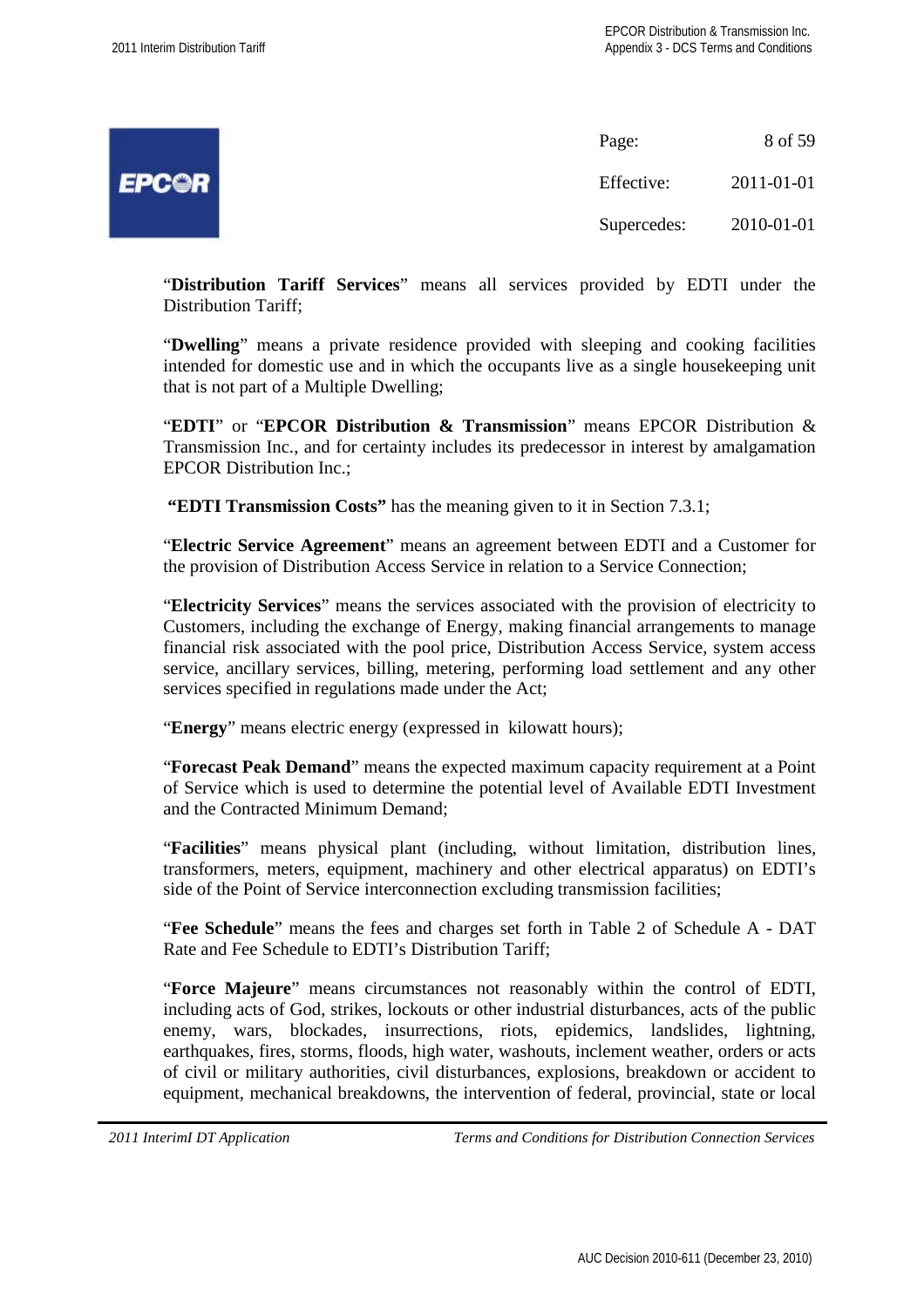|              | Page:       | 9 of 59    |
|--------------|-------------|------------|
| <b>EPCOR</b> | Effective:  | 2011-01-01 |
|              | Supercedes: | 2010-01-01 |

government or from any of their agencies or boards, the order or direction of any court, and any other cause, whether of the kind herein enumerated or otherwise, provided that the lack of funds shall not constitute a circumstance not reasonably within the control of EDTI;

"**Incremental Interconnection Costs**" means the costs of materials, labour, expenses and any other direct costs incurred by EDTI to allow a Distributed Generation Customer to make use of EDTI's electric distribution system.

"**Independent System Operator**" or "**ISO**" means the corporation established by section 7 of the Act;

"**In-service Date**" means the date on which the Customer specifies service is to be available or the date the service is actually available, whichever is later;

"**Interconnected Electric System**" means all transmission facilities and electric distribution systems in Alberta that are interconnected;

"**Interconnection Facilities**" for Distributed Generation Customers means all incremental distribution Facilities required to interconnect the circuits of the Distributed Generation Customer's generating facilities to EDTI's Facilities and all modifications to EDTI's distribution Facilities required for interconnection which may include, without limitation, poles, lines, substations, service leads and protective and metering equipment;

"**kVA**" means kilovolt-ampere or kilovolt-amperes;

"**kW**" means kilowatt or kilowatts:

"**kWh**" means kilowatt hour or kilowatt hours;

"**Load**" means the Demand and Energy delivered to or required at any Point of Service;

"**Load Customer**" means a person that is interconnected to EDTI's electric distribution system for the purpose of purchasing electricity for the person's own use;

"**Load Settlement**" means "load settlement" as defined in the Act.

"**Local Access Fee"** means the surcharge imposed by the City of Edmonton that is applicable to a Site and not subject to approval by the Commission;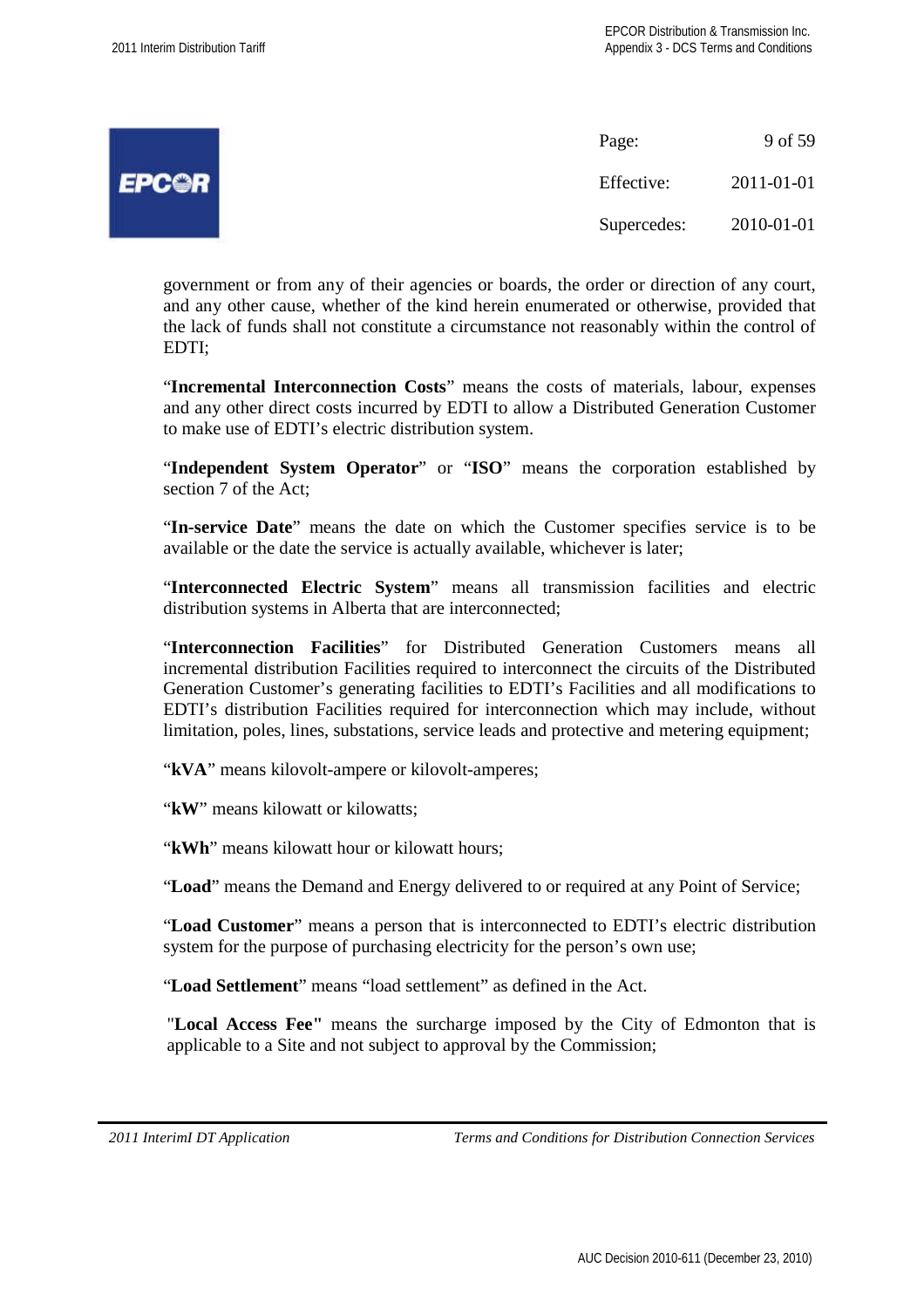EI

|                  | Page:       | 10 of 59   |
|------------------|-------------|------------|
| <sup>P</sup> C©R | Effective:  | 2011-01-01 |
|                  | Supercedes: | 2010-01-01 |

"**Minimum Charge**" means the higher of the rate minimum and the rate applied to the Contracted Minimum Demand;

"**Multiple Dwelling**" means a building containing more than one dwelling which shares all or part of a Service Connection;

"**Point of Delivery**", or "**POD**" means the point at which electrical energy is transferred from a transmission facility owner's Transmission Facility to a distribution system and where the electric energy so transferred is measured;

"**Point of Service**" means the electrical connection point at which EDTI's service conductors are connected to the conductors or apparatus of a Customer, which point is more particularly described in EDTI's Customer Connection Guide, as amended from time to time;

"**Power Factor**" means the ratio of the highest metered Demand measured in kW in a fifteen (15) minute interval to the highest metered Demand measured in kVA in that same interval;

"**Power Pool**" means the scheme operated by the ISO under the Act for the exchange of Energy and financial settlement for the exchange of Energy;

"**Rate Schedules**" means the schedules of EDTI's Distribution Tariff that set out charges;

"**RDS Regulation**" means the *Regulated Default Supply Regulation*, A.R. 168/2003, as amended from time to time;

"**RRR Regulation**" means the *Roles, Relationships and Responsibilities Regulation*, A.R. 169/2003, as amended from time to time;

"**Regulated Rate Tariff**" means a regulated rate tariff for the provision of Electricity Services to eligible customers prepared by EDTI, or a person with whom EDTI makes arrangements to do so, pursuant to section 102 of the Act;

"**Retail Electricity Services**" means Electricity Services provided directly to a Customer other than Electricity Services provided to eligible customers under a Regulated Rate Tariff;

"**Retailer**" means a person who sells or provides Retail Electricity Services directly to Customers and who is entitled to enroll Customers for Distribution Access Service under EDTI's Terms and Conditions for Distribution Access Service, and includes a Default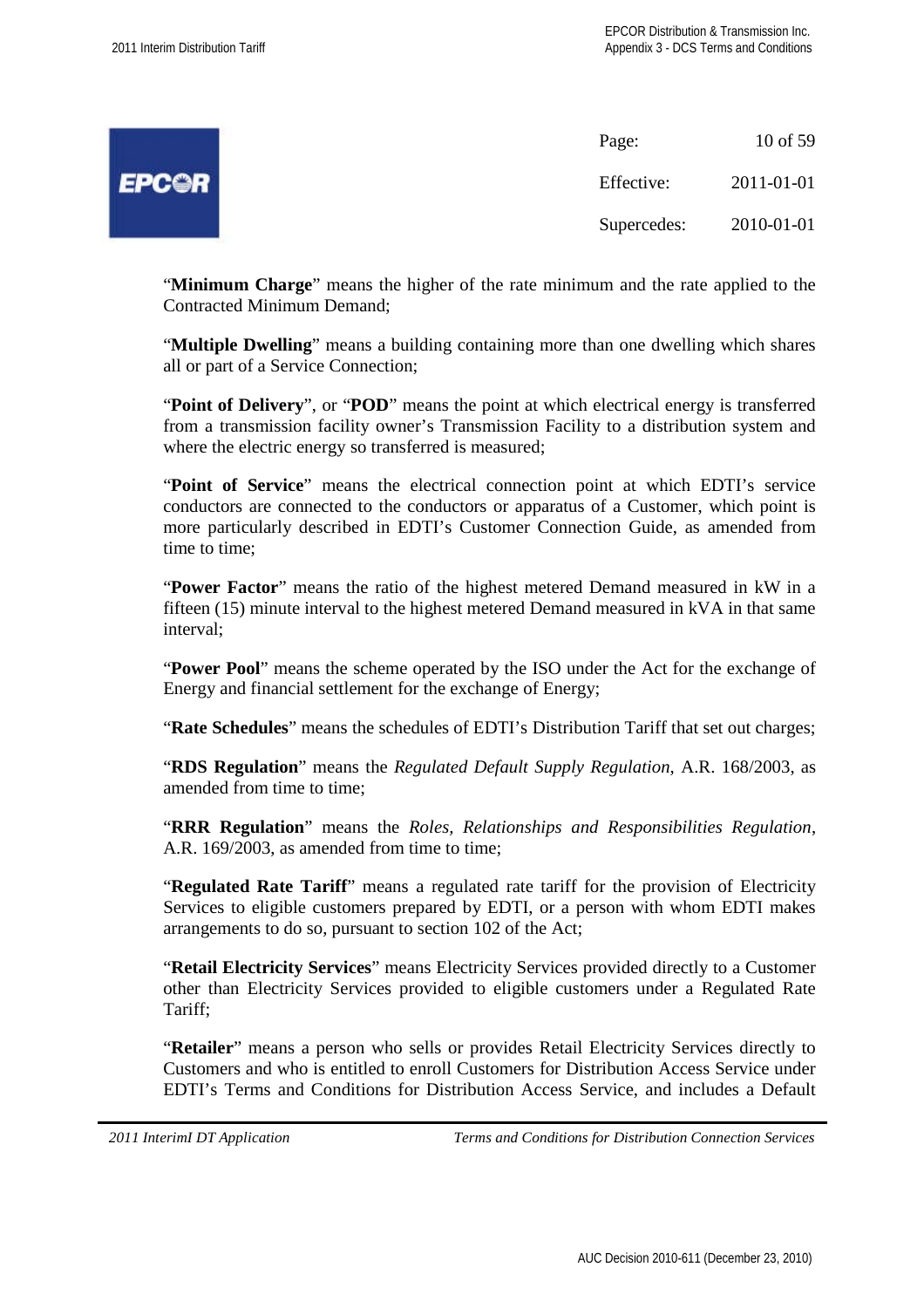11 of 59

 $2011 - 01 - 01$ 

 $2010 - 01 - 01$ 

|   | Page:       |
|---|-------------|
| R | Effective:  |
|   | Supercedes: |

Supplier, the person with whom EDTI has made arrangements to provide the Regulated Rate Tariff to eligible Customers, and Self-Retailers;

"**Retailer of Record**" means the Retailer who is listed in EDTI's records through the procedures outlined in its Terms and Conditions for Distribution Access Service, and thereby recognized by EDTI and the Settlement System Code, as a particular Customer's Retailer for a Point of Service at a particular time;

"**Self-Retailer**" means a person carrying out Retailer functions to obtain Electricity Services solely for its own use;

"**Service Connection**" means the Facilities required to physically connect the Customer's facilities to EDTI's electric distribution system to permit the Customer to obtain Distribution Access Service;

"**Settlement System Code**" means the rules respecting Load Settlement established by the Independent System Operator pursuant to the Act;

"**Site**" means a unique end-use Point of Service, being the finest level at which settlement recognizes retailer assignments, and receives consumption data;

"**System Access Service**" has the meaning given to it in the Act;

"**Transmission Contribution**" means the EDTI Transmission Costs that are applicable to a particular Customer.

**"Transmission Direct-Connect Customer"** means a Customer at a Site that has an interval meter and receives electricity directly from the Transmission System;

**"Transmission System"** means all transmission facilities as defined in the Act that are part of the Interconnected Electric System;

**"Underground Residential Distribution Site" or "URD Site"** means a single family residential Site that is provided with Distribution Access Service by way of a Service Connection that lies within an area serviced by way of underground residential distribution Facilities.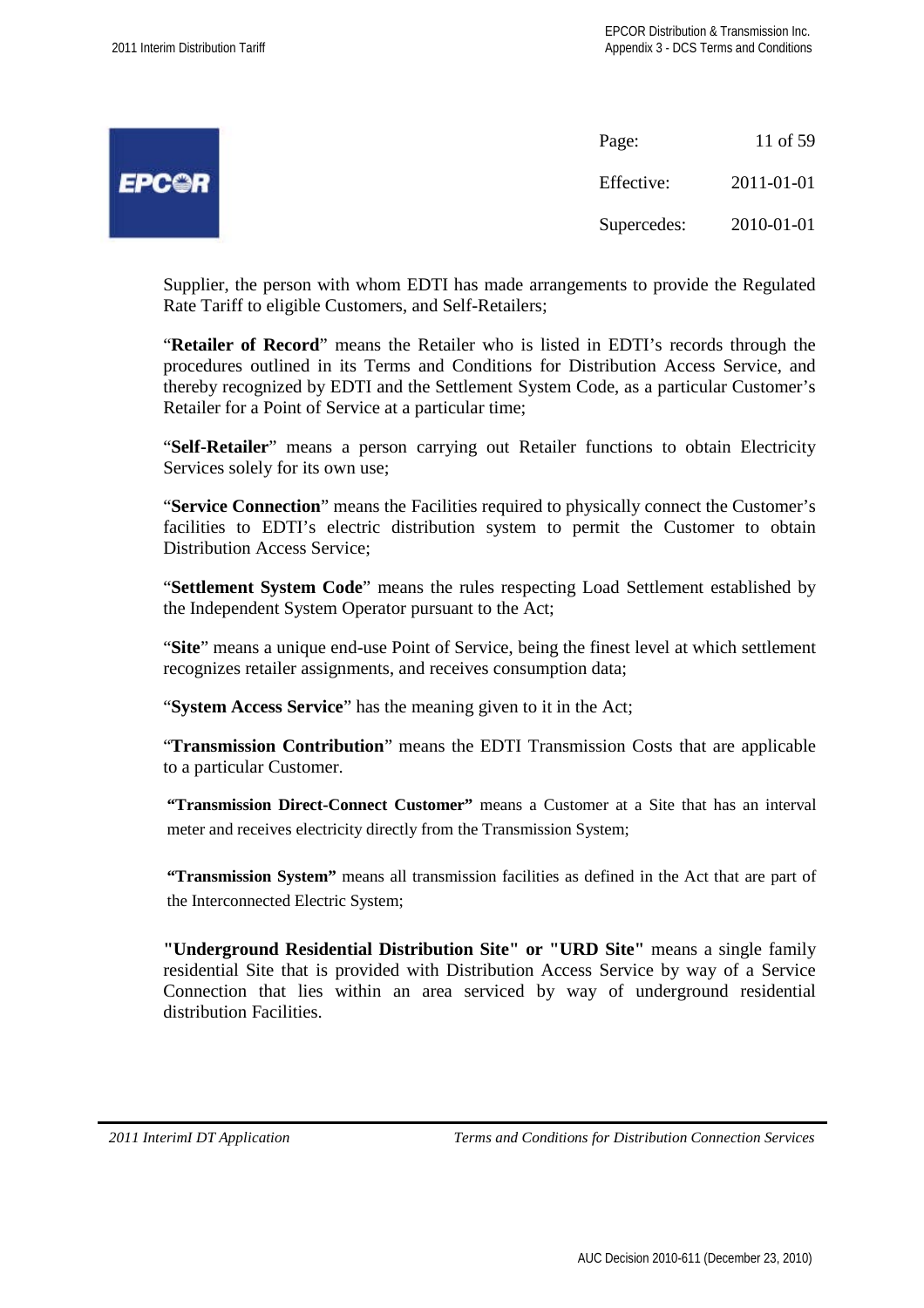|              | Page:       | 12 of 59   |
|--------------|-------------|------------|
| <b>EPCOR</b> | Effective:  | 2011-01-01 |
|              | Supercedes: | 2010-01-01 |

#### **2.2 Conflicts**

If there is any conflict between a provision expressly set out in an order of the Commission and these Terms and Conditions, the order of the Commission shall govern.

If there is any conflict between a provision in these Terms and Conditions, as may be amended from time to time, and a provision in an Electric Service Agreement or any other existing or future agreement between EDTI and a Customer relating to a Service Connection or other interconnection to EDTI's electric distribution system or Distribution Tariff Services, the provision in these Terms and Conditions shall govern.

## **2.3 Extended Meanings**

In these Terms and Conditions, words importing the singular number only shall include the plural and vice versa, words importing the masculine gender shall include the feminine and neutral genders and vice versa. Word importing a person shall include person, firm, partnership, corporation, organization or association (including, without limitation, individual members of any unincorporated entity).

#### **2.4 Headings**

The division of these Terms and Conditions into sections, subsections and other subdivisions and the insertion of headings are for convenience of reference only and shall not affect the construction or interpretation of these Terms and Conditions.

#### **2.5 Schedules**

The following schedule is attached to and forms part of these Terms and Conditions:

Schedule A - Available EDTI Investment

Schedule B – Electric Service Agreement

Schedule C – Agreement for Distribution Connection Services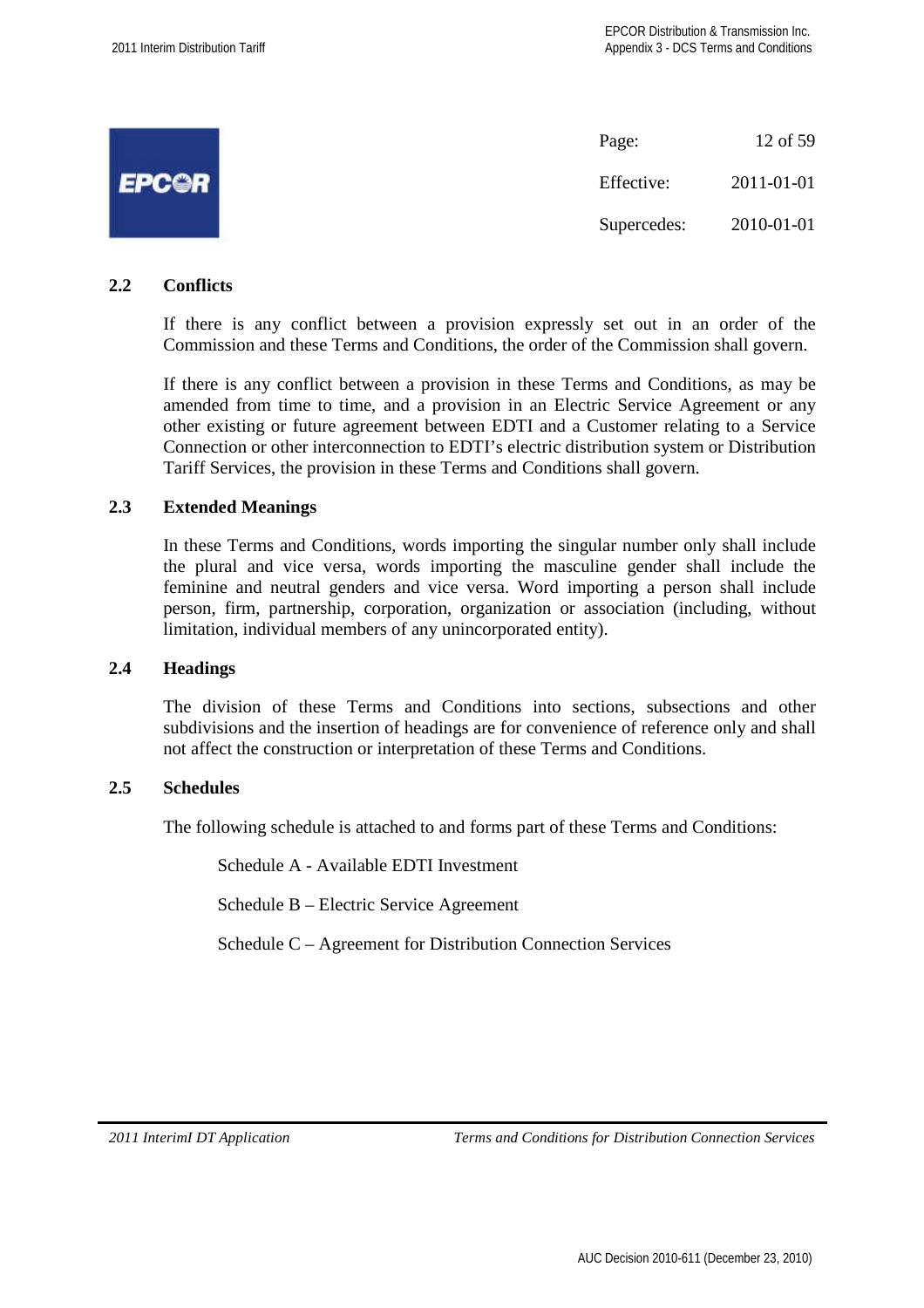

## **ARTICLE 3 - GENERAL PROVISIONS**

#### **3.1 Commission Approval**

These Terms and Conditions have been approved by the Commission. EDTI may amend these Terms and Conditions by filing a notice of amendment with the Commission. Included in the notice to the Commission shall be notification of which Customer groups are affected by the amendment and an explanation of how affected Customers will be notified of the amendments. Within 60 days after such notice is filed, the Commission will either acknowledge the notice of the amendment to the Terms and Conditions or direct a further process to deal with the requested change as the Commission deems appropriate. If the Commission acknowledges notice of the amendment, the amendment will take effect upon the date of such acknowledgement.

## **3.2 Customer Guides**

EDTI has developed the Customer Connection Guide, Application Guide to Power Producers and Technical Guideline For Interconnection of Generators to the Distribution System ("Guides") to set out for Customers understand the normal requirements of EDTI in relation to interconnections to EDTI's electric distribution system including requirements intended to ensure the safety of its employees and the safety and reliability of its electric distribution system. EDTI will amend the Guides, from time to time, to reflect changes to the electric utility industry, changes in EDTI's requirements or the changing needs of EDTI's Customers. A copy of the Guides, and amendments to the Guides, will be filed with the Commission for information purposes. While EDTI will endeavour to follow practices in the Guides, these practices will not appropriately cover every situation that may arise and it may be necessary to deviate from the Guides. A copy of the Guides can be accessed on EDTI's website at:

http://www.epcor.ca/customers/developers+and+contractors/ccg.htm

http://www.epcor.ca/customers/power+producers/technicalguidelinesforgeneratorinte rconnection.htm

#### **3.3 Fees and Other Charges**

EDTI will provide all standard services hereunder pursuant to the Distribution Tariff. All additional, supplementary or extra non-discretionary services provided by EDTI to a Customer will be charged a separate rate or fee such as those included, without limitation, in the Fee Schedule.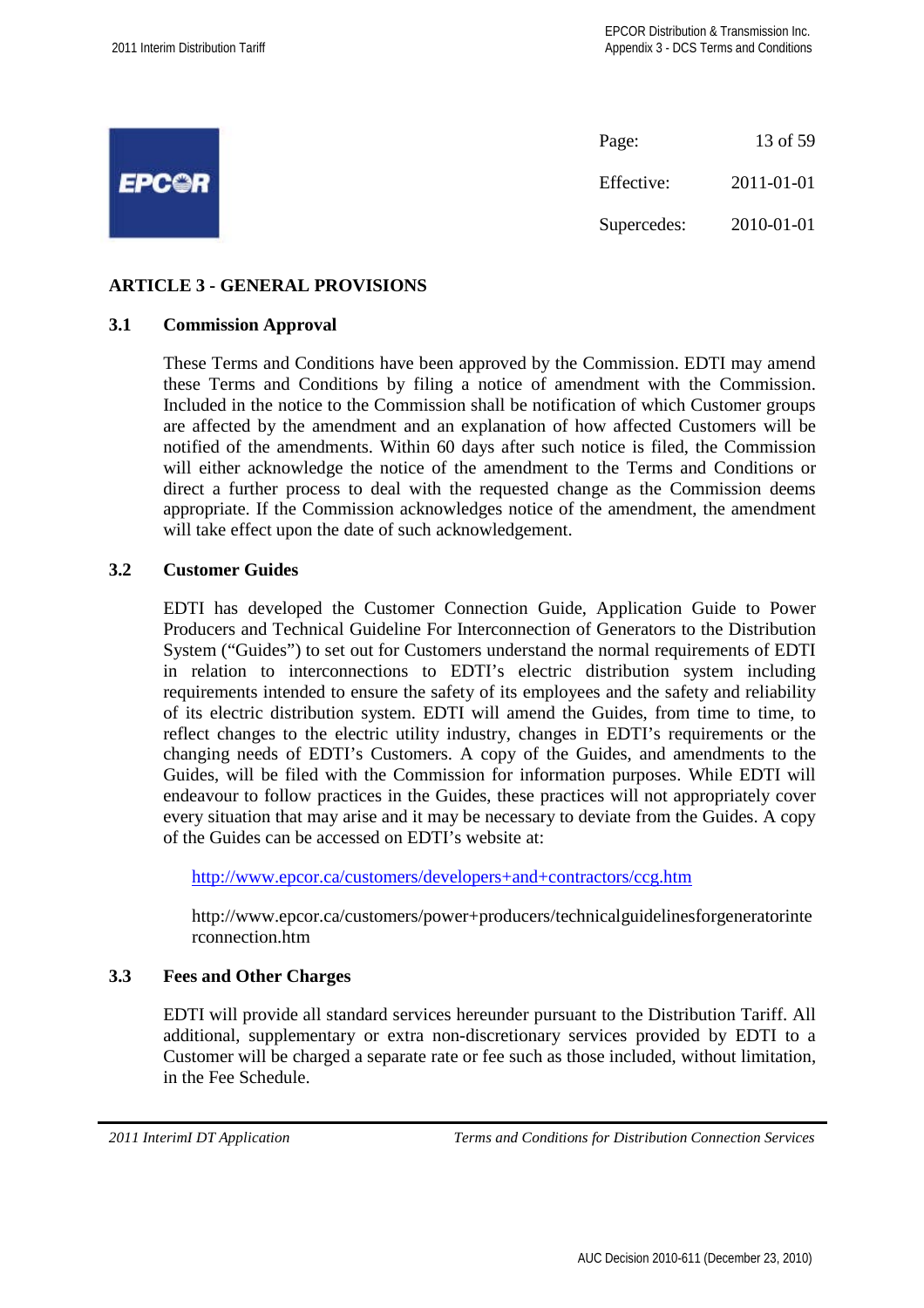|              | Page:       | 14 of 59   |
|--------------|-------------|------------|
| <b>EPCOR</b> | Effective:  | 2011-01-01 |
|              | Supercedes: | 2010-01-01 |

## **3.4 Billing Customers**

EDTI may bill the Customers directly for Customer Contributions, meter tests and other services covered in these Terms and Conditions. A late payment charge of 2.0% per month (26.82% per annum) is applied if the Customer's payment has not been received by EDTI before one month from the date the bill was issued. The Customer is charged a dishonoured cheque charge for each cheque returned for insufficient funds as set forth in the Fee Schedule.

## **ARTICLE 4 - APPLICATION FOR SERVICE CONNECTION**

## **4.1 Information Requirements**

To enable EDTI to provide the requested service, applicants for service shall supply information regarding the location of the premises to be served, the Customer's Connected Load and preferred supply conditions and the manner in which the Service Connection will be utilized, credit information or reference and any other information that may be required by EDTI. The Customer shall refer to EDTI's Customer Connection Guide for customary information requirements.

Upon receipt of the required information, EDTI will advise the applicant of the type and character of the Service Connection it will furnish to the Load Customer, and any special conditions that must be satisfied.

## **4.2 Application**

EDTI reserves the right to verify the identity of the Customer and the accuracy of the information provided and to require the Customer to sign an application in writing on forms provided by EDTI.

For commercial and industrial Customers, written acceptance specifying the Customer has agreed to these Terms and Conditions must be received by EDTI before construction of the service will proceed.

A Customer may be required to sign a Commitment Agreement before construction of the Service Connection will proceed.

A Retailer or any other person acting as an agent of a Customer may apply for a Service Connection on behalf of the Customer. The Retailer or agent must provide EDTI, in a form acceptable to EDTI, verifiable authorization from the Customer to make the application.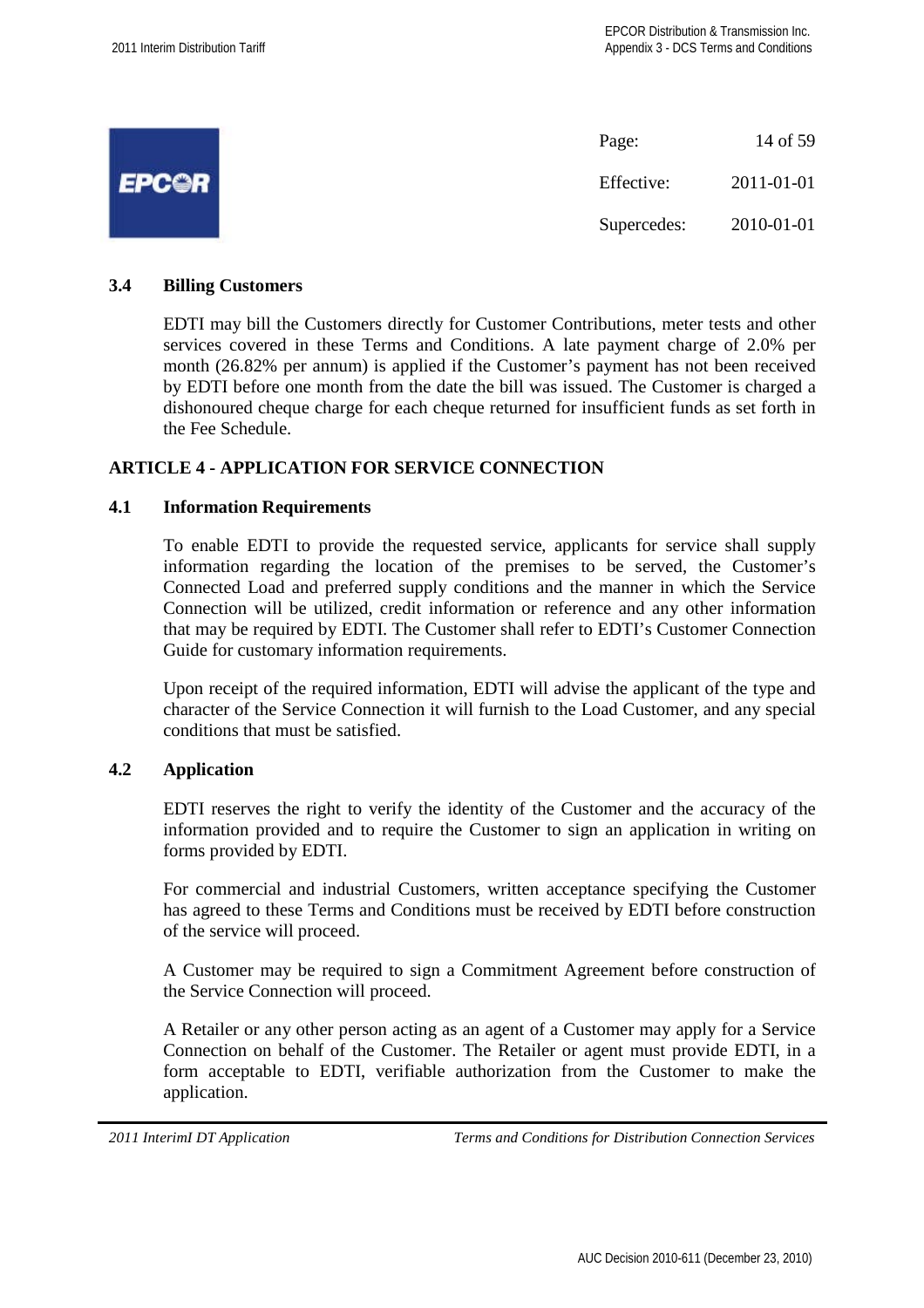|              | Page:       | 15 of 59   |
|--------------|-------------|------------|
| <b>EPC@R</b> | Effective:  | 2011-01-01 |
|              | Supercedes: | 2010-01-01 |

## **4.3 Rejection of Application**

EDTI may, without limitation, reject any applicant's request for a Service Connection when:

- (a) the Customer does not have currently in force all authorizations that may be required for the installation of the Service Connection in accordance with Section 4.5; or
- (b) EDTI determines that the form of the Electric Service Agreement is not appropriate for the Service Connection due to its unique nature and the Customer refuses to enter into an alternate form of agreement acceptable to EDTI; or
- (c) any representation made by the applicant or the Customer to EDTI for the purpose of obtaining a Service Connection is, in EDTI's opinion, fraudulent, untruthful or misleading; or
- (d) the Customer has not, when requested by EDTI to do so, provided a signed written application for a Service Connection, Electric Service Agreement or Commitment Agreement; or
- (e) the type of Service Connection applied for is not available or not normally provided by EDTI in the locality where the Service Connection is requested; or
- (f) the requirements of the Customer Connection Guide have not been met; or
- (g) the proposed Connected Load, in EDTI's opinion, have unusual characteristics that might adversely affect the quality of service supplied to other Customers, the public safety, or the safety of EDTI's personnel or EDTI's Facilities.

## **4.4 Customer Contracts**

## **4.4.1 Electric Service Agreement**

The following Customers must sign an Electric Service Agreement in respect of a Service Connection substantially in the form of the Electric Service Agreement attached as Schedule B:

(a) a Customer at a new site having a transformer capacity of 2,500 kVA or higher, and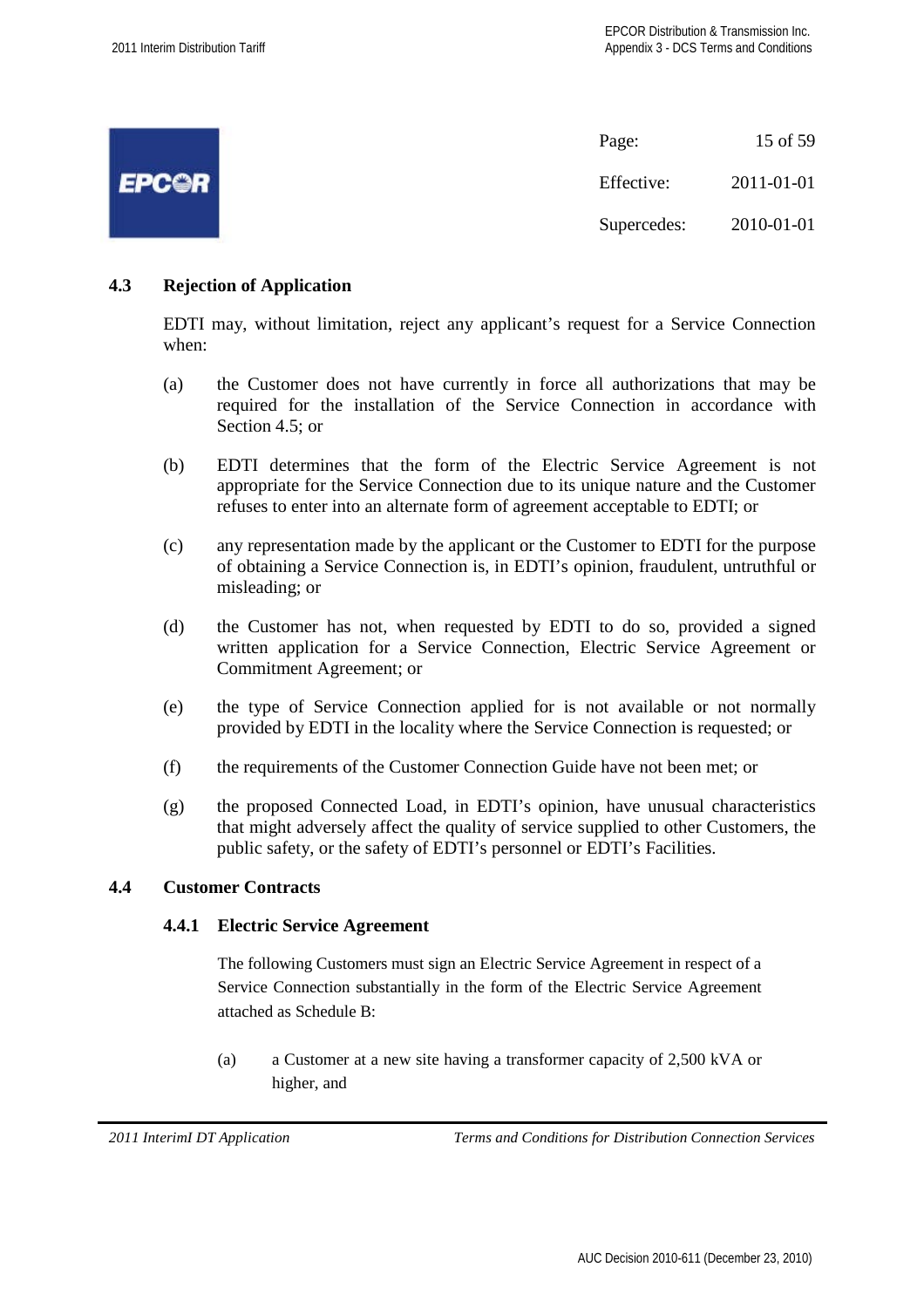|              | Page:       | 16 of 59   |
|--------------|-------------|------------|
| <b>EPC©R</b> | Effective:  | 2011-01-01 |
|              | Supercedes: | 2010-01-01 |

(b) a Customer that requests modifications to its Service Connection at an existing site, where the transformer at the site will have a capacity of 2,500 kVA or greater after the modifications have been completed.

The following Customers must sign an Electric Service Agreement in respect of a Service Connection substantially in the form of the Electric Service Agreement attached as Schedule C:

- (a) a Customer at a new site having a Forecast Peak Demand of 150 kVA up to 2,499 kVA, and
- (b) a Customer that requests modifications to its Service Connection at an existing site, where the Forecast Peak Demand at the site will have a capacity of 150 kVA up to 2,499 kVA after the modifications have been completed.

Other Customers connected or connecting to EDTI's electric distribution system may be required by EDTI to sign an Electric Service Agreement in respect of a Service Connection. Customers with a Forecast Peak Demand of less than 150 kVA generally are not required to sign an Electric Service Agreement. The Electric Service Agreement shall be signed by the Customer and not by a Retailer or any other person acting as an agent of the Customer.

The initial term of the Customer's Electric Service Agreement shall be effective on the date service is first made available to the Point of Service.

If the Customer continues to take service beyond the initial term, the Electric Service Agreement remains in effect until terminated by either party in accordance with Article 13.

## **4.4.2 Commitment Agreement**

EDTI, in its sole discretion, may require a Customer to sign a Commitment Agreement, to be in effect until an Electric Service Agreement is executed or the request for a Service Connection has been cancelled.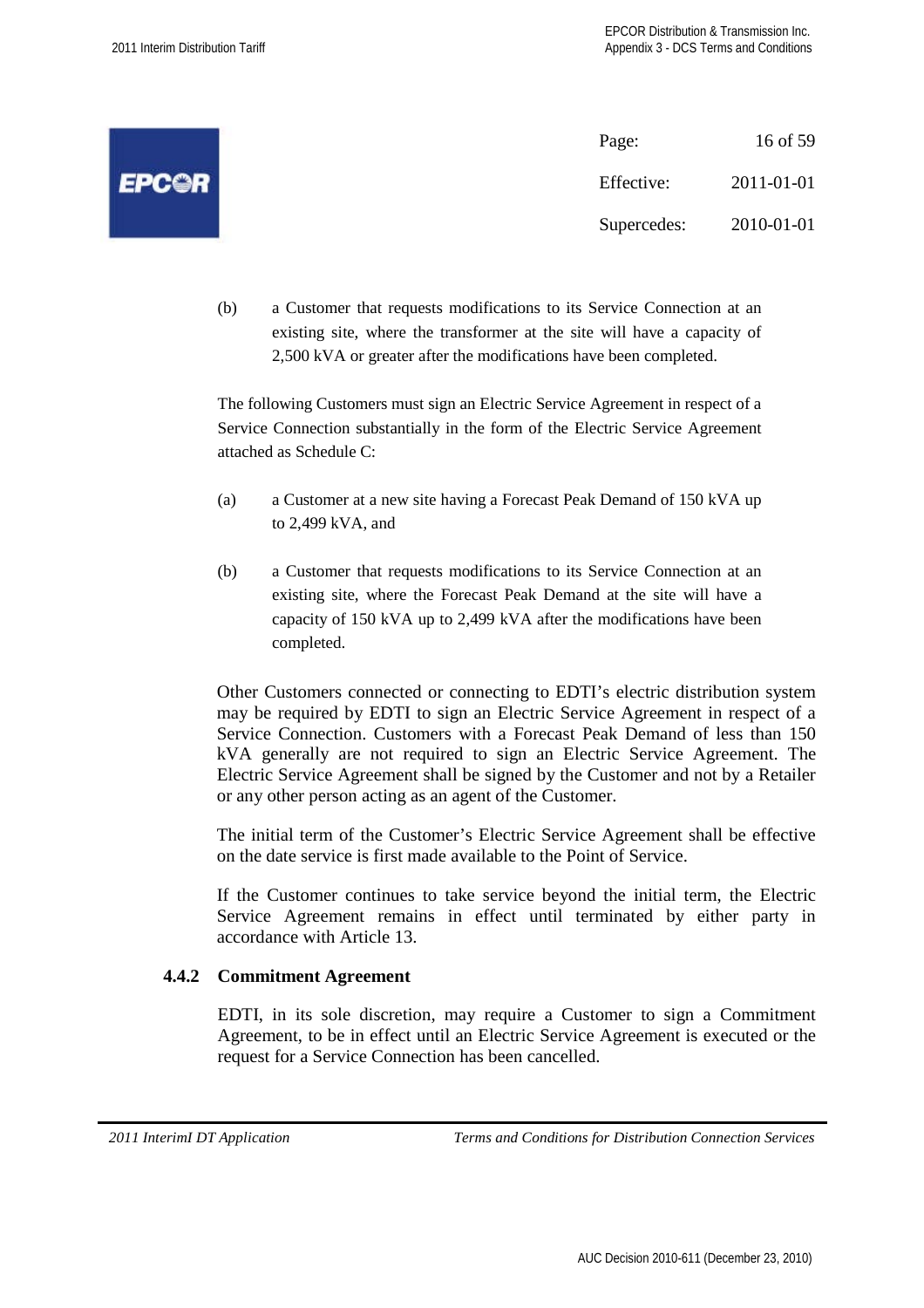|              | Page:       | 17 of 59   |
|--------------|-------------|------------|
| <b>EPCOR</b> | Effective:  | 2011-01-01 |
|              | Supercedes: | 2010-01-01 |

## **4.4.3 Transfer of Contractual Obligations**

All services, whether or not they require EDTI assignment consent, that are properly transferred to an affiliate or successor taking over the operation of an existing facility shall be subject to the terms of the previous Customer's Electric Service Agreements and billing and Demand history. Any change in service requirements as a result of such transfer shall be made in accordance with these Terms and Conditions. The existing contractual arrangements will remain in place until any new agreements have been approved and accepted by both parties.

#### **4.5 Authorizations**

The Customer for a Service Connection shall be responsible for obtaining all permits, certificates, licenses, inspections, reports, and other authorizations necessary for the installation and operation of the Service Connection. EDTI shall not be required to commence or continue installation or operation of a Service Connection unless and until the Customer has complied with the requirements of all governmental authorities, permits, certificates, licenses, inspections, reports and other authorizations, all right-ofway agreements, and all of EDTI's requirements applicable to the installation and operation of the Service Connection. EDTI reserves the right, but is not obligated, to verify that all necessary authorizations have been obtained by applicants and Customers.

#### **4.6 Temporary Service**

Where EDTI reasonably believes that a requested service will be temporary, it may require the Customer requesting the service to pay EDTI in advance of a Service Connection, the estimated cost of Facilities plus the estimated cost of installation and removal of Facilities necessary for the desired service, less the value of the salvaged material.

#### **4.7 Information and Requirements for Service**

#### **4.7.1 Service Connection Information**

Upon request, EDTI shall provide to the Customer information on the method and manner of making Service Connections. Such information may include a copy of EDTI's Customer Connection Guide, a description of the Service Connection available, location of entrance Facilities, Point of Service and metering equipment, and Customer and EDTI responsibilities for installation of facilities.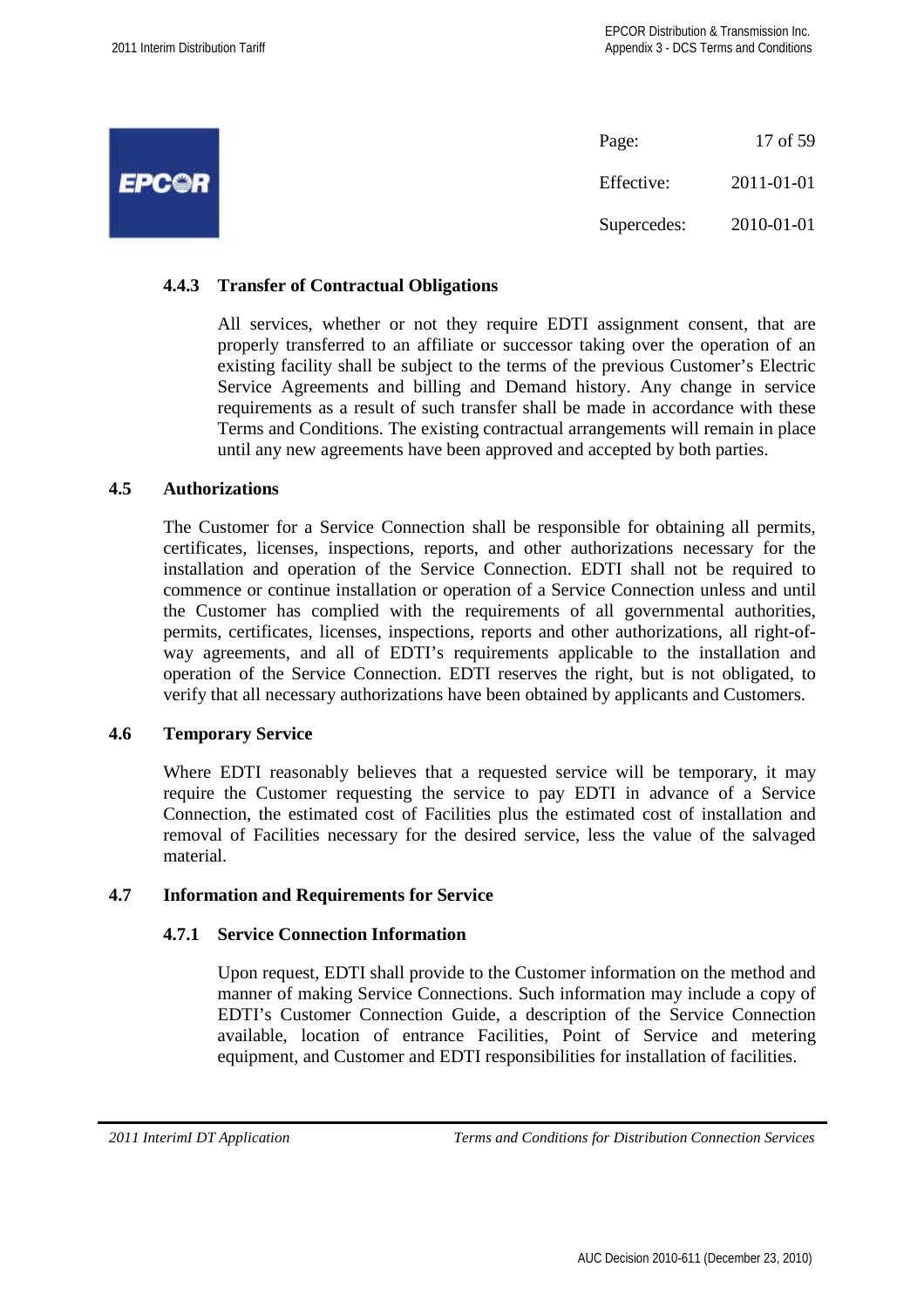|              | Page:       | 18 of 59   |
|--------------|-------------|------------|
| <b>EPC@R</b> | Effective:  | 2011-01-01 |
|              | Supercedes: | 2010-01-01 |

## **4.7.2 Customer Usage Information**

EDTI shall provide standard Customer Usage Information to an agent or consultant, acting on behalf of a Customer, upon request and only after receiving written consent to such disclosure from the Customer, for the 12-month period preceding the date of the request or for such shorter period for which EDTI has collected that information.

Prior to requesting EDTI to release Customer Usage Information, the agent or consultant shall be responsible for obtaining and providing to EDTI the written authorization from the Customer referred to above in a form satisfactory to EDTI.

Customer Usage Information will be provided by EDTI at no cost.

#### **4.8 Connection Fee**

The Standard Connection Fee set out in the Fee Schedule will be charged to the Customer at the time of construction.

## **4.9 Construction Loads in Underground Residential Distribution Areas**

This section applies to URD Sites.

Where the electricity provided to a URD Site is to be used for construction purposes, the Customer will limit electricity consumption at the Site to a maximum continuous load of not greater than 30 Amps.

Where continuous electricity consumption (such as electric heater loads used during construction) of greater than 30 Amps will be required at the URD Site, the Customer must notify EDTI and apply for the installation of a temporary Service Connection that is capable of handling the higher load. The Customer requesting the temporary Service Connection will pay EDTI the cost of any required Facilities plus the cost of installation and removal of such Facilities necessary for the temporary Service Connection, less the value of the salvaged material. EDTI, at its sole discretion, may require the Customer to pay these costs in advance of the installation of the temporary Service Connection, in which case the costs will be based on estimates prepared by EDTI.

Should an outage occur on a Service Connection for a URD Site where electricity is being used for construction purposes and EDTI determines at its sole discretion that the outage was caused by a maximum continuous load of greater than 30 Amps at the URD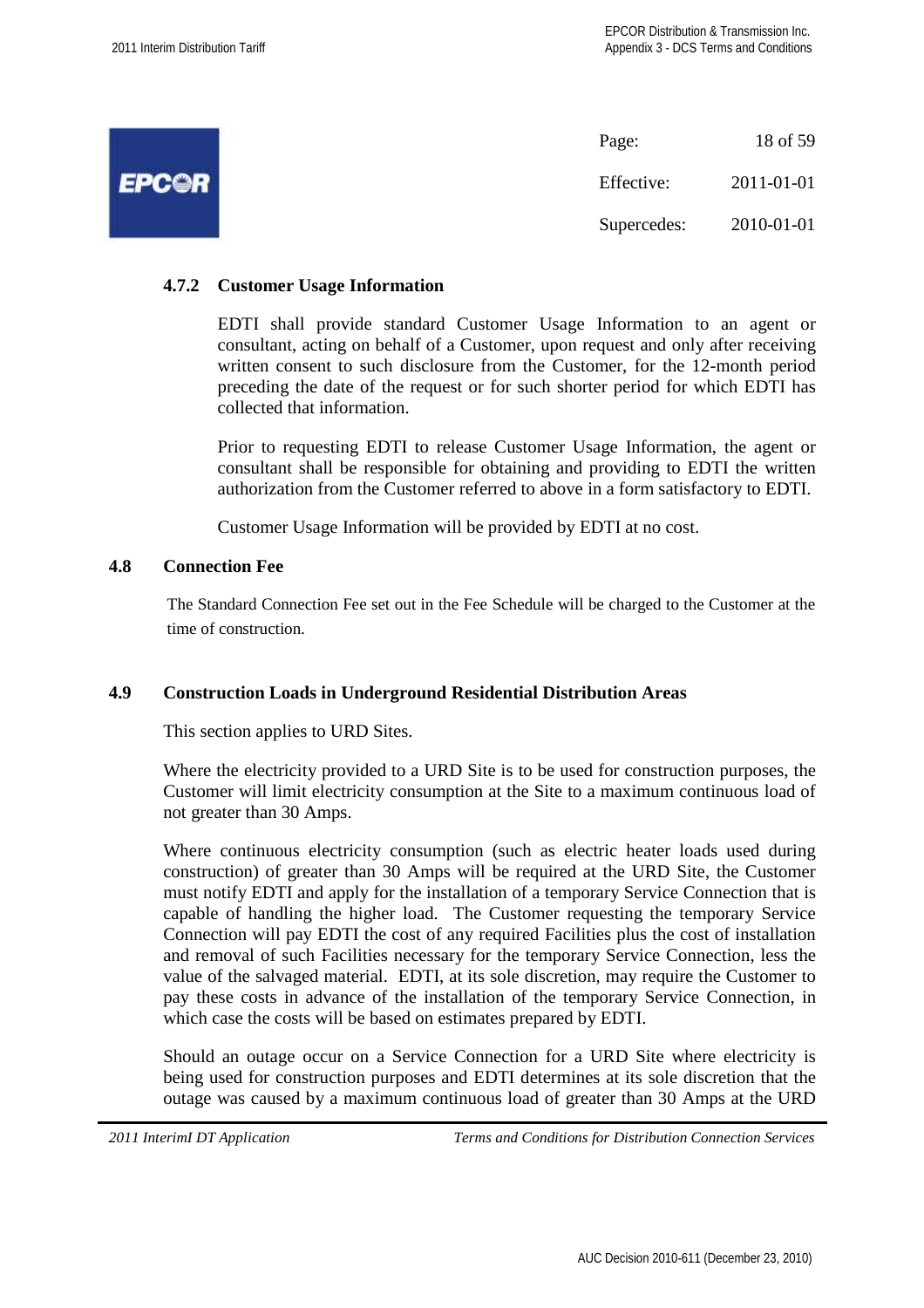|              | Page:       | 19 of 59   |
|--------------|-------------|------------|
| <b>EPCOR</b> | Effective:  | 2011-01-01 |
|              | Supercedes: | 2010-01-01 |

Site, then the Customer responsible for the Site will be required to pay the URD Site Construction Overload Outage Response Fee set out in the Fee Schedule. EDTI will only fully re-energize the Service Connection if the Customer at the URD Site confirms to EDTI's satisfaction that the consumption at the Site will be reduced to a maximum continuous consumption of no greater than 30 Amps. If the Customer fails to do so, or if EDTI is unable through reasonable efforts to contact the Customer, then EDTI will only re-connect and re-energize the Service Connection at 120 V.

If two or more outages occur at a URD Site where electricity is being used for construction purposes and EDTI determines at its sole discretion that the outages were caused by a maximum continuous load of greater than 30 Amps at the URD Site, then in addition to the other steps that EDTI may take under this Section, EDTI may, at its sole discretion, take any one or more of the actions described in Section 12.2.

## **ARTICLE 5 - SERVICE REQUIREMENTS AND FACILITIES**

## **5.1 Scheduling for Service Connection**

After the Customer has complied with EDTI's application requirements and has been accepted for service by EDTI and complied with the requirements of Section 4.5 and all other local construction, safety standards or regulations, EDTI shall schedule that Customer for Service Connection.

## **5.2 Protection of EDTI's Equipment**

#### **5.2.1 Interference with EDTI Facilities**

The Customer shall not install or allow to be installed on property owned or controlled by the Customer any temporary or permanent structures that could interfere with the proper and safe operation of EDTI's Facilities or result in noncompliance with applicable statutes, regulations, standards or codes.

#### **5.2.2 Protection of Installed Facilities**

The Customer shall furnish and maintain, at no cost to EDTI, the necessary space, housing, fencing, barriers, and foundations for the protection of the Facilities to be installed upon the Customer's premises. If the Customer refuses, EDTI may, at its option, furnish and maintain, and charge the Customer for furnishing and maintaining, the necessary protection. Such space, housing, fencing, barriers and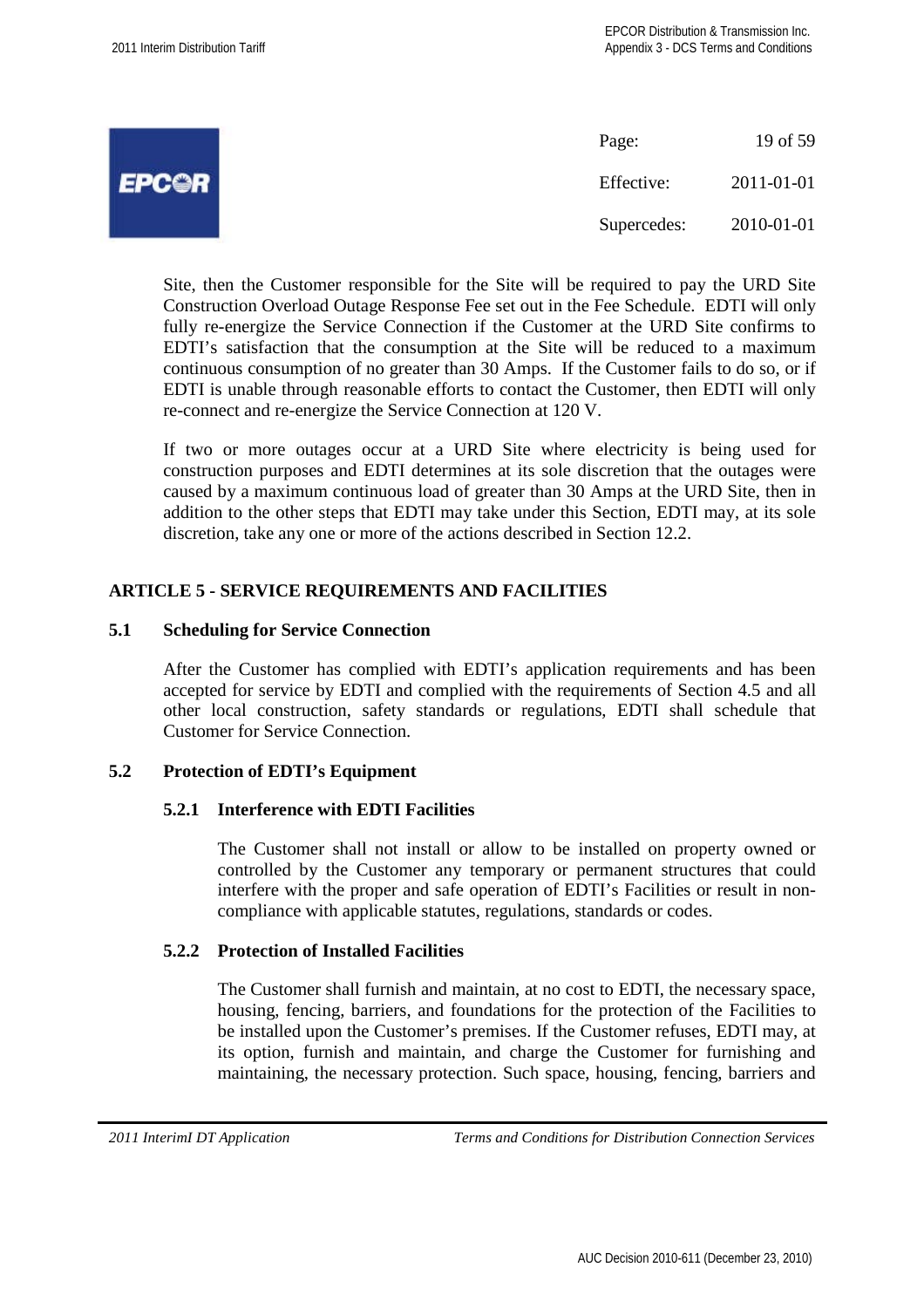**EPCOR** 

| Page:       | 20 of 59   |
|-------------|------------|
| Effective:  | 2011-01-01 |
| Supercedes: | 2010-01-01 |

foundations shall be in conformity with applicable laws and regulations and subject to EDTI's specifications and approval.

## **5.2.3 Power Factor**

A Customer shall design, install and operate its facilities in such a manner as to maintain a Power Factor of not less than 90%. EDTI may require any Customer not satisfying this Power Factor requirement to furnish, install, and maintain, or EDTI may install at the Customer's cost, such remedial or corrective equipment as EDTI may deem necessary under the circumstances.

## **5.2.4 Compliance with Requirements and Use of Service Connection**

The Customer shall ensure that its facilities comply with the applicable requirements of the *Canadian Electrical Code* and with any other technical guidelines that may be issued from time to time by EDTI. The Customer shall not use its Service Connection or Distribution Tariff Services in a manner so as to cause interference with any other Customer's use of a Service Connection or Distribution Tariff Services such as abnormal voltage levels, frequency levels and harmonic levels. At EDTI's request, the Customer shall take whatever action is required to correct the interference or disturbance at the Customer's expense.

#### **5.2.5 Operation of Generator Facilities**

Notwithstanding the provisions in Article 9, the Customer shall not, without the written consent of EDTI, use its own generator facilities in parallel operation with EDTI's electric distribution system.

#### **5.3 Relocation of Facilities**

The Customer shall pay all costs of relocating EDTI's Facilities at the Customer's request, for the Customer's convenience, or if necessary to remedy any violation of law or regulation caused by the Customer. If requested by EDTI, the Customer shall pay the estimated cost of the relocation in advance.

#### **5.4 Extensions**

A Customer shall not extend or permit the extension of facilities connected to EDTI's distribution system beyond property owned or occupied by that Customer for any Point of Service.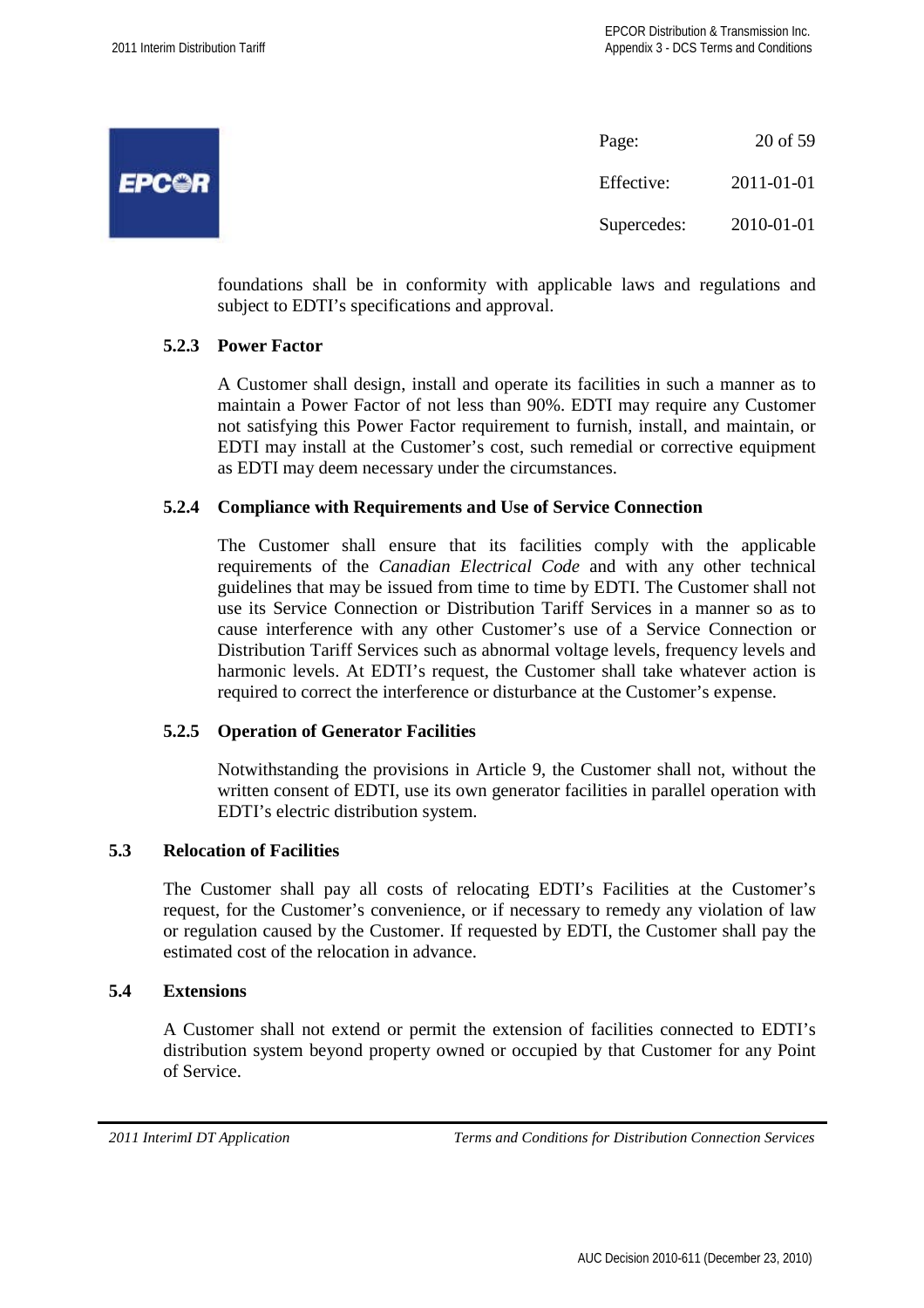|              | Page:       | 21 of 59   |
|--------------|-------------|------------|
| <b>EPCOR</b> | Effective:  | 2011-01-01 |
|              | Supercedes: | 2010-01-01 |

## **ARTICLE 6 - RIGHTS OF WAY AND ACCESS TO FACILITIES**

#### **6.1 Easements**

At the request of EDTI, the Customer shall grant, or cause to be granted, to EDTI, without cost to EDTI, such easements or rights-of-way over, upon or under the property owned or controlled by the Customer as EDTI reasonably requires for the construction, installation, maintenance, repair, and operation of the Facilities required for a Service Connection to the Customer and the performance of all other obligations required to be performed by EDTI hereunder.

## **6.2 Right of Entry**

EDTI's employees, agents and other representatives shall have the right to enter a Customer's property at all reasonable times for the purpose of installing, maintaining, replacing, testing, monitoring, reading or removing EDTI's Facilities and for any other purpose incidental to the provision of a Service Connection and the Customer shall not prevent or hinder EDTI's entry. EDTI will endeavour to provide reasonable notice to the Customer when it requires entry to the Customer's property. EDTI may charge a no access fee as set forth in the Fee Schedule any time EDTI's entry is prevented or hindered. EDTI's applicable Distribution Tariff Policies will apply where EDTI's access to the meter is prevented or hindered.

#### **6.3 Vegetation Management**

In all agreements between the Customer and EDTI regarding the management of vegetation where EDTI owns the Facilities, the Customer is required to give EDTI permission to manage and remove vegetation on the property owned or controlled by the Customer and the right to maintain proper clearances in accordance with the Alberta Electrical and Communications Utility Code. EDTI will make reasonable effort to notify the Customer before such work is performed.

In all agreements between the Customer and EDTI regarding the management of vegetation where the Customer owns the electrical distribution, the Customer shall be responsible for managing vegetation on the property owned or controlled by the Customer to maintain proper clearances and reduce the risk of contact with EDTI's Facilities. At the request of the Customer and if necessary, EDTI will make reasonable efforts to de-energize the Customer's Service Connection at no cost to the Customer to allow Customer to manage vegetation as required by this section. EDTI may, at the Customer's expense, perform the work that EDTI determines is reasonably required to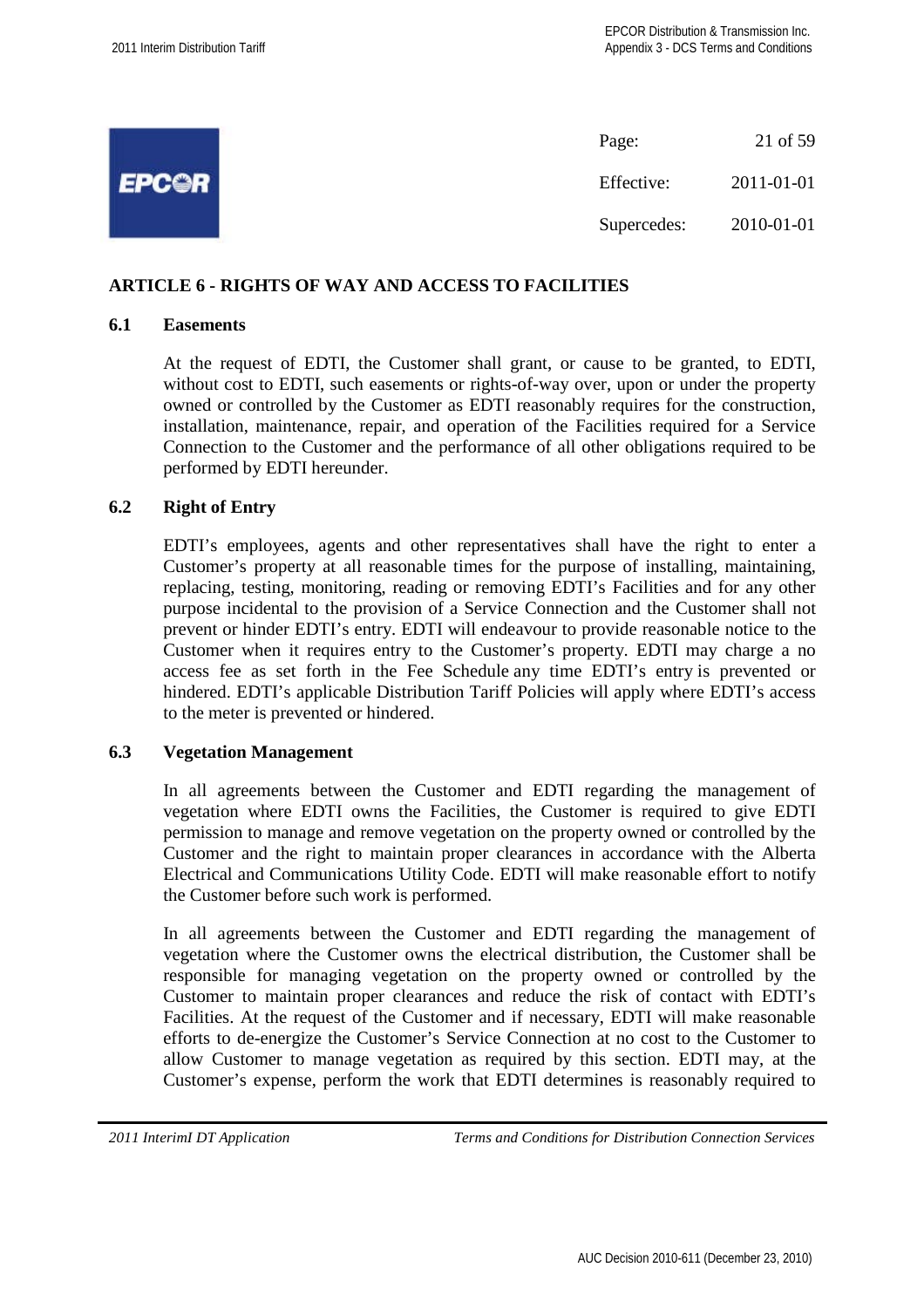

maintain the integrity of EDTI's electric distribution system. EDTI shall make reasonable efforts to notify the Customer before such work is performed

## **ARTICLE 7 - DISTRIBUTION AND TRANSMISSION EXTENSION**

## **7.1 General Requirements**

#### **7.1.1 EDTI Investment**

The investment available from EDTI in relation to the extension of service to a Customer is set out in Schedule A and will apply to the types of services specified in Schedule A. The Forecast Peak Demand will be used for establishing the investment available and the Contracted Minimum Demand.

#### **7.1.2 Estimated Cost**

Upon an applicant's request for a Service Connection, EDTI shall prepare a proposal outlining the estimated cost of the Service Connection and Customer Contribution to be paid by the applicant.

#### **7.1.3 Agreement in Writing**

All agreements requiring payment by the Customer or investment by EDTI shall be in writing and signed by each party.

#### **7.1.4 Application**

The provisions of this Article 7 apply to those Customers who, in EDTI's judgement, will have a permanent Service Connection with EDTI. Customers for temporary service shall be governed by Section 4.6 concerning temporary service applications.

#### **7.1.5 Changes**

The payment, if any, required by Section 7.1.2 is based on EDTI's assumptions respecting the method of construction and the routing of the Facilities required to serve the Customer in accordance with the Customer's request for a Service Connection. If the assumed method of construction or routing of Facilities is changed for reasons beyond EDTI's reasonable control as a result of which EDTI would incur costs in excess of those estimated on the basis of such assumptions, then the Customer shall pay to EDTI the amount by which the cost of such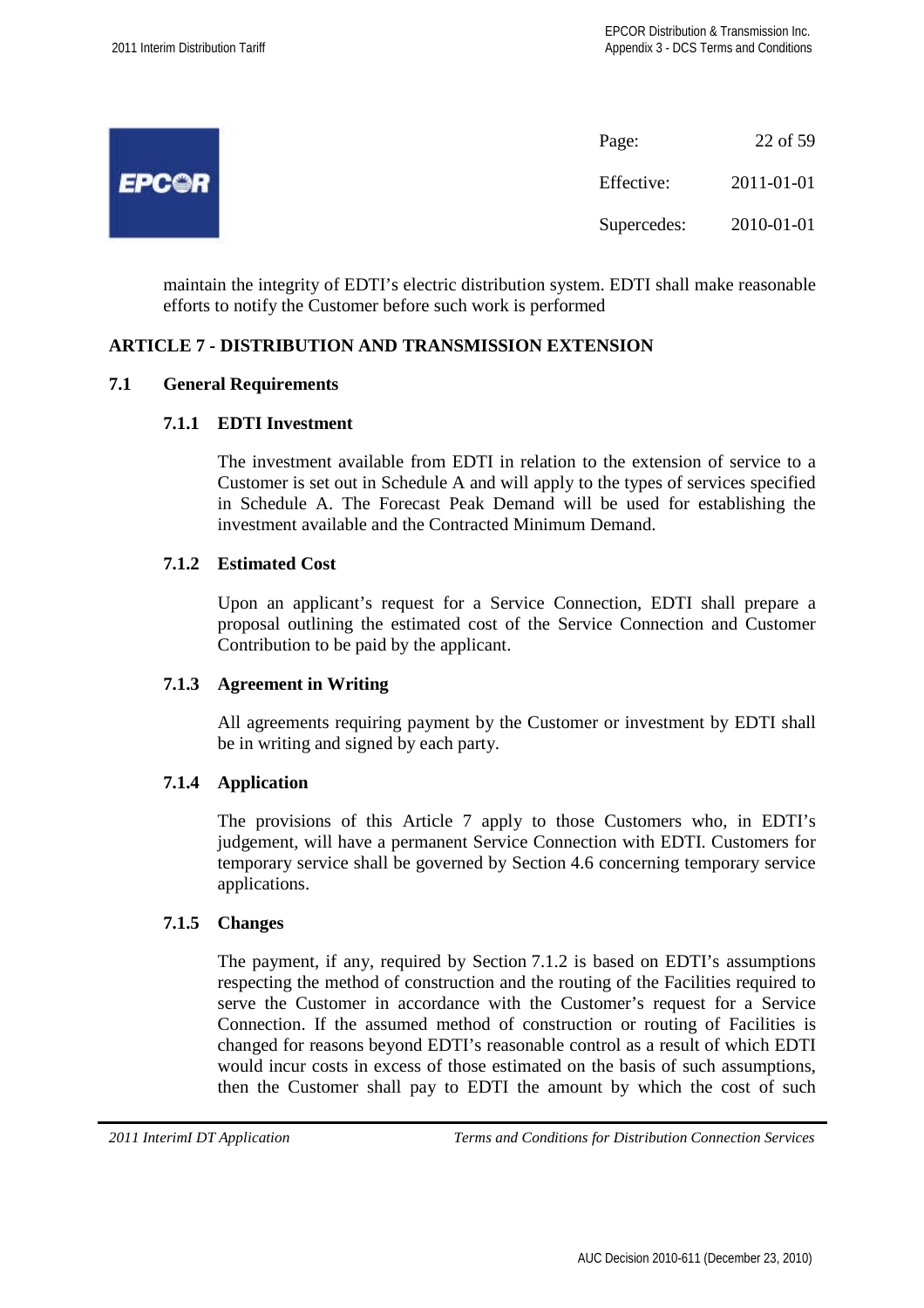|                     | Page:       | 23 of 59   |
|---------------------|-------------|------------|
| <i><b>EPC©R</b></i> | Effective:  | 2011-01-01 |
|                     | Supercedes: | 2010-01-01 |

changed method of construction and/or routing of Facilities is estimated by EDTI to exceed such costs as originally estimated. EDTI will outline the estimated costs and the Customer shall make payment to EDTI as set out in the Customer's proposal as so revised, provided that in such case the Customer shall have the right to cancel its Electric Service Agreement by paying to EDTI all costs then incurred by EDTI in respect of the Service Connection requested.

#### **7.2 Determination of Distribution Extension Costs and Distribution Contributions**

## **7.2.1 Distribution Extension Costs**

The Distribution Extension Costs incurred by EDTI in extending service to a Customer may consist of the following:

- (a) the local Facilities required to extend service for the sole purpose of an individual Customer;
- (b) where a new extension will serve a number of new Customers, an amount that represents a share of the total capital cost of the shared extension as follows:

(Customer's Forecast Peak Demand) X (Distribution Extension Costs) (Total expected demand served by extension)

- (c) if the Customer extension requires an upgrade to EDTI's Facilities, the upgrade costs incurred by EDTI may form part of the Customer's extension cost; and
- (d) if a Customer or a well defined group of Customers request EDTI to advance the upgrade of existing Facilities, the costs of the upgrade including but not limited to, incremental higher costs associated with construction in a season other than what would be normally be done, carrying costs, and higher construction costs associated with additional mobilization and demobilization from advancing the construction of Facilities, may be classified as customer-related.

#### **7.2.2 Customer Distribution Contribution**

If the total Distribution Extension Costs are less than the investment available from EDTI as specified in the Fee Schedule for the service, the Customer will not be required to make any contribution. In all other cases, the Customer will be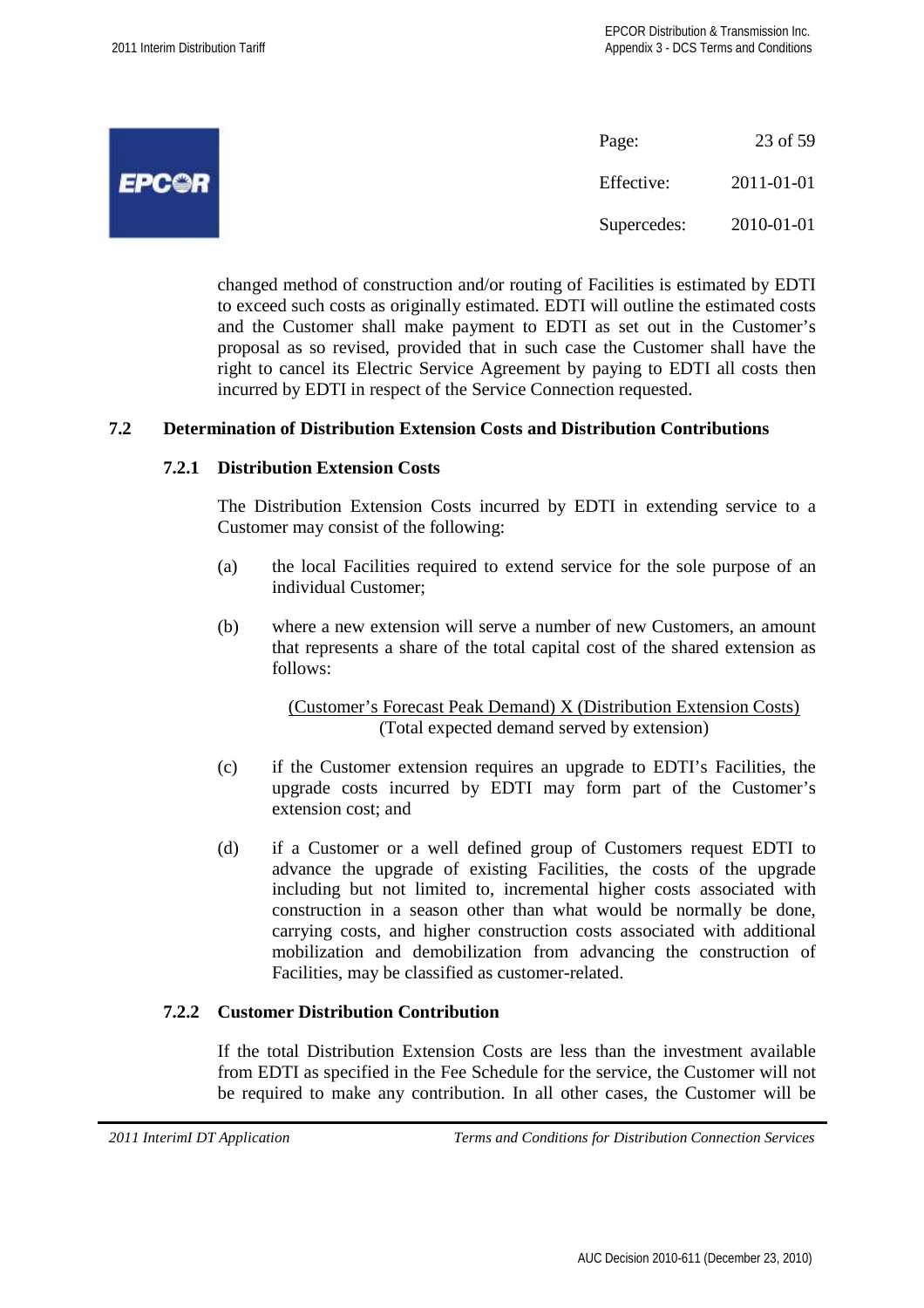|              | Page:    |
|--------------|----------|
| <b>EPC@R</b> | Effectiv |
|              | Superce  |

24 of 59  $xe: 2011-01-01$  $edes: 2010-01-01$ 

required to pay a Distribution Contribution and an agreement for payment of the Distribution Contribution must be made between the Customer and EDTI before any work on the extension is commenced.

Under no circumstances will the level of Available EDTI Investment exceed the Distribution Extension Costs.

## **7.3 Determination of EDTI Transmission Costs and Transmission Contributions**

## **7.3.1 EDTI Transmission Costs**

EDTI may incur transmission costs ("EDTI Transmission Costs") as a result of entering into contracts for provision of System Access Service in support of Customers' electricity supply requirements. EDTI Transmission Costs include but are not limited to contributions and application fees made by EDTI in respect of a Point of Delivery providing System Access Service to a Customer. The EDTI Transmission Costs incurred by EDTI in extending service to a single Customer served from one Point of Delivery, the Customer's Transmission Contribution will be equal to the total EDTI Transmission Costs incurred by EDTI.

#### **7.3.2 Customer Transmission Contribution**

If a Transmission Contribution is applicable to a Customer, then an agreement for payment of the Transmission Contribution must be made between the Customer and EDTI before any work on the extension is commenced.

## **7.4 Changes in Point of Delivery Demand**

EDTI reserves the right to pass through to the Customer any costs from the ISO incurred by it as a direct result of:

- (a) EDTI being required to establish a new POD contract, or increase to the contract demand in an existing POD contract, or
- (b) a change in the Customer's service requirements resulting in costs that EDTI would not otherwise recover, or
- (c) the Customer terminating service as provided Section 13.2.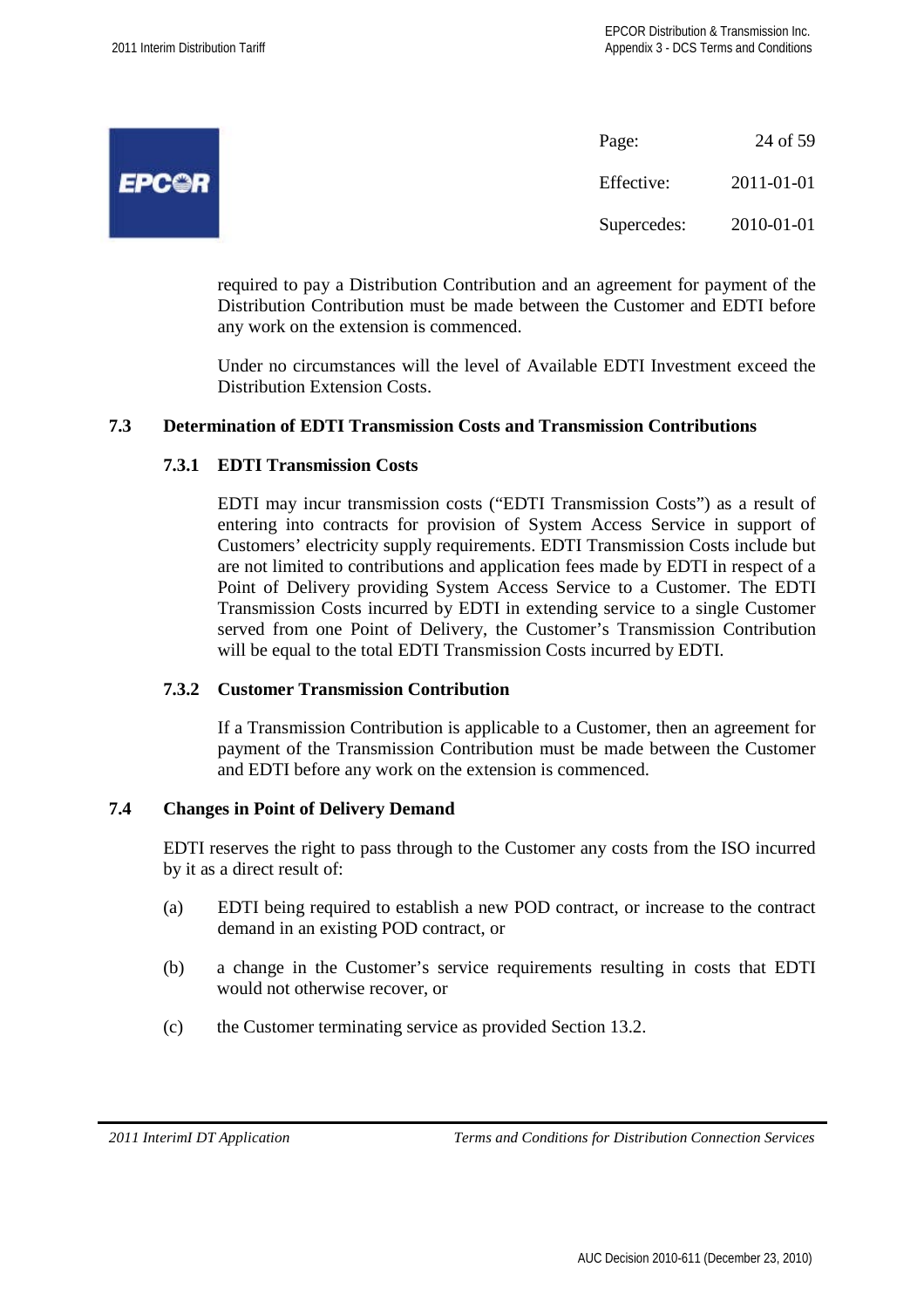|              | Page:       | 25 of 59   |
|--------------|-------------|------------|
| <b>EPCOR</b> | Effective:  | 2011-01-01 |
|              | Supercedes: | 2010-01-01 |

## **7.5 Refunds of Contributions**

When a Customer provides a Distribution Contribution under section 7.2 to obtain service at Point of Service, EDTI may refund a portion of the contribution if the events referred to in this Section occur during the initial term of the Customer's Electric Service Agreement.

#### **7.5.1 Change in Contracted Minimum Demand**

A Customer at an existing Point of Service may receive a refund where an Electric Service Agreement with an increased Contracted Minimum Demand is executed as described in the section "Changes to Service Requirements".

## **7.5.2 Cost Sharing**

If a new Customer shares the costs of an existing extension, a Customer may receive a refund based on the proportion of the costs of the shared extension that are used by the new loads relative to the total load supplied by the shared extension. Refunds, in whole or in part, are made without interest to the current Customer at the Point of Service.

No refund in relation to a Distribution Contribution shall be payable unless an event referred to in this Section occurs during the initial term of the Electric Service Agreement.

Customer Transmission Contributions may be refunded to a Customer in whole or in part, if EDTI receives a refund of EDTI Transmission Costs which can be attributed to the Customer.

#### **7.6 Delay in Taking Service**

In circumstances where EDTI will install Facilities to serve a subdivision or a multiple dwelling residence, and it is determined that service will not be taken within twelve (12) months of the In-service Date, the Customer shall pay for the entire cost of the new extension. For each Point of Service in the subdivision or multiple dwelling residence that is energized within five (5) years of the In-service Date, EDTI will refund the payment for each Point of Service based on any applicable Available EDTI Investment level specified in Schedule A. Otherwise, EDTI shall be entitled to retain such payment as compensation for its costs incurred.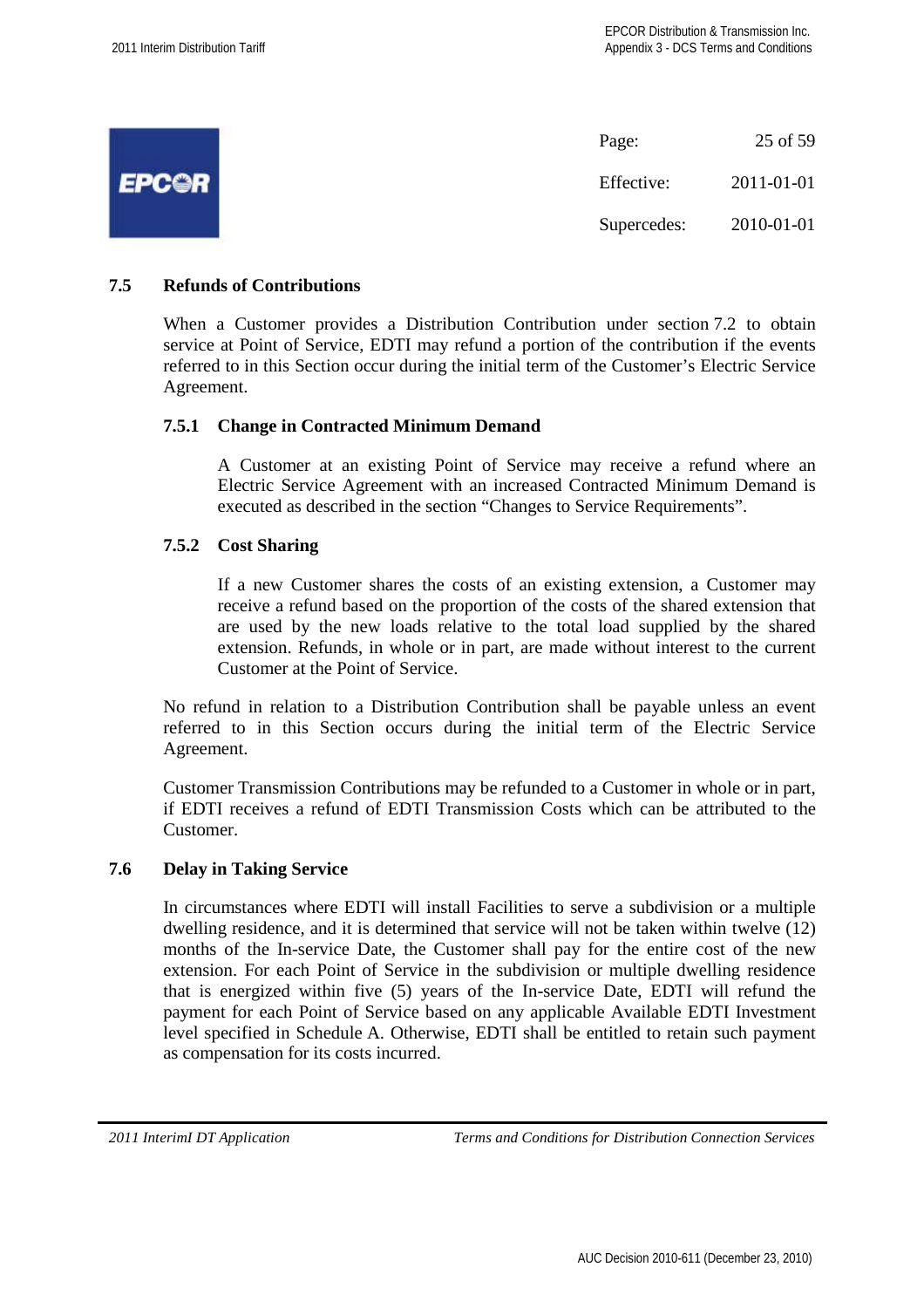|              | Page:       | 26 of 59   |
|--------------|-------------|------------|
| <b>EPCOR</b> | Effective:  | 2011-01-01 |
|              | Supercedes: | 2010-01-01 |

## **7.7 Conversion from Overhead to Underground Service**

A Customer may request that existing EDTI Facilities be converted from overhead to underground service. The Customer, or any other person who is acting on behalf of a Customer and who provides EDTI with verifiable authorization from the Customer, will be charged for all costs incurred by EDTI in connection with the conversion, including, without limitation, the following:

- (a) the present value of future revenue streams associated with the existing Facilities which are being removed, plus
- (b) the estimated cost of removing the existing Facilities, less the estimated salvage value, plus
- (c) the estimated cost for the installation of the new underground Facilities, less any investment that may be available from EDTI as specified in Schedule A**.**

## **ARTICLE 8 - SERVICE CONNECTION**

#### **8.1 Customer Responsibility**

#### **8.1.1 Facilities and Service Connection**

The Customer shall be responsible for the installation and condition of all facilities on the Customer's side of the Point of Service including all Civil Work in relation to the Service Connection. The Customer shall be responsible for any destruction of or damage to EDTI's Facilities where the destruction or damage is caused by a negligent act or omission or wilful misconduct of the Customer, its directors, officers, agents, employees and representatives or anyone permitted by the Customer to be on the premises.

The Customer shall comply with all applicable requirements of EDTI in relation to its Service Connection and interconnection with EDTI's electric distribution system, including EDTI's Customer Connection Guide, as amended from time to time.

The Customer assumes full responsibility for the proper use of the Service Connection or the service provided by EDTI and for the condition, suitability and safety of any and all wires, cables, devices or equipment energized on the Customer's premises or on premises owned or controlled by the Customer that are not the Customer's property.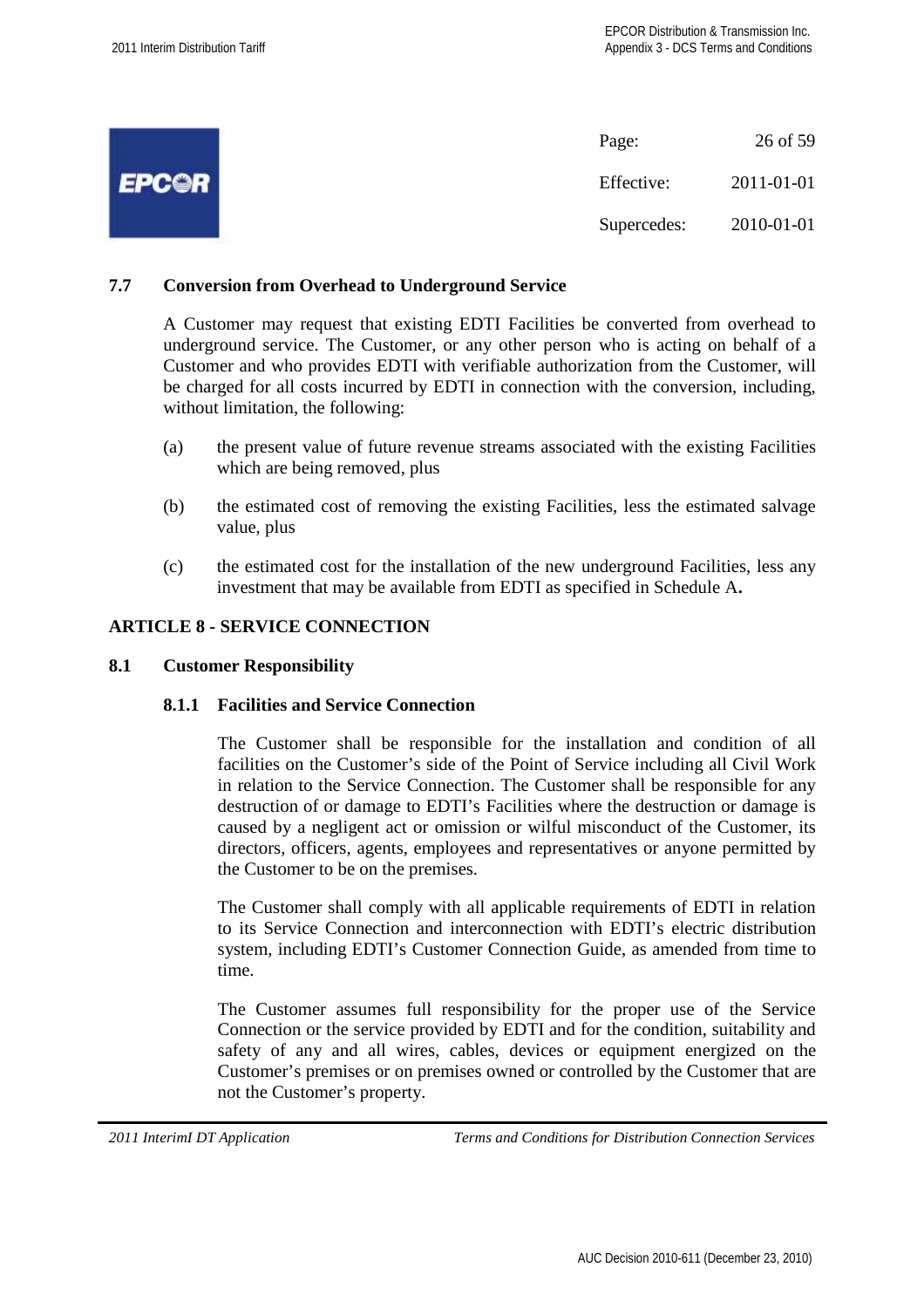|              | Page:       | 27 of 59   |
|--------------|-------------|------------|
| <b>EPCOR</b> | Effective:  | 2011-01-01 |
|              | Supercedes: | 2010-01-01 |

## **8.1.2 Protective Devices**

The Customer shall be responsible for determining whether the Customer needs any devices to protect the Customer's facilities from damage that may result from the use of a Service Connection or Distribution Tariff Services. The Customer shall provide and install any such devices.

## **8.1.3 Service Calls**

EDTI may require a Customer to pay the actual costs of a requested service call if the source of the problem is the Customer's facilities.

## **8.1.4 Standards for Connection**

The Customer's installation shall conform to the requirements of EDTI's Customer Connection Guide, as amended from time to time and/or such further requirements as EDTI may establish from time to time. Copies of such guidelines are available on request and from EDTI's website.

#### **8.1.5 Interference with EDTI's Property**

No one other than an employee or authorized agent of EDTI shall be permitted to remove, operate, or maintain meters, electric equipment and other EDTI Facilities. The Customer shall not interfere with or alter the meter, seals or other Facilities or permit the same to be done by any person other than the authorized agents or employees of EDTI. The Customer shall be responsible for all damage to or loss of such property unless occasioned by circumstances as determined in EDTI's sole discretion to have been beyond the Customer's control, such as "Acts of God" and other similar circumstances. Such Facilities shall be installed at points most convenient for EDTI's access and service and in conformance with applicable laws and regulations in force from time to time.

## **8.2 Unauthorized Use**

Where EDTI determines that there has been unauthorized use of the Service Connection or Distribution Tariff Services including, but not limited to, meter tampering, unauthorized connection or reconnection, theft, fraud, intentional or unintentional use of energy whereby EDTI is denied full compensation for services provided, EDTI will bill the Customer or its Retailer for EDTI's estimate of such unauthorized use. Nothing in this section shall limit any other rights or remedies that EDTI may have in connection with such unauthorized use.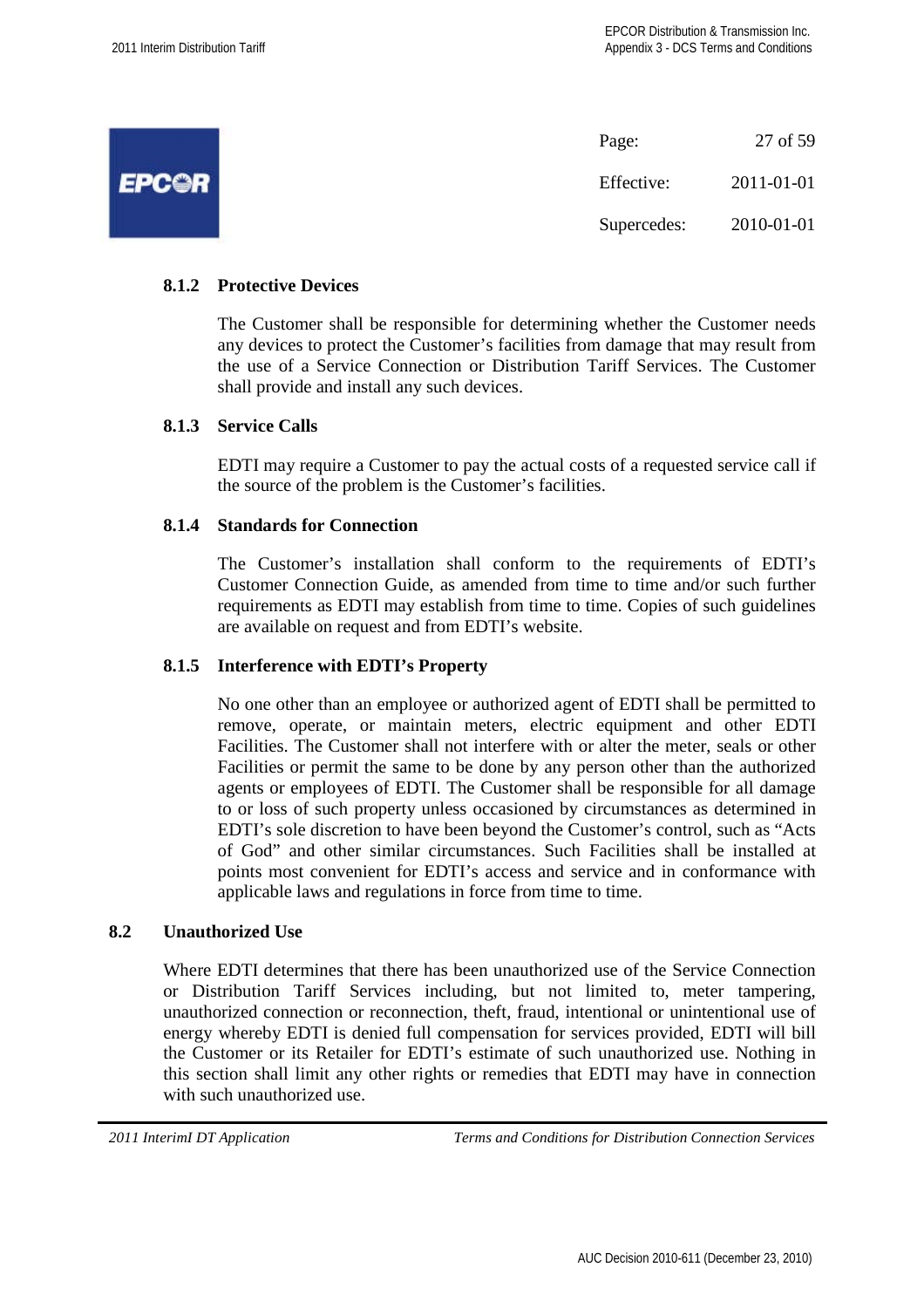|              | Page:       | 28 of 59   |
|--------------|-------------|------------|
| <b>EPCOR</b> | Effective:  | 2011-01-01 |
|              | Supercedes: | 2010-01-01 |

## **8.3 New Multiple Dwellings**

Each individual unit within a new multiple dwelling will be served as a separate Point of Service, unless EDTI agrees otherwise**.**

Where EDTI and a Customer have agreed that service to a new multiple dwelling shall be delivered through a single Point of Service, the applicable general service (nonresidential) price schedule will apply to the service.

#### **8.4 Mobile Homes**

Service shall normally be provided to mobile homes through separate Points of Service, based on the applicable residential price schedule.

Service provided to common use areas (e.g. laundry facilities) in a mobile home park shall be separately metered and billed at the applicable general service price schedule.

In mobile home parks or trailer courts where EDTI reasonably believes homes are temporary, EDTI may elect to provide service only through the Point of Service billed to the mobile home park or trailer court.

## **8.5 Frequency and Voltage Levels**

EDTI will make every reasonable effort to supply energy at 60-Hertz alternating current. The voltage levels and variations will comply with the Canadian Standards Association standards and as specified in the Customer Connection Guide. Some voltage levels set out in the Customer Connection Guide may not be available at all locations served by EDTI.

#### **8.6 Minimum Charges**

The Minimum Charge calculated in accordance with the Rate Schedules will be applicable.

## **ARTICLE 9 - DISTRIBUTED GENERATION CUSTOMERS**

#### **9.1 General**

This Article sets out specific terms and conditions related to Distributed Generation Customers that are in addition to any applicable terms and conditions set out in other Articles of these Terms and Conditions.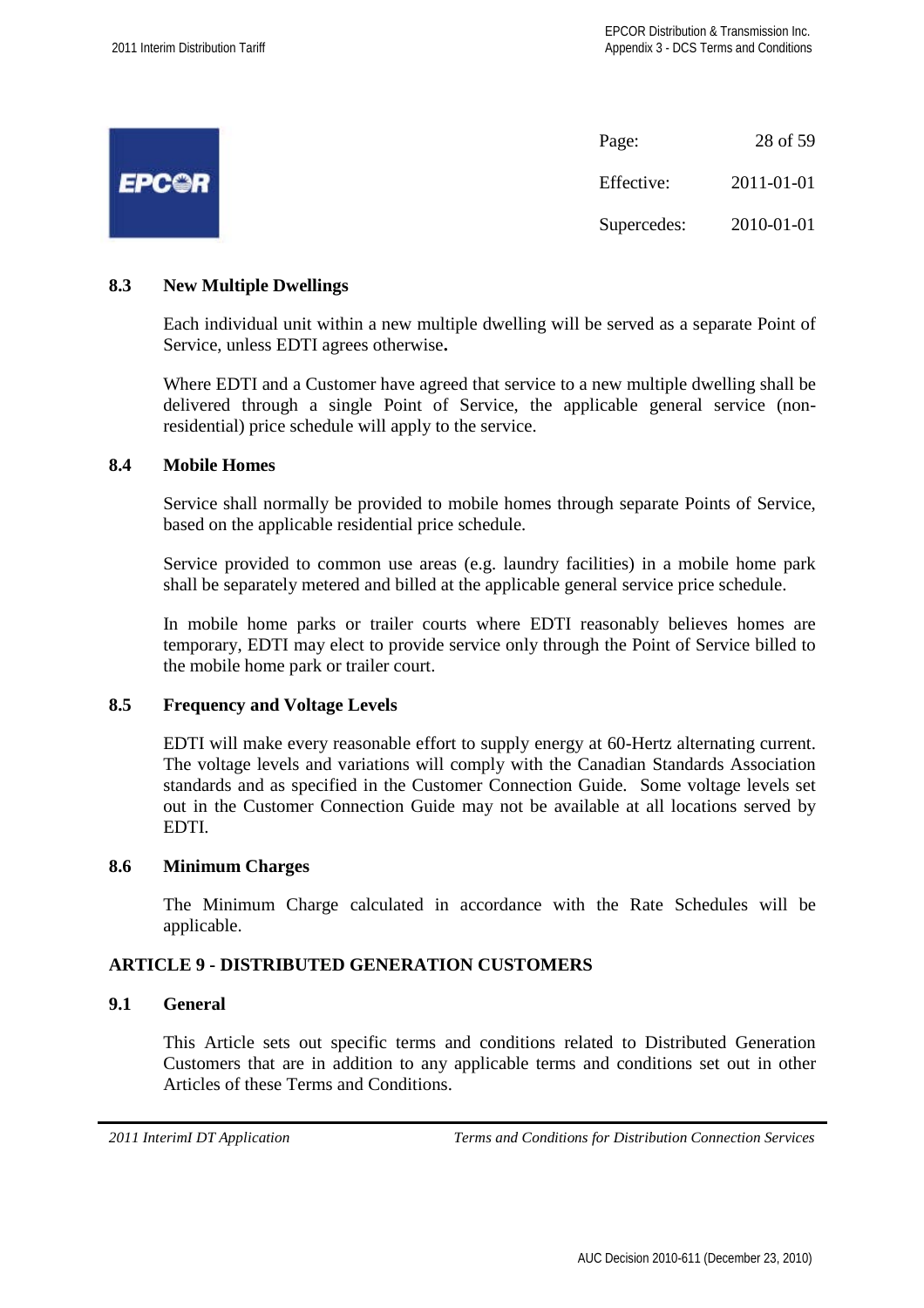|              | Page:       | 29 of 59   |
|--------------|-------------|------------|
| <b>EPC©R</b> | Effective:  | 2011-01-01 |
|              | Supercedes: | 2010-01-01 |

Distributed Generation Customers have generating facilities that are interconnected to EDTI's electric distribution system and may or may not be exporting Energy to the Interconnected Electric System. Distributed Generation Customers may also have on site load requirements or generator stand-by/supplemental load requirements to which the applicable terms and conditions of these Terms and Conditions will apply.

All Distributed Generation Customers are required to enter into a Distribution Interconnection Agreement with EDTI to establish detailed terms, conditions and provisions with respect to safe and effective operation of the specific interconnection.

## **9.2 Interconnection**

A Distributed Generation Customer or other person acting on behalf of the Distributed Generation Customer must apply in writing for interconnection to EDTI's electric distribution system. The application must include all relevant information concerning site location, facility requirements and requested export levels. Any requested changes to these requirements must be provided in writing to EDTI.

The interconnection of a generator to EDTI's electric distribution system must not create a safety hazard to Customers, the public or operating personnel, nor compromise the reliability, power quality or effective operation of the Interconnected Electric System or any part thereof and shall comply with all applicable legislation, policies, standards, rules or codes of federal, provincial or local regulatory entities, the Power Pool, the ISO or electric distribution or transmission facility owners, as they may change from time to time.

Prior to interconnecting generating facilities to EDTI's electric distribution system, the Distributed Generation Customer shall:

- (a) satisfy all participant and application requirements of the Power Pool (if the generator is producing electricity beyond on-site requirements thereby exporting into the Interconnected Electric System and exchanging Energy through the Power Pool);
- (b) comply with all applicable requirements of EDTI including its Technical Guideline for Interconnection of Generators to the Distribution System, as amended from time to time;
- (c) obtain and provide copies of required permits, licences and authorization to EDTI including the Commission's approval and order to connect and acceptance from the local inspection and code enforcement authorities;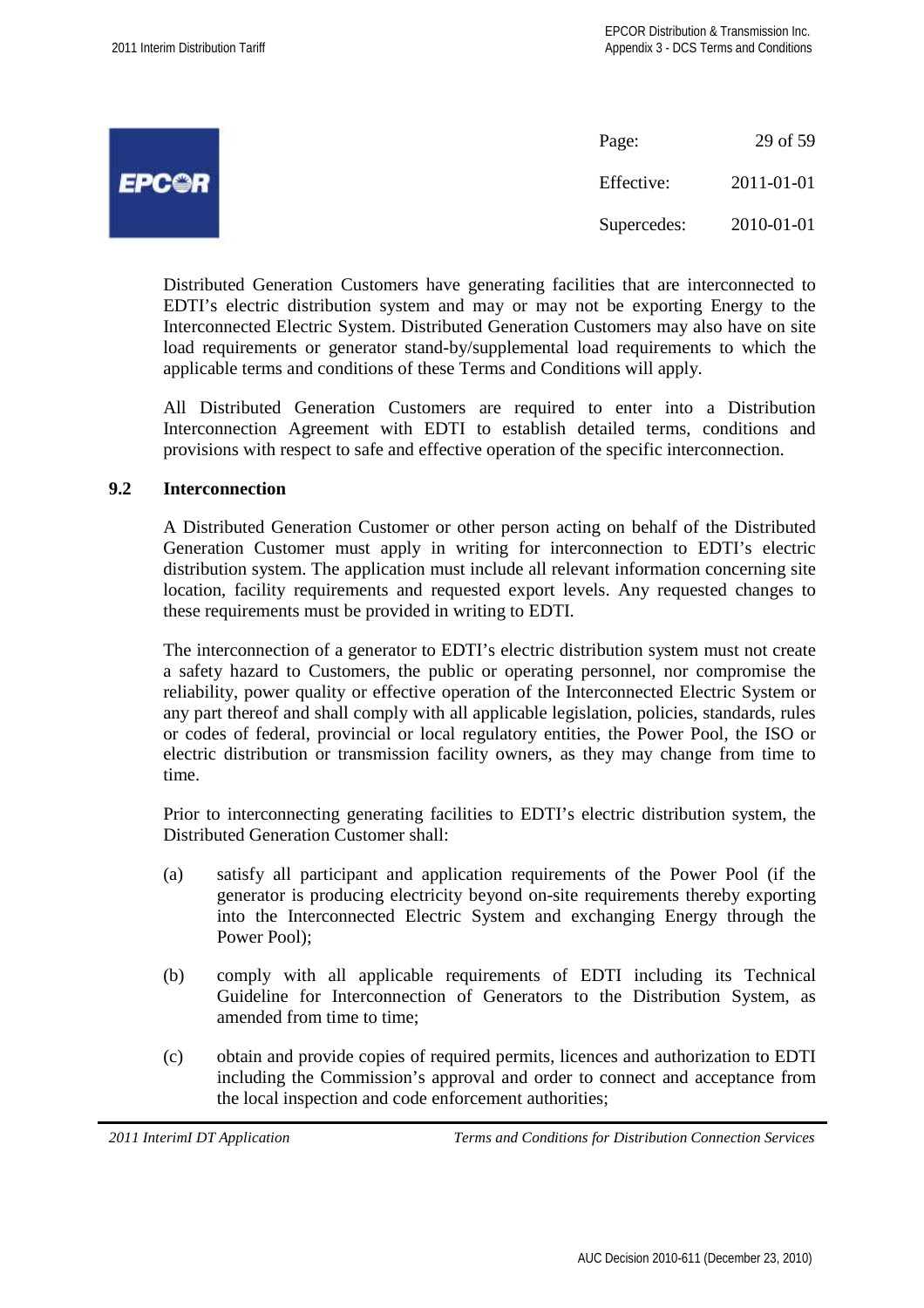

- (d) satisfy all requirements of EDTI in relation to the generating facility metering set out in Section 9.3.5 below;
- (e) execute a Distribution Interconnection Agreement with EDTI; and
- (f) execute an agreement with EDTI which will specify technical and operating requirements if it wishes to operate in parallel operation with or as supplementary, auxiliary or stand-by-service to any other source of Energy.

## **9.3 Distributed Generation Customer Responsibilities**

#### **9.3.1 Responsibility for Facilities and use of Service**

The Distributed Generation Customer will be responsible for the design, installation, maintenance and condition of all facilities on the Distributed Generation Customer's side of the Point of Service, except metering or other equipment owned by EDTI.

The Distributed Generation Customer shall comply with all applicable requirements of EDTI including its Technical Guideline for Interconnection of Generators to the Distribution System, as amended from time to time.

The Distributed Generation Customer shall be responsible for any destruction of or damage to EDTI's Facilities where the destruction or damage is caused by a negligent act or omission or wilful misconduct of the Distributed Generation Customer, its directors, officers, agents, employees and representatives or anyone permitted by the Customer to be on the premises.

The Distributed Generation Customer assumes full responsibility for the proper use of the service provided by EDTI and for the condition, suitability and safety of any and all wires, cables, devices or equipment energized on the Distributed Generation Customer's premises or on premised owned or controlled by the Distributed Generation Customer that are not the Distributed Generation Customer's property.

#### **9.3.2 Protective Devices**

The Distributed Generation Customer shall be responsible for determining whether it needs any devices to protect its equipment from damage that may result from the interconnection to EDTI Facilities. The Distributed Generation Customer shall provide and install any such devices. The Distributed Generation Customer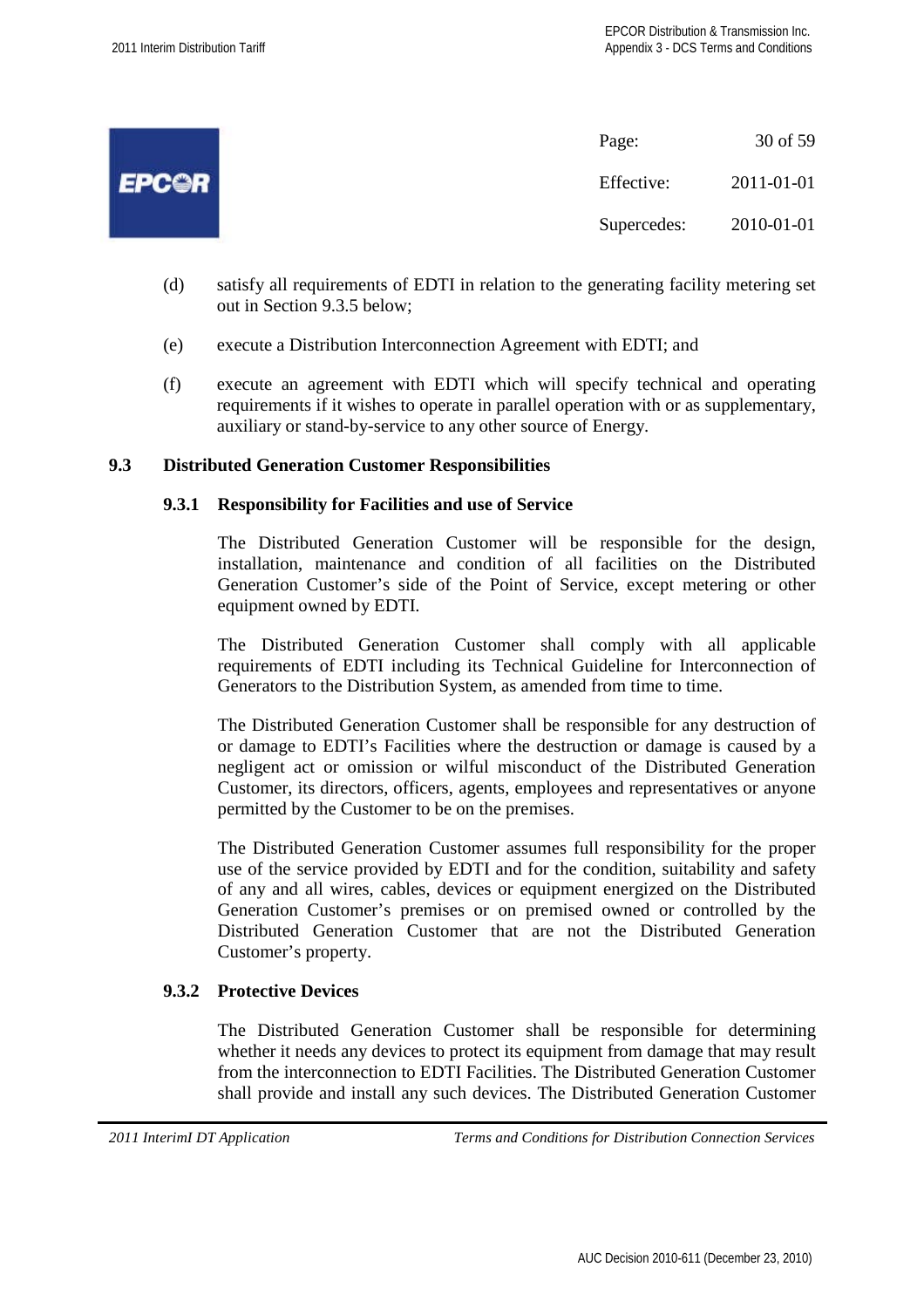|              | Page:       | 31 of 59   |
|--------------|-------------|------------|
| <b>EPCOR</b> | Effective:  | 2011-01-01 |
|              | Supercedes: | 2010-01-01 |

will provide EDTI with the required documentation and settings for such devices. Where EDTI has determined that there are adverse impacts on other Customers or operating processes, EDTI can order modifications to such devices. The Distributed Generation Customer must obtain written approval from EDTI for any modifications to such devices.

The Distributed Generation Customer must use tele-protection signals or other such reliable means to separate the generator from the Interconnected Electric System during islanding conditions. The Distributed Generation Customer shall be responsible for any damages that are caused as a result of failure to safely separate during an islanding situation.

#### **9.3.3 Disconnection for Safety Reasons**

In addition to the provisions of Section 15.7, the Interconnection Facilities will include an acceptable visible disconnect switch as a means of isolating the Distributed Generation Customer's generating facilities from EDTI's electric distribution system. EDTI may disconnect a DG Customer's generating facilities from EDTI's electric distribution system without prior notice where in EDTI's opinion:

- (a) the Distributed Generation Customer has violated the terms of the Distribution Interconnection Agreement with EDTI; or
- (b) the Distributed Generation Customer has permitted its facilities to deteriorate and become hazardous; or
- (c) the Distributed Generation Customer facilities fails to comply with applicable standards and requirements of EDTI including those as set out in EDTI's Application Guide to Power Producers or its Technical Guideline for Interconnection of Generators to the Distribution System, as amended from time to time; or
- (d) the use of the service may cause damage to EDTI's Facilities or interfere with or disturb service to any other Customer.

EDTI will reconnect the service when the safety problem is resolved and when the Distributed Generation Customer has provided, or paid EDTI's costs of providing, such devices or equipment as may be necessary to resolve such safety problems and to prevent damage, interference or disturbance.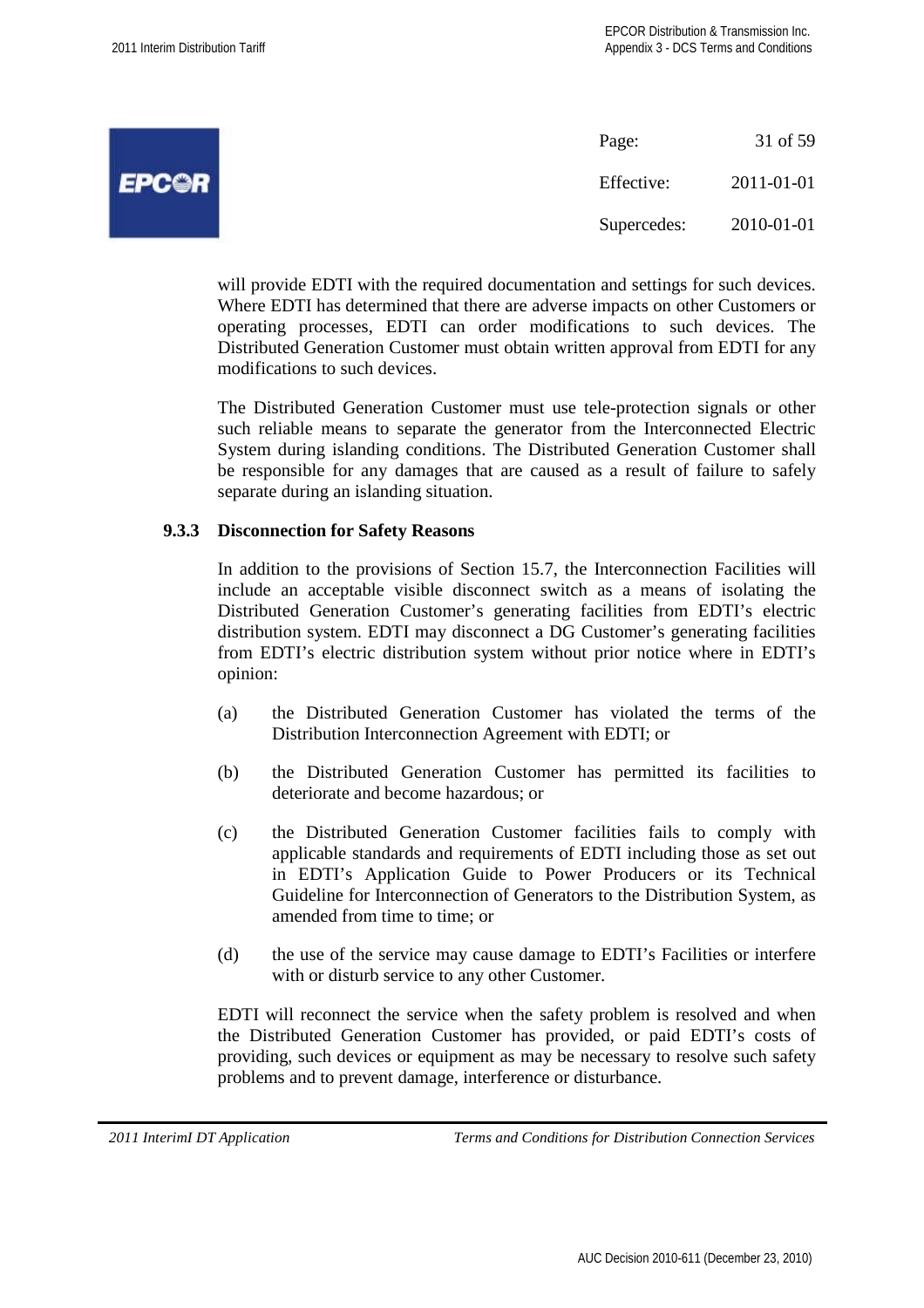|              | Page:       | 32 of 59   |
|--------------|-------------|------------|
| <b>EPCOR</b> | Effective:  | 2011-01-01 |
|              | Supercedes: | 2010-01-01 |

## **9.3.4 Service Calls**

EDTI may require a Distributed Generation Customer to pay the actual costs of a requested service call if the source of the problem is the Distributed Generation Customer's facilities.

#### **9.3.5 Metering and Settlement**

The Distributed Generation Customer will be responsible for installing bidirectional, four-quadrant metering facilities to measure active energy and reactive energy produced by the generator, and consumption of power, active energy and reactive energy, flowing from the electric distribution system to the Distributed Generation Customer's facilities. The metering facilities shall be in compliance with the standards set by EDTI.

Where export of power to the Interconnected Electric System is not required, the Distributed Generation Customer will be responsible for installing uni-directional, two quadrant metering to separately record active and reactive power.

At the request of EDTI, the Distributed Generation Customer shall install additional metering facilities if EDTI determines that the existing metering facilities are inadequate or not properly configured to measure the full consumption flowing from EDTI's distribution system to the Distributed Generation Customer's facilities. EDTI reserves the right to install additional metering, at the Distributed Generation Customer's cost, as it deems necessary to ensure accurate measurement of consumption from EDTI's distribution system.

The power production information must be provided to EDTI, the ISO and the Power Pool in a format and frequency which is acceptable to these entities. EDTI may use the power production information for internal use.

The Distributed Generation Customer must provide EDTI with consumption information in a form acceptable to EDTI whether or not the Distributed Generation Customer consumes power from EDTI's distribution system.

Upon receipt of a request by the Distributed Generation Customer, EDTI will install bi-directional, four quadrant metering facilities to measure active and reactive energy as identified in Section 9.3.5(a). EDTI will be responsible to interrogate the meter and perform all settlement transactions with the ISO and the Power Pool. The Distributed Generation Customer will be provided with consumption and power production information for its internal use. The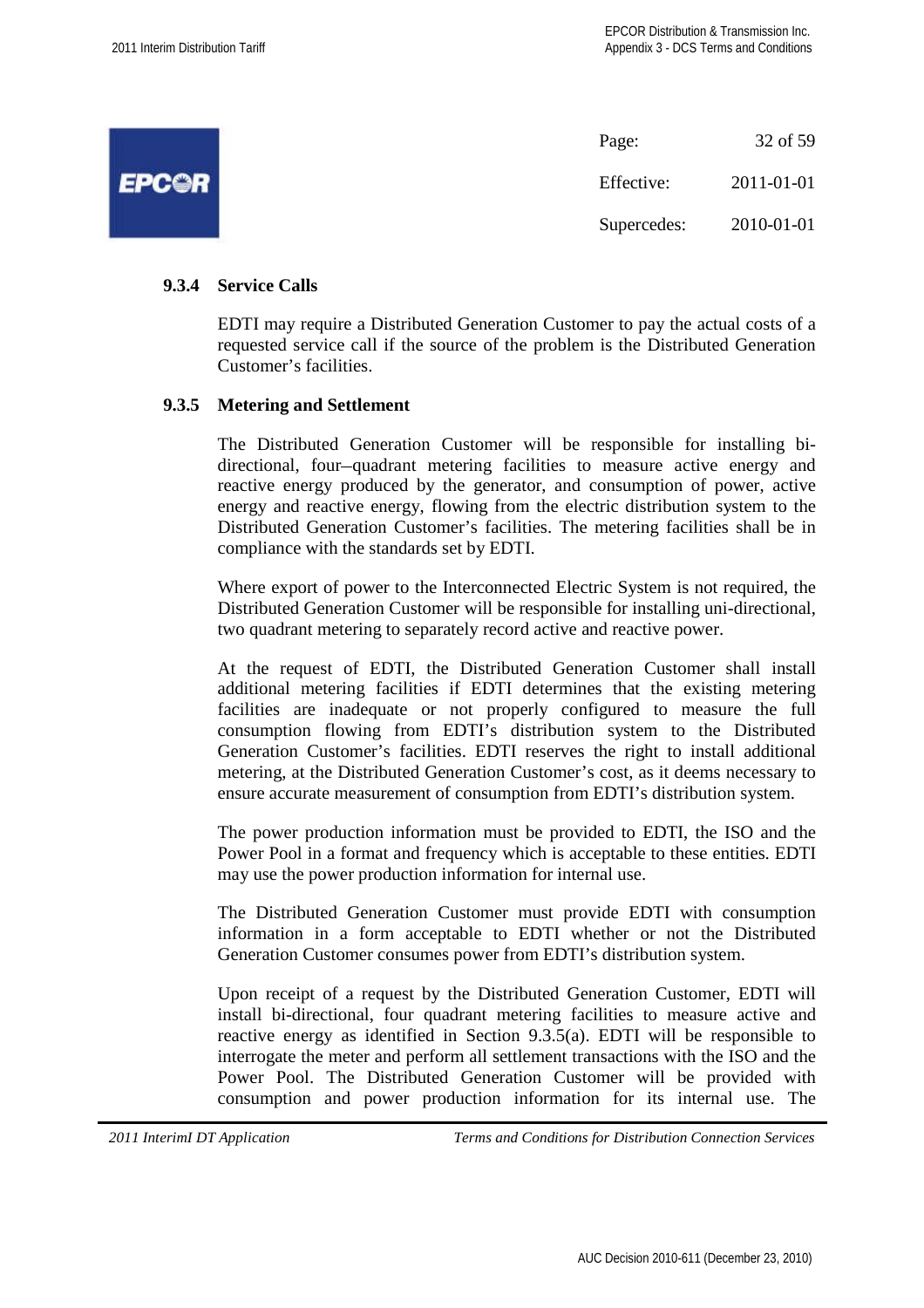| Page:       | 33 of 59   |
|-------------|------------|
| Effective:  | 2011-01-01 |
| Supercedes: | 2010-01-01 |

Distributed Generation Customer will be responsible for the costs of providing and installing the metering equipment and ongoing operating costs

Telemetry is required for all generating units in excess of 5MW in capacity, or where EDTI has determined that telemetry is required in order to maintain reliable operation of the distribution system.

## **9.3.6 Meter Test**

EDTI reserves the right to request meter test information from the Distributed Generation Customer.

If metering facilities have been removed for reasons such as, but not limited to, testing or inspection, EDTI may estimate the demand and amount of energy supplied, but not registered, at the Point of Service.

EDTI may, at any reasonable time, read, inspect, remove and test a meter owned or controlled by the Distributed Generation Customer. EDTI shall have the right to enter a Distributed Generation Customer's property for the purpose of reading, inspecting, testing or removing the meter, and the Distributed Generation Customer shall not prevent or hinder EDTI's entry.

## **9.3.7 Energy or Demand Diversion**

If under any circumstance a Distributed Generation Customer prevents a meter from accurately recording the total Demand or Energy supplied from EDTI's distribution system, or the consumption information has been found corrupted, EDTI may disconnect the service, or take other appropriate actions to ensure access to accurate meter data.

EDTI may then estimate the Demand and amount of Energy supplied but not registered at the Point of Service. The Distributed Generation Customer shall pay the cost of the estimated Demand and Energy consumption, plus all costs related to the investigation and resolution of the diversion.

#### **9.3.8 Permits, Licences and Authorizations**

The Distributed Generation Customer shall obtain and provide to EDTI copies of all required permits, licenses and other authorizations prior to any change in service requirements at any point of interconnection, which include: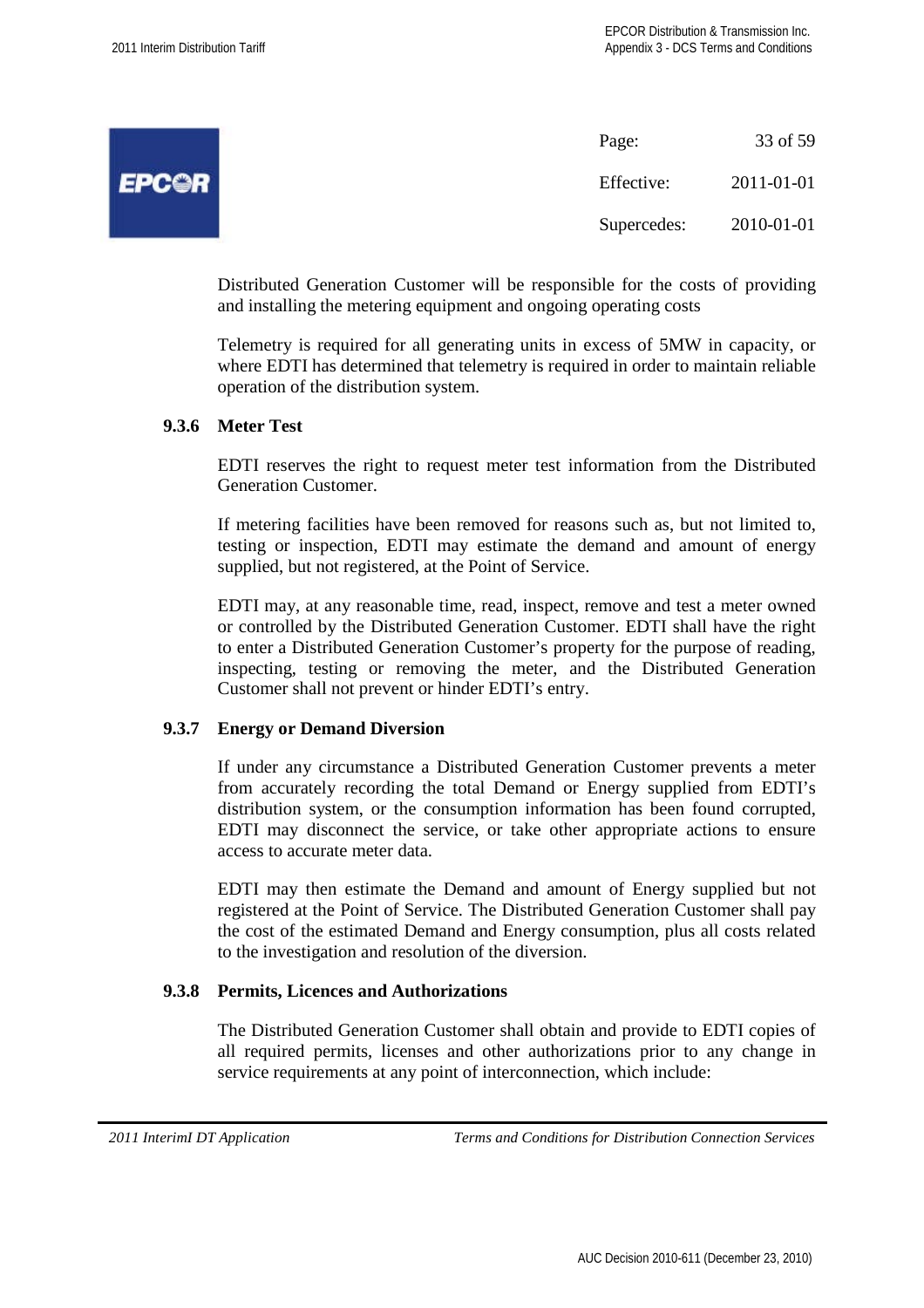|              | 34 of 59<br>Page:         |  |
|--------------|---------------------------|--|
| <b>EPCOR</b> | 2011-01-01<br>Effective:  |  |
|              | 2010-01-01<br>Supercedes: |  |

- (a) any required approval of the Commission; and
- (b) acceptance from the local inspection and code enforcement authorities.

## **9.3.9 Approvals**

The Distributed Generation Customer must obtain written approval from EDTI before any modification is made to the Distributed Generation Customer's system.

The Distributed Generation Customer will be responsible for becoming and maintaining its status as a Power Pool participant and complying with any Power Pool requirements for any Energy delivered to the Power Pool (if the generator is producing electricity beyond on-site requirements thereby exporting into the Interconnected Electric System and exchanging Energy through the Power Pool).

The Distributed Generation Customer will be responsible for securing all required technical, commercial, or operational arrangements with ISO and the Power Pool.

The Distributed Generation Customer will be responsible for providing technical information to EDTI as required. EDTI will treat this information as confidential and will not release such information to any other parties without the express and written consent of the Distributed Generation Customer.

The Distributed Generation Customer will be responsible for operating in compliance with accepted industry operating and maintenance standards as established, from time to time, by the ISO and EDTI, and as specified in the Interconnection Agreement between the Distributed Generation Customer and EDTI. EDTI shall have the right to inspect the Distributed Generation Customer's facilities for compliance.

EDTI will be responsible for providing technical information to the Distributed Generation Customer as required. The Distributed Generation Customer will treat this information as confidential and will not release such information to any other parties without the express and written consent of EDTI.

#### **9.4 Incremental Interconnection Costs**

The Distributed Generation Customer will be required to pay all incremental interconnection costs as determined by EDTI, to allow the Distributed Generation Customer to make use of EDTI's electric distribution system, including: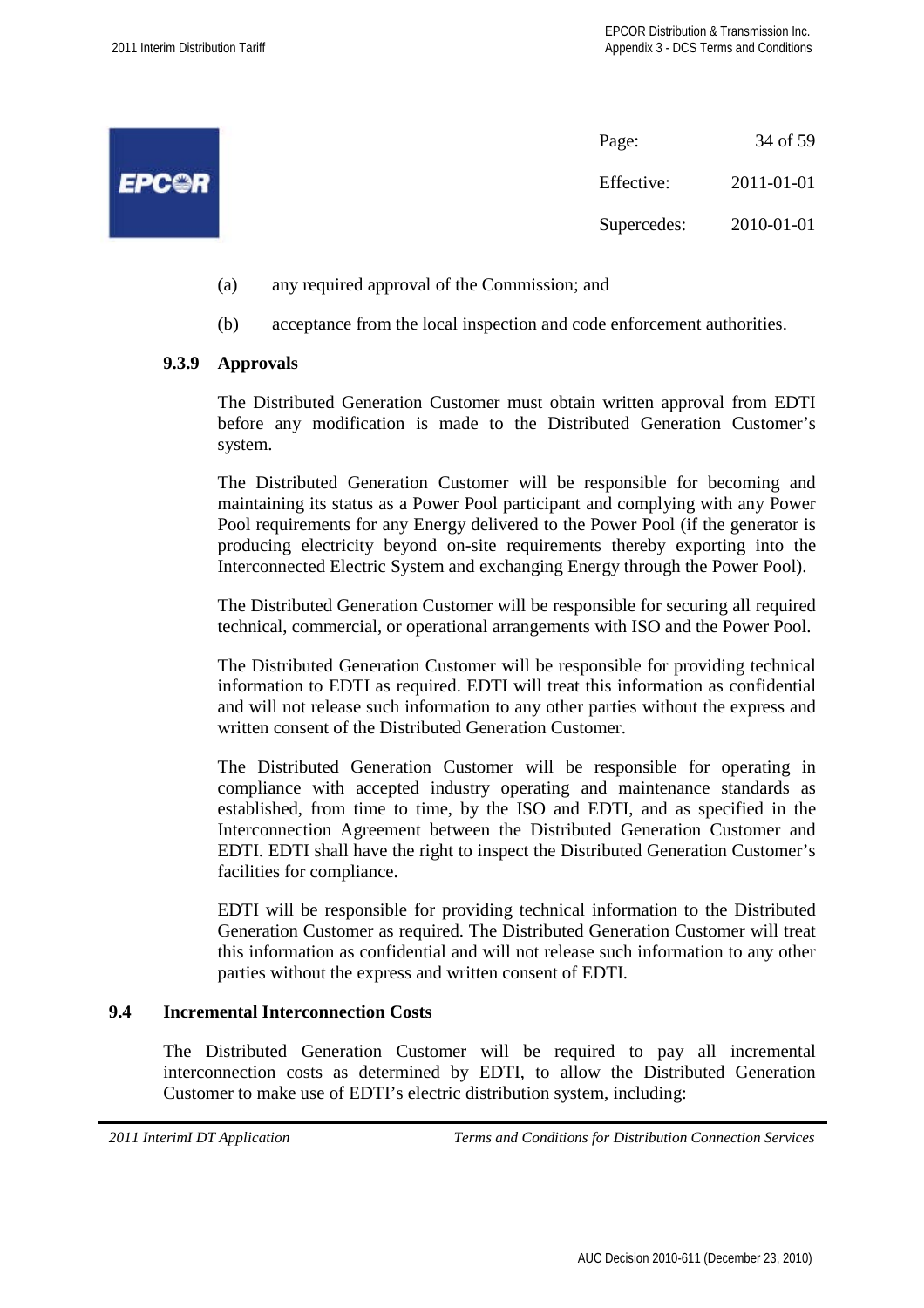|              | Page:       | 35 of 59   |
|--------------|-------------|------------|
| <b>EPC@R</b> | Effective:  | 2011-01-01 |
|              | Supercedes: | 2010-01-01 |

- (a) any costs of connection to EDTI's electric distribution system, including any cost sharing to Load Customers;
- (b) any costs to upgrade existing distribution facilities;
- (c) an application fee associated with performing engineering estimates, planning, operating or protection studies or any additional or routine modelling and testing required by the ISO;
- (d) any costs of protection, anti-islanding circuitry, communication facilities, telemetry or modification to distribution or transmission facilities required to reliably separate the generator from the electric system.

An agreement for payment of the incremental costs must be made between the Distributed Generation Customer and EDTI before any work on the interconnection is commenced;

The Distributed Generation Customer shall be required to pay all replacement costs for all incremental interconnection facilities including the replacement of assets at the end of useful life or replacement due to failure, including but not limited to, elements such as transformers, poles, regulators, capacitors, line conductor, and teleprotection systems. EDTI may provide the Distributed Generation Customer with an option to pay for the replacement costs over time as provided in section 9.5.

If a new Customer or Distributed Generation Customer shares a portion or all of an existing extension, to which the interconnection costs relates, EDTI will refund a portion of the Distributed Generation Customer's contribution based on the amount of extension shared and the ratio of the Distributed Generation Customer's operating Load to the total operating Load.

## **9.5 Payment Options and Credit Requirements**

## **9.5.1 Payment Option**

EDTI may provide the Distributed Generation Customer with an option to pay for the incremental interconnection costs determined under section 9.4 over time, providing the Distributed Generation Customer satisfies the credit requirements listed herein. The payment period will not exceed five years.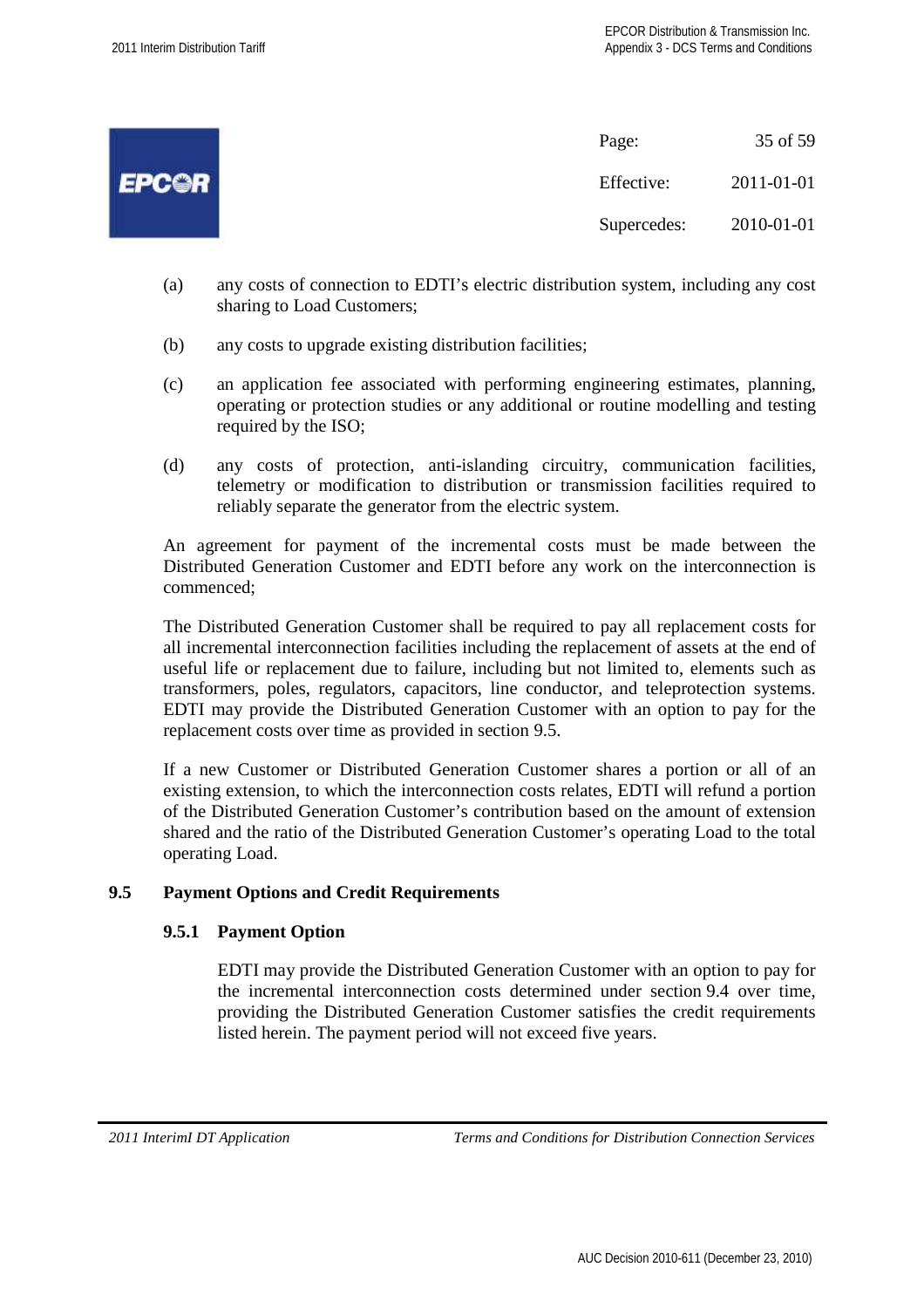|              | Page:       | 36 of 59   |
|--------------|-------------|------------|
| <b>EPC@R</b> | Effective:  | 2011-01-01 |
|              | Supercedes: | 2010-01-01 |

## **9.5.2 Minimum Financial Criteria**

Subject to review and reassessment of the creditworthiness of a Distributed Generation Customer by EDTI from time to time, EDTI has established the following minimum financial criteria for Distributed Generation Customers requesting to pay for the incremental costs over time. The Distributed Generation Customer will be deemed to have met the credit requirements if:

- (a) the Distributed Generation Customer or an affiliate or person which guarantees the financial obligation of the Distributed Generation Customer in a manner acceptable to EDTI has at least an "A" rating for its senior, unsecured, non-credit enhanced, long term from Standard and Poor's bond rating service or an equivalent rating from a major reputable bond rating service satisfactory to EDTI; or
- (b) the Distributed Generation Customer provides, in a manner acceptable to EDTI, a bank guarantee, irrevocable letter of credit, or cash deposits drawn on a Canadian Chartered Bank, a trust company, credit union or other lending institution that is acceptable to EDTI.

#### **9.5.3 Required Credit Information**

EDTI will require the following minimum information and supporting documentation to conduct a credit risk assessment of the Distributed Generation Customer:

- (a) most recent credit rating report from a recognized rating agency and a list of bank credit and trade references, including address, phone numbers and bank officer;
- (b) audited financial statements for the latest two years (two most recent annual report to shareholders, if applicable);
- (c) description of the corporate structure, including the name of the chief executive officer and chief financial officer;
- (d) legal name, address, phone, and fax numbers of the Distributed Generation Customer; and
- (e) certificate specifying the names, titles, and specimen signatures of the persons authorized to approve and confirm contracts.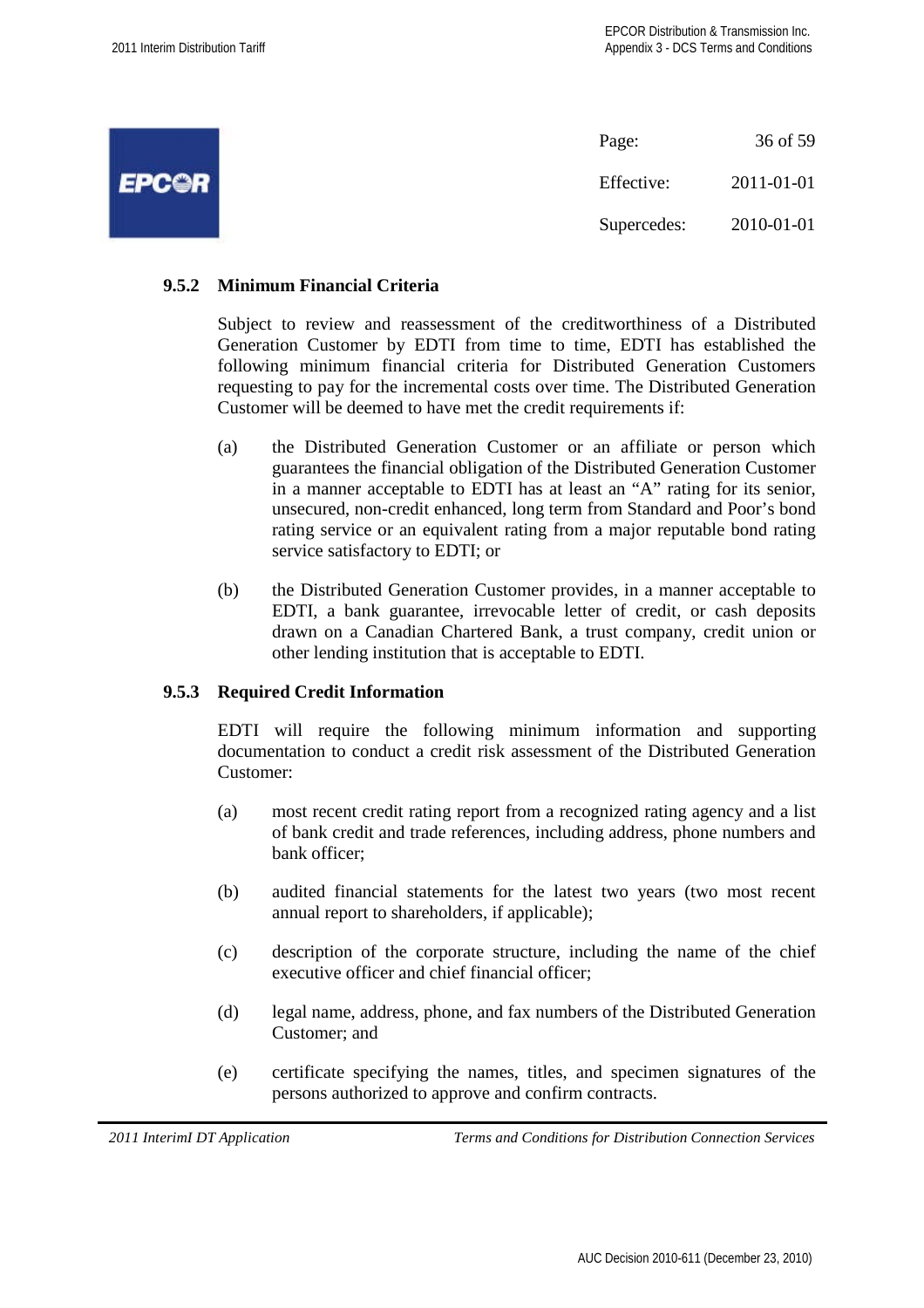|              | Page:       | 37 of 59   |
|--------------|-------------|------------|
| <b>EPCOR</b> | Effective:  | 2011-01-01 |
|              | Supercedes: | 2010-01-01 |

## **9.5.4 Costs**

All costs associated with obtaining financial security and meeting prudential requirements are the responsibility of the Distributed Generation Customer.

## **ARTICLE 10 - METERS**

#### **10.1 Installation of Meters**

#### **10.1.1 Provision and Ownership**

EDTI shall provide, install, and seal one or more meters for the purpose of measuring the Energy delivered to a Customer by way of a Service Connection. Time of use or interval meters and associated communication equipment shall be installed for a Customer who has a connected load exceeding 150 kVA. Each meter shall remain the sole property of EDTI.

#### **10.1.2 Responsibility of Customer**

Each Customer shall provide and install a Canadian Standards Association approved meter receptacle or other Canadian Standards Association approved facilities suitable for the installation of EDTI's meter or metering equipment.

## **10.2 Location**

Meter locations shall be approved by EDTI based on type of service and convenience of access to the meter. Where a meter is installed on a Customer-owned pole, the pole shall be provided and maintained by the Customer as required by the *Canadian Electrical Code* and any applicable legislation.

## **10.3 Access to Meters**

EDTI may, at any reasonable time, read, inspect, remove and test a meter installed on property owned or controlled by the Customer.

Upon written request to EDTI, the Customer may access pulse data directly from its interval meter. The Customer Connection Guide, as amended from time to time, sets out the method in which costs are to be recovered.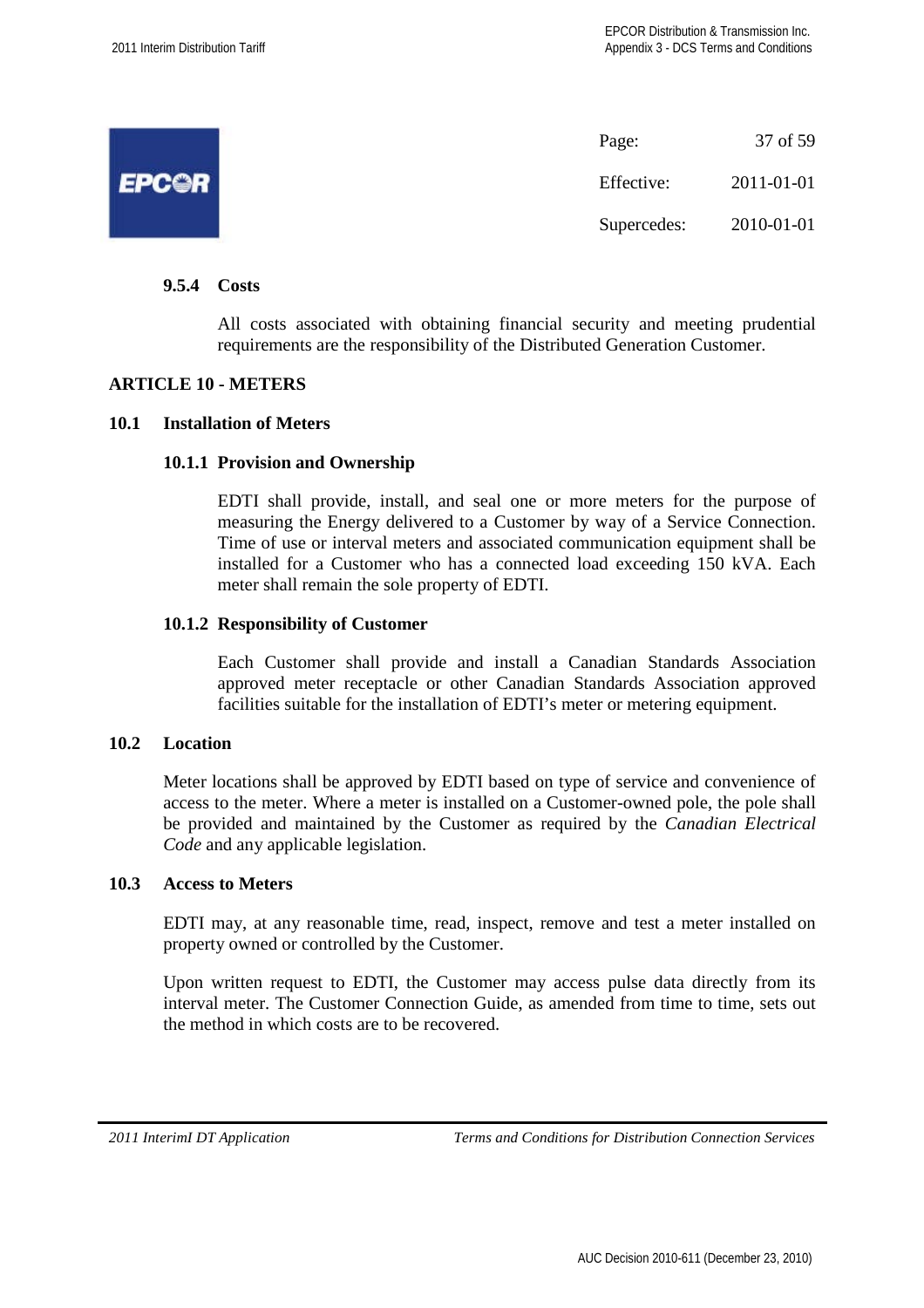|              | Page:       | 38 of 59   |
|--------------|-------------|------------|
| <b>EPCOR</b> | Effective:  | 2011-01-01 |
|              | Supercedes: | 2010-01-01 |

## **10.4 Meter Testing**

At the request of a Customer, EDTI shall arrange for on-site meter verification and if necessary, shall arrange for a meter to be tested by an official designated for that purpose by Measurement Canada or accredited agency as may, from time to time, be designated for this purpose. EDTI charges a fee as set forth in the Fee Schedule. If the meter is inaccurate, EDTI will refund the fee and make appropriate adjustments to the applicable bills. If the meter is found to be accurate, EDTI will keep the fee to cover the cost of testing the meter.

#### **10.5 Energy or Demand Diversion**

If under any circumstances, a person other than an EDTI employee, agent or contractor, prevents a meter from accurately recording the total demand or energy supplied, EDTI may disconnect the service, or take other appropriate actions to ensure access to accurate meter data.

EDTI may then estimate the demand and amount of energy supplied but not registered at the Point of Service. The Customer shall pay the cost of the estimated demand and energy consumption plus all costs related to the investigation and resolution of the diversion.

## **10.6 Changes to Metering Equipment**

Should a Customer request new metering equipment beyond the basic service, EDTI shall provide, install, test and maintain the required metering equipment. The metering equipment must be requested in writing by the Customer and meet EDTI's requirements. The Customer shall bear the cost of providing and installing the metering equipment, and ongoing operating costs. The costs for upgrading to an interval meter is as set forth in the Fee Schedule. For changes to metering equipment on primary distribution voltage levels, the cost of providing and installing such metering equipment and the ongoing operating costs, will be determined on a case by case basis.

The metering equipment shall become the property of EDTI and will be maintained by EDTI. EDTI shall complete installation of the metering equipment within thirty (30) days of delivery from the supplier. EDTI shall bill the Customer prior to installation and the Customer shall prepay the cost of installation at least fifteen (15) Business Days prior to proposed installation date. If payment is not received by fifteen (15) Business Days prior to the proposed installation date, EDTI shall have no obligation to proceed with the installation.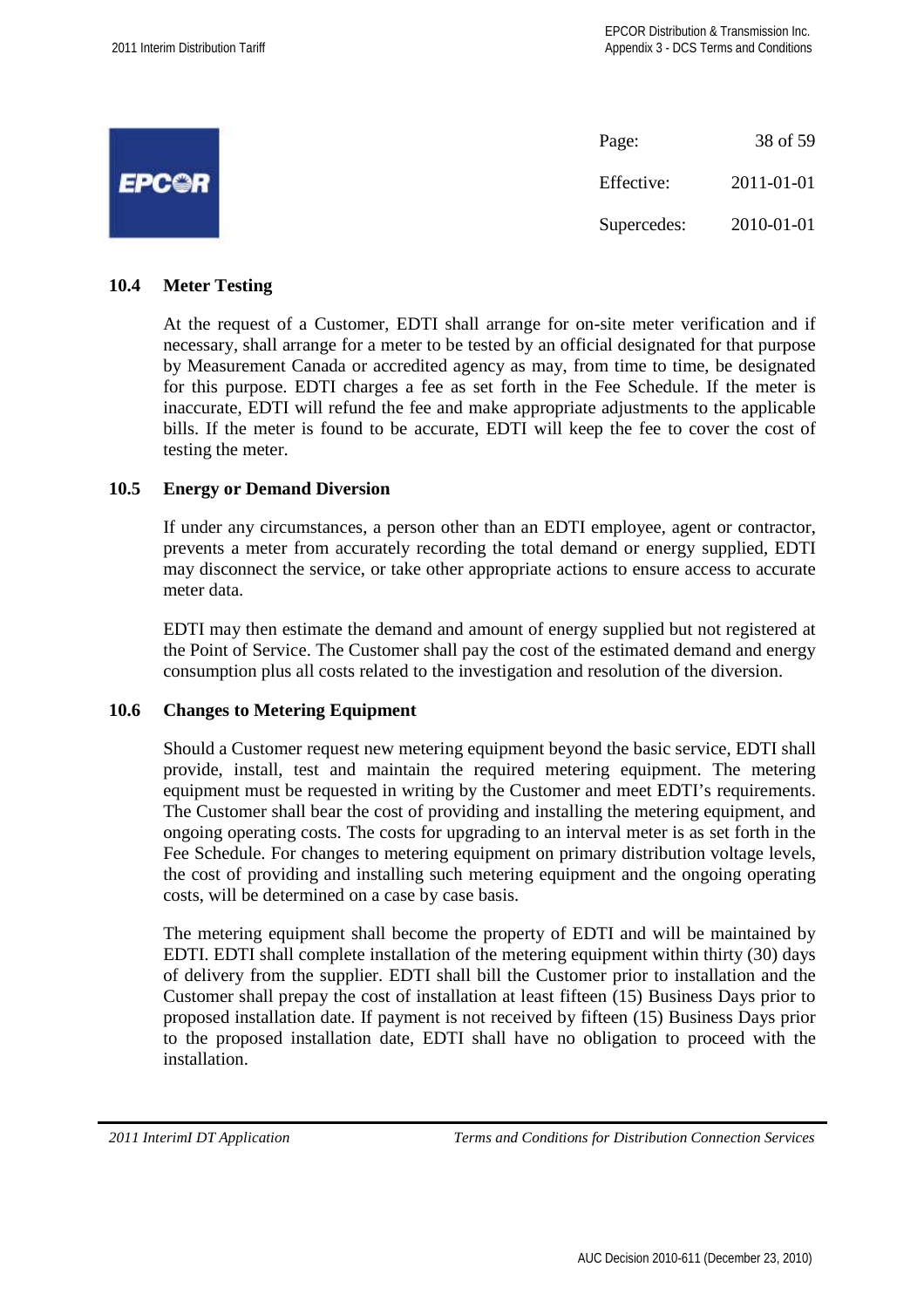|              | Page:       | 39 of 59   |
|--------------|-------------|------------|
| <b>EPCOR</b> | Effective:  | 2011-01-01 |
|              | Supercedes: | 2010-01-01 |

Should EDTI have installed an interval meter, including at the request of the Customer, EDTI will, at the request of the Customer, change the interval meter to a demand meter provided that the Customer's usage has been below 150 kVA for a period of more than 12 consecutive months or the request is made in connection with a physical reconfiguration of the Customer's service. The Customer shall bear the cost of changing the metering equipment.

Upon request by the Customer, EDTI may provide other metering services, above standard metering service, in its discretion, acting reasonably, and may charge separate fees for such service.

## **ARTICLE 11 - CHANGE IN SERVICE**

## **11.1 Changes to Service Requirements**

A Customer shall give to EDTI reasonable prior written notice of any change in requirements at a Point of Service, including any change in Load to enable EDTI to determine whether or not it can accommodate such revised service without changes to its Facilities. Regardless of whether alterations are required to existing Facilities, if the Customer's Forecast Peak Demand increases, a new Electric Service Agreement must be executed based on the new Forecast Peak Demand. A Retailer, or any other person acting on behalf of a Customer, who provides EDTI with verifiable authorization from the Customer may give such notice to EDTI on the Customer's behalf. If EDTI receives such notice from a Retailer or other person, EDTI may at its option require such notice directly from the Customer.

The Customer shall not change its requirement for at a Point of Service without EDTI's written permission. The Customer shall be responsible for all damage caused to EDTI's electric distribution system as the result of the Customer changing its requirements for a Service Connection without EDTI's permission.

## **11.2 Changes to EDTI Facilities**

If EDTI determines it must modify its Facilities to accommodate a change in a Customer's requirements for a Service Connection, a Customer Distribution Contribution may apply and such contribution will be determined as provided in Section 7.2. A new Electric Service Agreement must be executed to reflect the additional investment made by EDTI.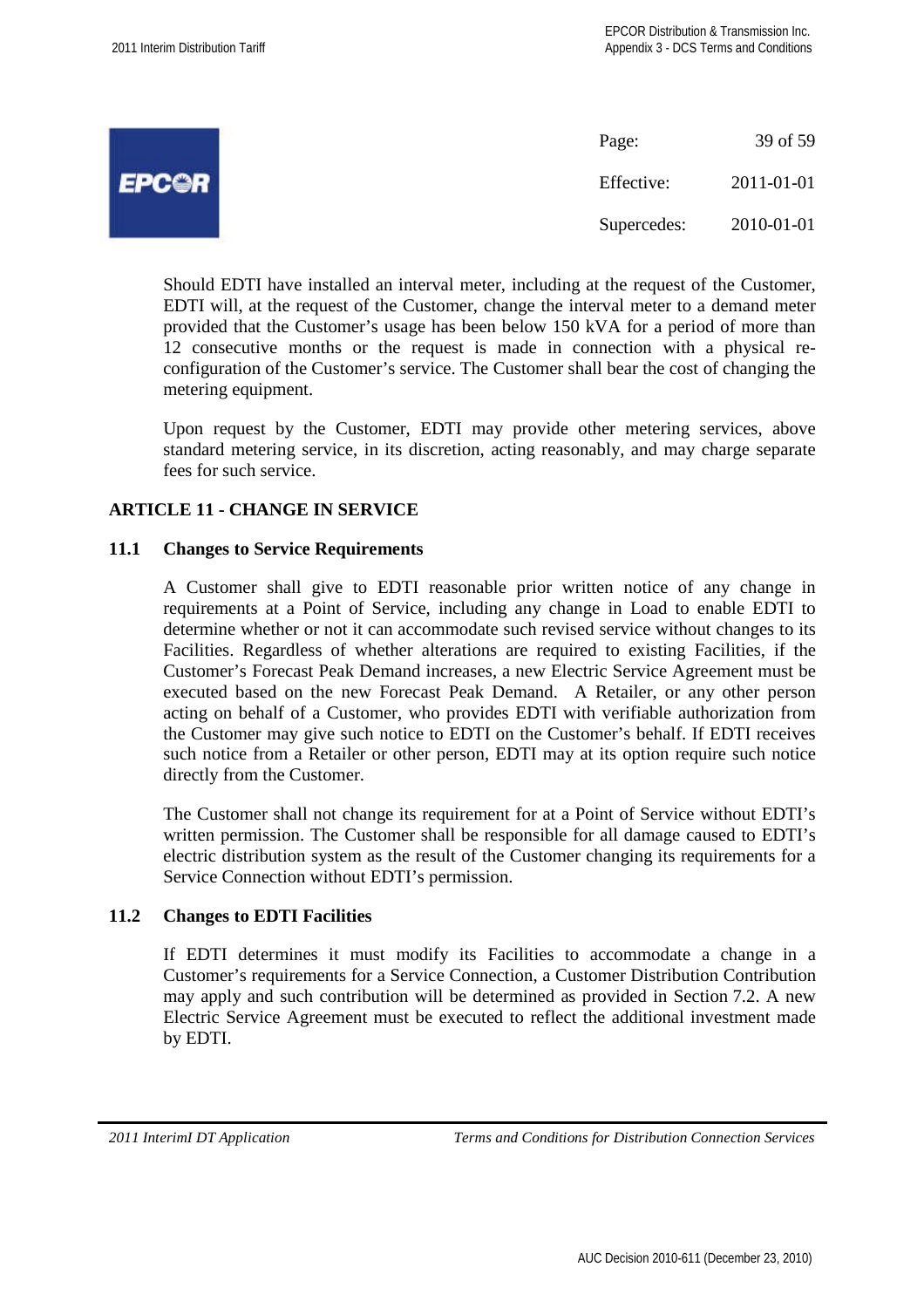|              | Page:       | 40 of 59   |
|--------------|-------------|------------|
| <b>EPCOR</b> | Effective:  | 2011-01-01 |
|              | Supercedes: | 2010-01-01 |

## **11.3 Impact of Changes on Customer's Electric Service Agreement**

## **11.3.1 Increases**

Notwithstanding any other provisions in the Terms and Conditions, a new Electric Service Agreement with a revised Contracted Minimum Demand value is required before the Customer may increase its service requirements for a Service Connection.

For a Customer which has provided a Distribution Contribution under section 7.2, EDTI will calculate a contribution refund based on the increase in the Contracted Minimum Demand. The refund will not exceed the amount of the prior Customer Distribution Contribution.

A Customer will only be entitled to a refund if the Customer's Contracted Minimum Demand is increased within the initial term of the Electric Service Agreement.

#### **11.3.2 Decreases**

If a Customer's Forecast Peak Demand decreases, the Customer's Contracted Minimum Demand shall not be reduced.

#### **11.4 Changes to System Access Costs**

If EDTI must modify its arrangements with the ISO to accommodate a change in Customer's service requirements, the Customer pays for all costs attributable to such modification, including, but not limited to, additional contributions required from EDTI by the ISO. The attributable costs are determined as described in the section "Determination of EDTI Transmission Costs and Transmission Contributions".

## **ARTICLE 12 - SERVICE DISCONNECTION AND RECONNECTION**

#### **12.1 Disconnection by Customer**

#### **12.1.1 Temporary Disconnection**

Upon the request of the Customer, EDTI shall temporarily disconnect any Service Connection provided: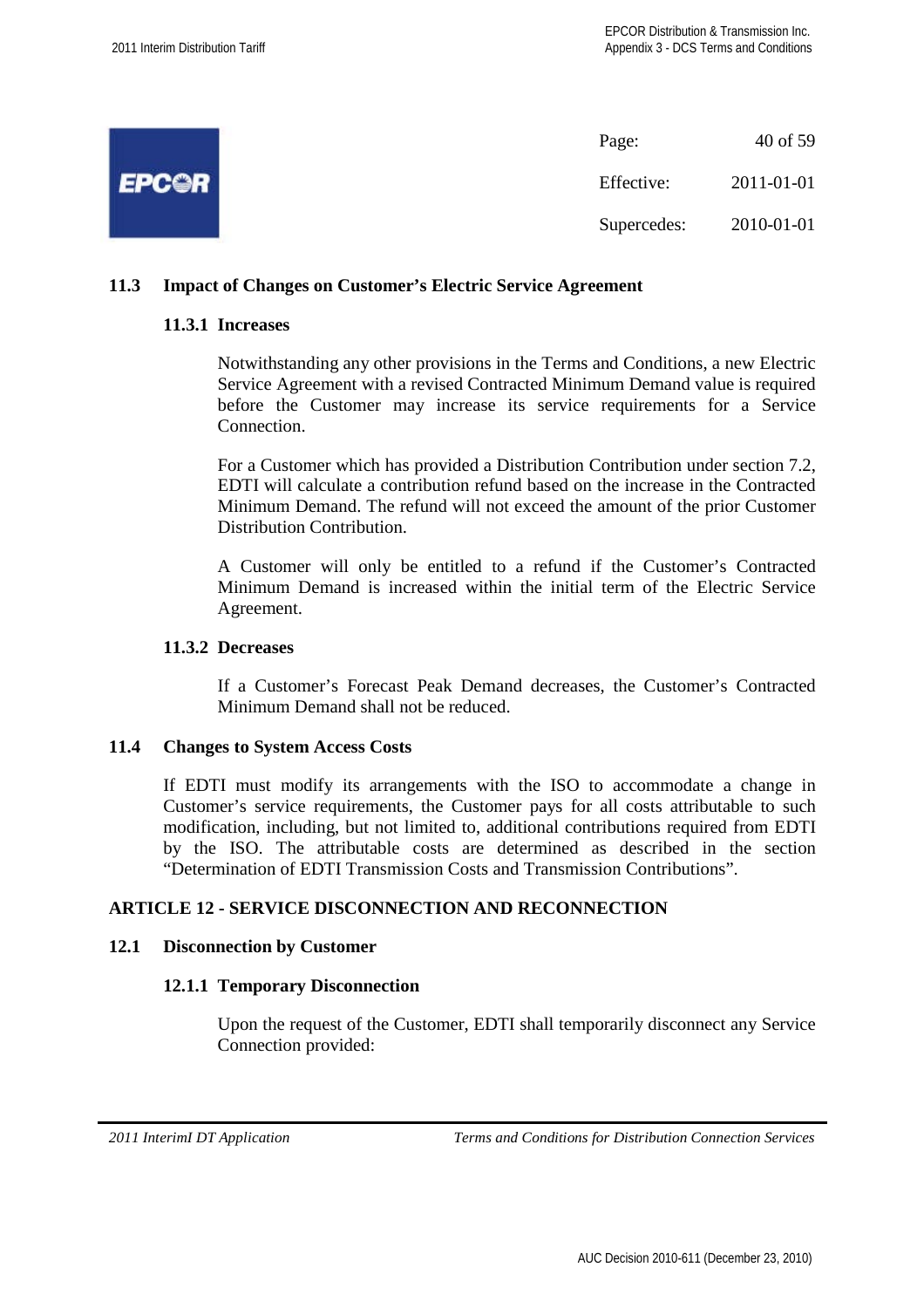|              | Page:       | 41 of 59   |
|--------------|-------------|------------|
| <b>EPC©R</b> | Effective:  | 2011-01-01 |
|              | Supercedes: | 2010-01-01 |

- (a) the Customer agrees to pay any charges made to EDTI by the ISO that will not be recovered as a direct result of the Customer's idle service;
- (b) upon the request to restore service the Customer will be responsible for and pay any applicable charges outlined under section 12.3; and
- (c) if the Service Connection remains disconnected for more than twelve (12) months, it will be considered permanently disconnected and Section 12.1.2 will apply.

#### **12.1.2 Discontinuance of Distribution Access Service and Permanent Disconnection**

Customers arrange for termination of Distribution Access Service through their Retailer of Record.

If the Customer requests that the Service Connection be permanently disconnected, the Customer billing for that service will be finalized. At the discretion of EDTI, the Facilities provided by EDTI will be removed.

If within three (3) years of permanent disconnection the Customer requests the Service Connection be restored, the Customer must pay all the costs associated with the original disconnection, removal of the Facilities and restoration of service.

#### **12.2 Disconnection by EDTI**

#### **12.2.1 Disconnection without Notice**

If EDTI believes there is any actual or threatened danger to life or property, or in any other circumstances, the nature of which, in EDTI's sole judgement requires such action, EDTI has the right to withhold connection or to disconnect a Customer's Service Connection without prior notice to the Customer. More specifically, and without limitation of the foregoing, EDTI may exercise this right in the event that:

(a) in the opinion of EDTI, the Customer has permitted the Customer's facilities to become hazardous, the Customer's facilities fail to comply with applicable statutes, standards and codes and/or EDTI requirements, or if the use of the Service Connection may cause damage to any other Service Connection or facilities;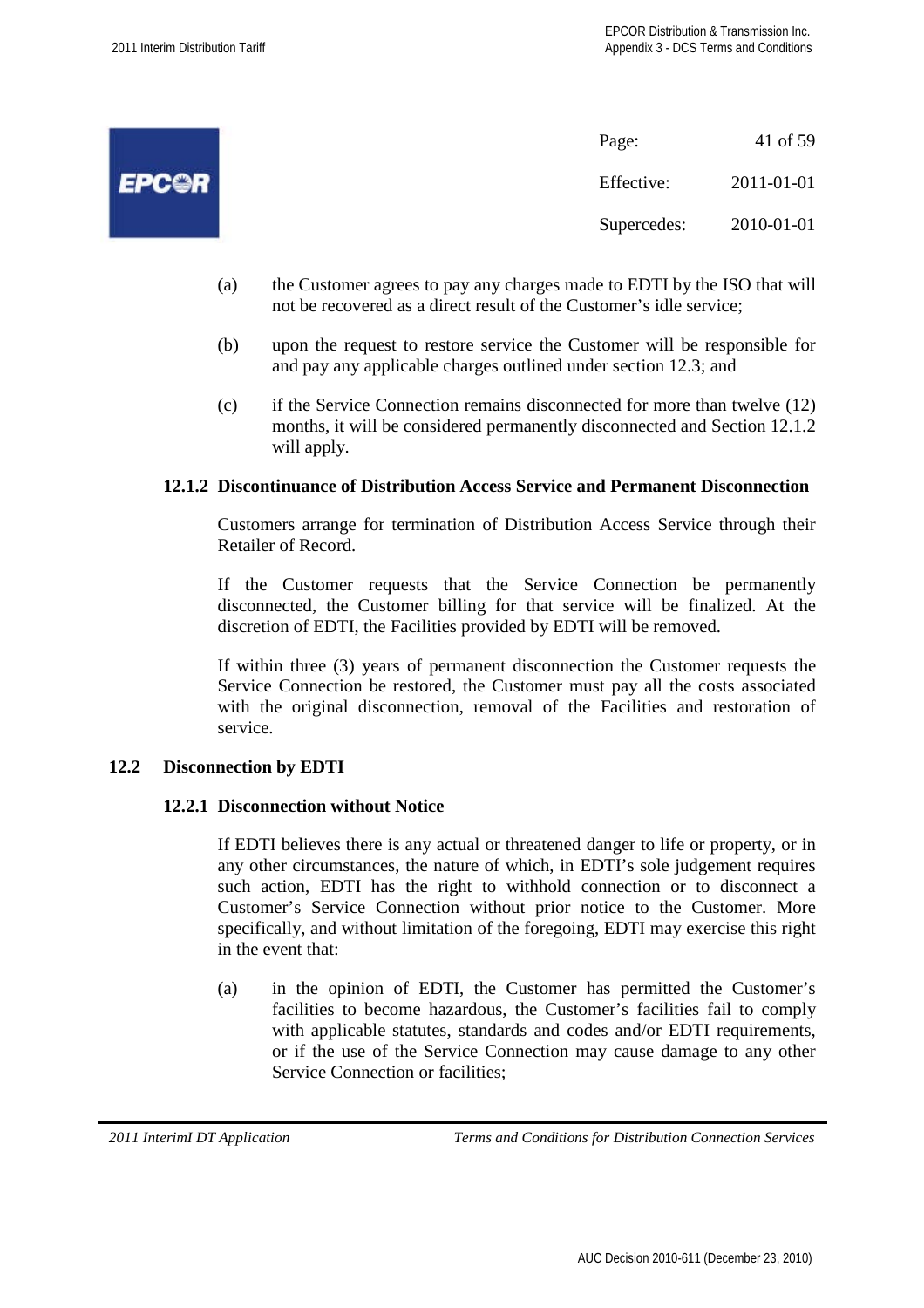|              | Page:       | 42 of 59   |
|--------------|-------------|------------|
| <b>EPCOR</b> | Effective:  | 2011-01-01 |
|              | Supercedes: | 2010-01-01 |

- (b) to the knowledge of EDTI, or in its sole judgement, the Customer's facilities are unsafe or defective or will become unsafe or defective imminently. In this event, the Service Connection may not be restored until the Customer facilities are approved by the appropriate authority. EDTI shall provide written notice to the Customer within a reasonable time of the reason for the disconnection under this subsection and the actions required for reconnection;
- (c) on account of theft by the Customer of any EDTI Facilities;
- (d) if any tampering with any service conductors, seals or any other Facilities of EDTI or any meters, whether or not provided by EDTI is discovered; or
- (e) if the Customer changes its requirements for a Service Connection or Distribution Tariff Services without the permission of EDTI.

If the disconnection is a result of a safety violation, EDTI will reconnect the service when the safety problem is resolved and when the Customer has provided, or paid EDTI's costs of providing, such devices or equipment as may be necessary to resolve such safety problem and to prevent such damage, interference or disturbance.

## **12.2.2 Disconnection with Notice**

EDTI may withhold connection or may disconnect a Customer's Service Connection (without prejudice to any of EDTI's other remedies) after providing forty-eight (48) hours advance notice to the Customer, as applicable, in the following circumstances:

- (a) if the Customer neglects or refuses to pay when due any amounts required to be paid under these Terms and Conditions (which amount is not the subject of a good faith dispute); provided that a residential rate classification Customer will not be disconnected for non-payment at any time during the period from October 15 to April 15 or at any other time when the temperature is forecast to be below 0 degrees Celsius in the 24 hour period immediately following the propose disconnection;
- (b) as required by law;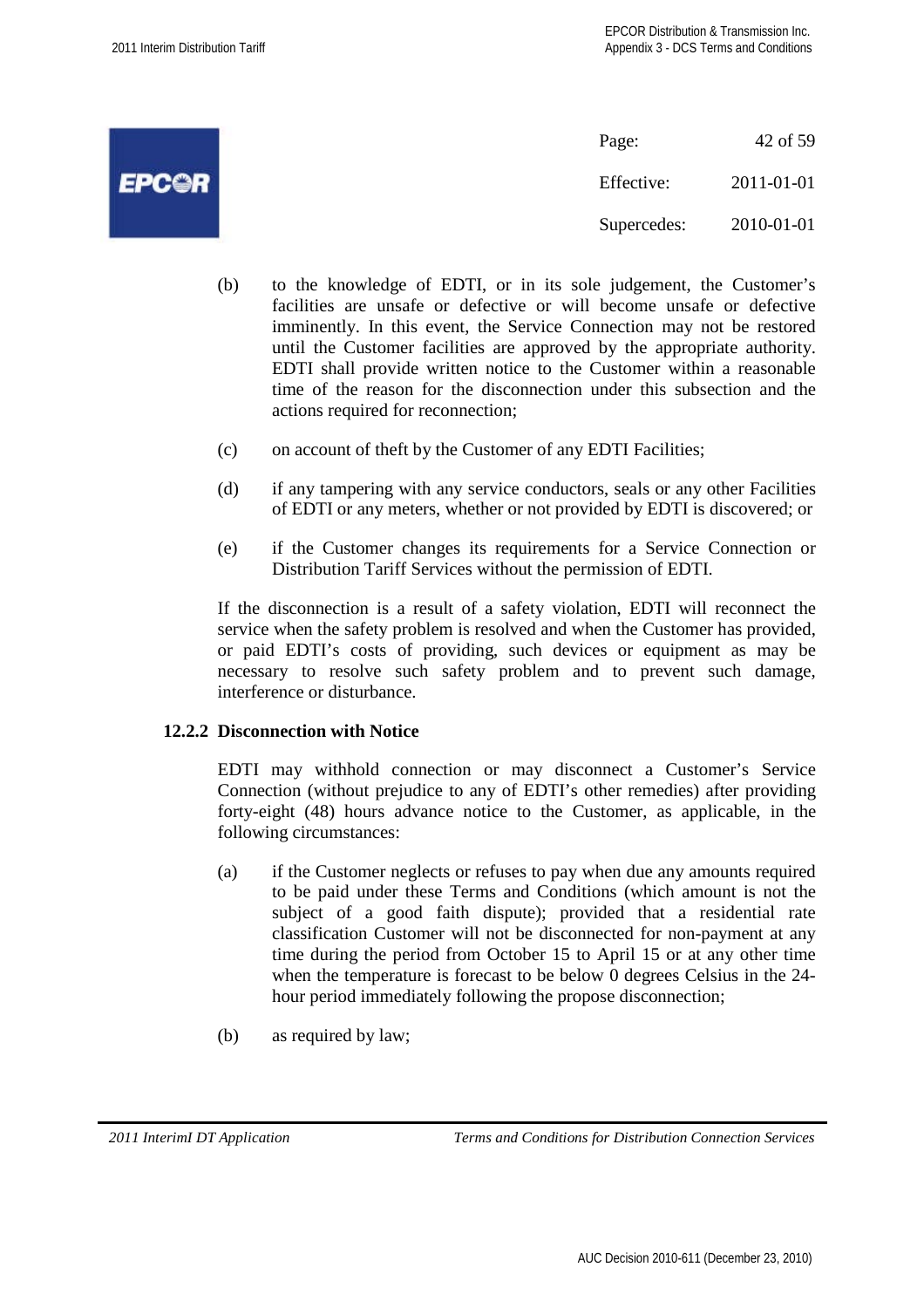

- (c) subject to Section 12.2.2(a), if the Customer is in violation of any of these Terms and Conditions or any of the terms of an Electric Services Agreement with EDTI;
- (d) any other similar circumstances to those described above that EDTI determines, in its sole discretion, acting reasonably, require the withholding or disconnecting of service upon forty-eight (48) hours notice.

EDTI also reserves the right to install a load-limiting device to restrict the capability of the Service Connection.

## **12.3 Reconnect Service**

This Section applies to reconnection or restoration of service to a Customer whose service was previously restricted by a load-limiting device or discontinued (whether at the request of the Customer or not).

Before reconnecting or restoring service, the Customer shall pay:

- (a) any amount owing to EDTI including written off accounts; and
- (b) a reconnection charge that will billed to the Customer's Retailer.

## **12.4 Removal of Facilities**

Upon termination of service, EDTI shall be entitled to remove any of its Facilities located upon the property of the Customer and to enter upon the Customer's property for that purpose.

## **ARTICLE 13 - CONTRACT EXIT PROVISIONS**

A Customer's Electric Service Agreement remains in effect, subject to the right of either EDTI or the Customer to terminate such agreement upon thirty (30) days written prior notice being given to the other party.

Upon receipt of such notice, EDTI shall read the Customer's meter within a reasonable time, and, shall use all reasonable efforts to read the Customer's meter at the time requested by the Customer. A Customer shall pay for all service provided up to the time of such reading.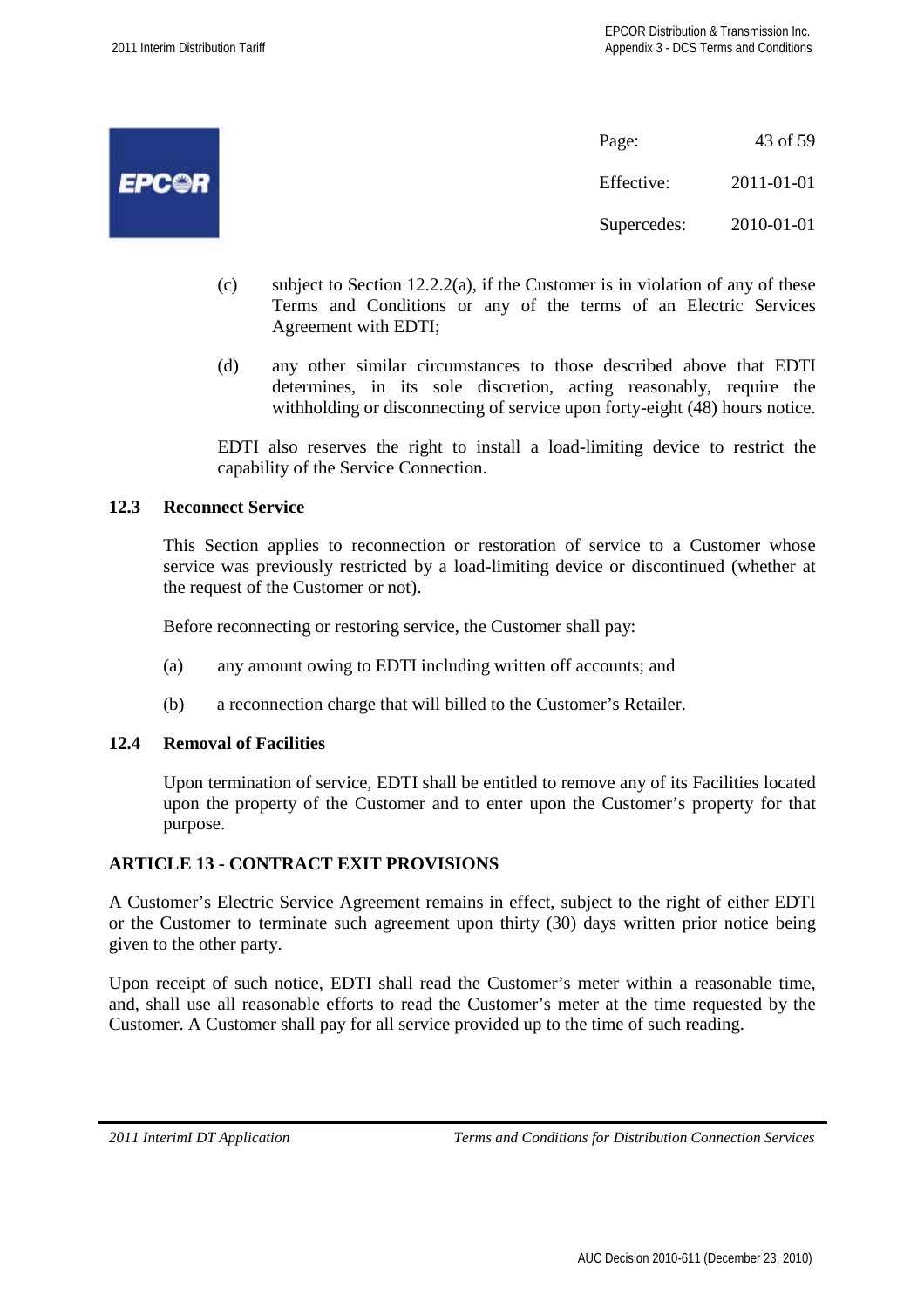|              | Page:       | 44 of 59   |
|--------------|-------------|------------|
| <b>EPCOR</b> | Effective:  | 2011-01-01 |
|              | Supercedes: | 2010-01-01 |

## **13.1 Distribution Related Exit Charge**

When a Customer with an Electric Service Agreement no longer requires service from EDTI, and it is within the initial term of the Electric Service Agreement, in addition to any other applicable requirements under these Terms and Conditions, the Customer may be required to pay a "Distribution Related Exit Charge".

The Distribution Related Exit Charge is:

- (a) the present value of future revenue streams associated with the existing Facilities being removed; plus
- (b) the estimated salvage costs; plus
- (c) any outstanding amounts attributable to the Customer with respect to, but not limited to, any deferral accounts and Commission approved riders and charges arising from services supplied by EDTI prior to the termination of service; less
- (d) the estimated salvage value.

Distribution Customer Exit Charge provisions apply for the service life of EDTI's investment, as established at the time of investment.

## **13.2 Transmission Related Exit Charge**

When a Customer no longer requires service from EDTI, in addition to any other applicable requirements under these Terms and Conditions, the Customer may be required to pay a "Transmission Related Exit Charge".

The Transmission Related Exit Charge is:

- (a) any costs charged to EDTI by the ISO that are attributable to the Customer's termination of service; and
- (b) any ongoing costs that EDTI will be required to pay the ISO, that will not be recovered as a result of the Customer's termination of service.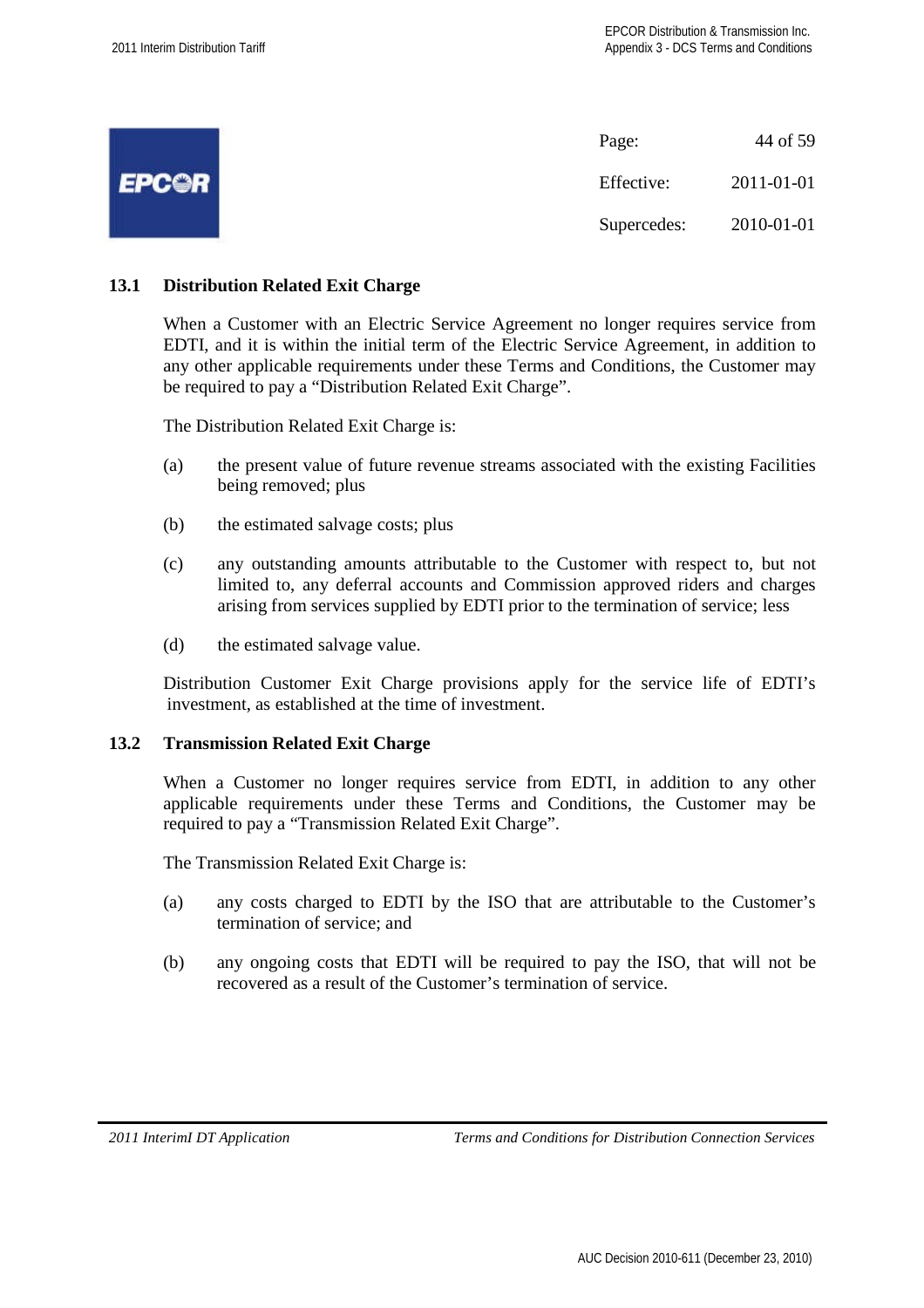|                     | Page:       | 45 of 59   |
|---------------------|-------------|------------|
| <i><b>EPC©R</b></i> | Effective:  | 2011-01-01 |
|                     | Supercedes: | 2010-01-01 |

## **ARTICLE 14 - LIABILITY AND INDEMNITY**

## **14.1 EDTI Liability**

Notwithstanding any other provision of these Terms and Conditions or any provision of any agreement between EDTI and a Customer relating to the provision of Distribution Tariff Services (an "EDTI Agreement") EDTI, its directors, officers, agents, employees and representatives ("EDTI Parties") shall not be liable to the Customer, its directors, officers, agents, employees and representatives ("Customer Parties") for any loss, injury, damage, expense, charge, cost or liability of any kind suffered or incurred by the Customer Parties, or any of them, whether of a direct, indirect, special or consequential nature, howsoever or whensoever caused, and whether in any way caused by or resulting from the acts or omissions of the EDTI Parties, or any of them, except for direct property damages incurred by the Customer as a direct result of a breach of these Terms and Conditions or applicable EDTI Agreement or other act or omission by an EDTI Party, which breach or other act or omission is caused by the negligence or wilful act or omission of harm of such EDTI Party. Any liability under this Section will be limited to an amount in proportion to the degree to which the EDTI Party acting negligently or wilfully is determined to be at fault. For the purpose of the foregoing and without otherwise restricting the generality thereof, "direct property damage" shall not include loss of revenue, loss of profits, loss of earnings, loss of production, loss of contract, cost of purchased or replacement capacity and energy, cost of capital, and loss of use of any facilities or property, or any other similar damage or loss whatsoever.

## **14.2 Release**

Subject to Section 14.1 above, none of the EDTI Parties (as defined above) will be liable to any of the Customer Parties (as defined above) for any damages, costs, expenses, injuries, losses, or liabilities suffered or incurred by the Customer Parties or any of them, howsoever and whensoever caused, and each Customer Party hereby forever releases each of the EDTI Parties from any liability or obligation in respect thereof.

#### **14.3 EDTI Not Liable to Customer**

For greater certainty and without limitation to the foregoing in Sections 14.1 and 14.2, EDTI Parties (as defined above) shall not be liable to a Customer for any damages of any kind (except to the extent EDTI is liable for such damages in accordance with Section 14.1):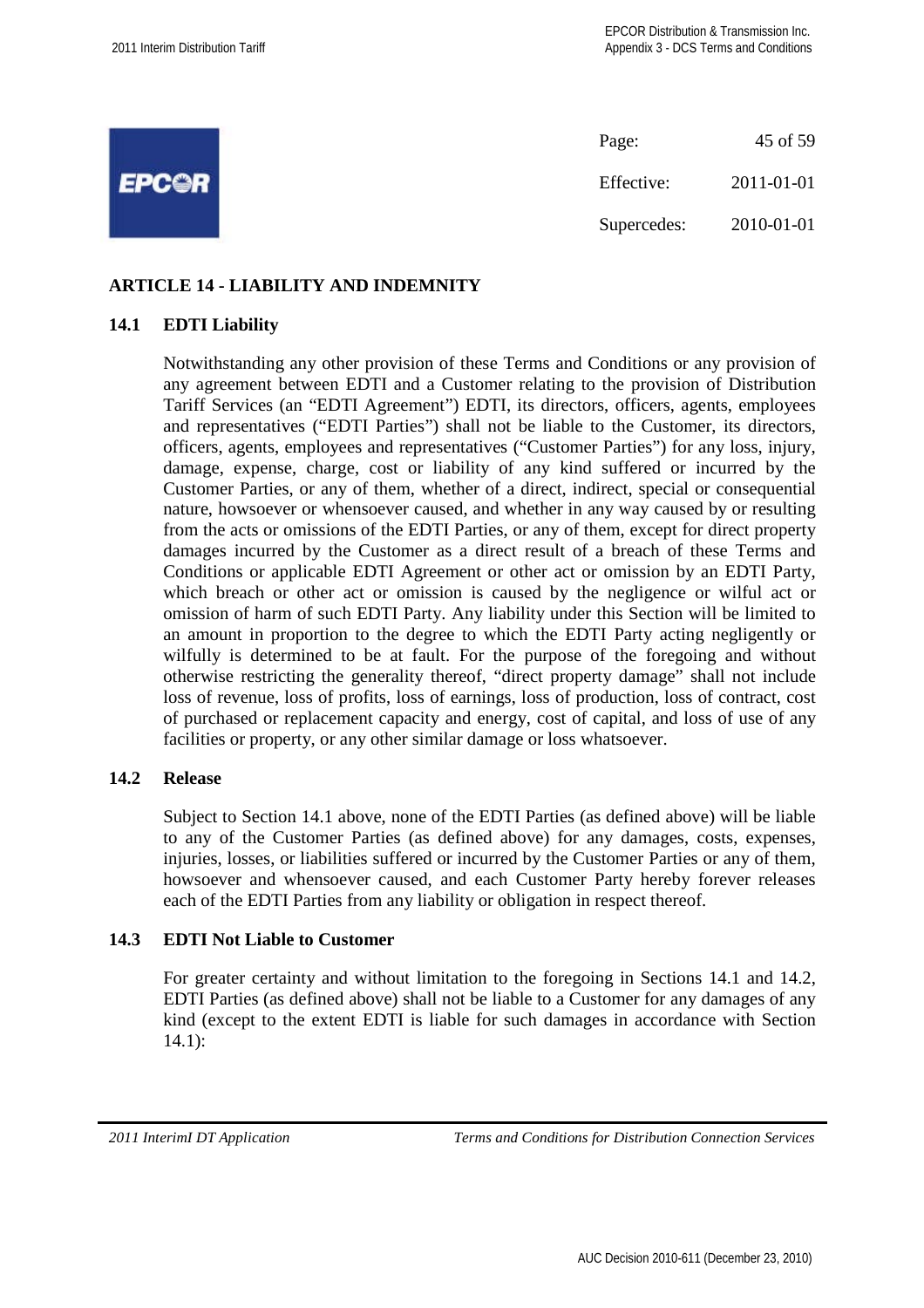

- (a) caused by or arising from any EDTI Party's conduct in compliance with, or as permitted by, these Terms and Conditions, the Terms and Conditions for Distribution Access Service, a Distribution Services Agreement between EDTI and a Retailer or any legal or regulatory requirements related to service provided to Retailers;
- (b) caused to the Customer and arising from any failure of a Retailer to comply with the Terms and Conditions for Distribution Access Service, any agreement with EDTI relating to Distribution Tariff Services or for any damages caused by or arising from equipment installed or actions taken by a Retailer;
- (c) caused by or arising from a Retailer's failure to perform any commitment to the Customer, including but not limited to the Retailer's obligation, including its obligation under Part 8 of the Act, to provide Retail Electricity Services including Distribution Tariff Services to the Customer; or
- (d) caused by or resulting from any acts, omissions or representations made by a Retailer in connection with soliciting Customers for Distribution Access Service or performing any of the Retailer's functions in providing Retail Electricity Services including Distribution Tariff Services to Customers.

## **14.4 Customer Liability**

In addition to any other liability provisions set out in the Terms and Conditions or any provision in an EDTI Agreement, a Customer Party (as defined above) shall be liable for any damages, costs, expenses, injuries, losses, or liabilities suffered or incurred by EDTI Parties (as defined above), whether of a direct or indirect nature, caused by or arising from any acts or omissions of an Customer Party that result in a breach ("Breach") of these Terms and Conditions or the applicable EDTI Agreement, or any negligent or wilful acts or omissions of harm of a Customer Party outside of a Breach. Any liability under this section will be limited to an amount in proportion to the degree to which the Customer Party is at fault.

#### **14.5 Force Majeure**

## **14.5.1 Force Majeure Relief**

If an event or circumstance of Force Majeure occurs that affects EDTI's ability to provide a Service Connection or other interconnection to its electric distribution system or Distribution Tariff Services, EDTI's obligations and responsibilities hereunder and under any agreement relating to Service Connections or other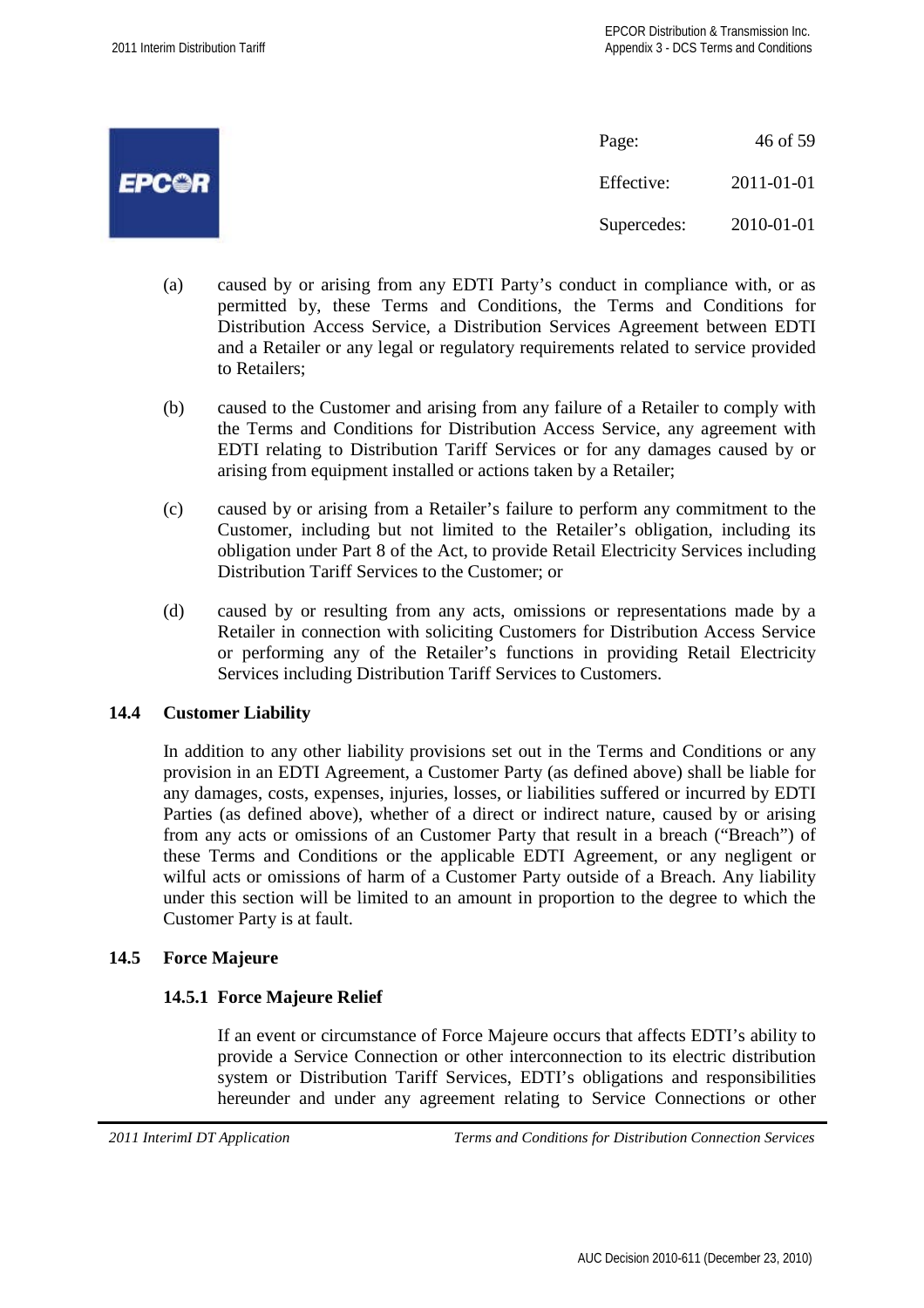| ال<br>and the<br>$\leftarrow$ |  |
|-------------------------------|--|
|                               |  |

Page: 47 of 59 Effective: 2011-01-01 Supercedes: 2010-01-01

interconnections to its electric distribution system or the provision of Distribution Tariff Services, so far as they are affected by the Force Majeure or the consequences thereof, shall be suspended until such Force Majeure or the consequences thereof are remedied and for such period thereafter as may reasonably be required to restore the Distribution Tariff Services. The Minimum Charge, if applicable, will continue to be payable during the period in which EDTI claims relief by reason of Force Majeure.

#### **14.5.2 Notice**

EDTI shall promptly give the relevant party notice of the Force Majeure including full particulars hereof and shall promptly give the relevant party notice when the Force Majeure ceases to prevent performance of EDTI's obligations.

## **14.5.3 Obligation to Remedy**

EDTI shall promptly remedy the cause and effect of the Force Majeure insofar as it is reasonably able to do so.

#### **14.5.4 Strikes and Lockouts**

Notwithstanding any other provision of these Terms and Conditions, the settlement of any strike, lockout or other industrial disturbance shall be wholly in the discretion of EDTI and EDTI may settle such strike, lockout or industrial disturbance at such time and on such terms and conditions as it may deem appropriate. No failure or delay in settling such strike, lockout or industrial disturbance shall constitute a cause or event within the control of EDTI or deprive EDTI of the benefits of this Section 14.5.

## **ARTICLE 15 - ADDITIONAL PROVISIONS RELATING TO SERVICES**

#### **15.1 Ownership of Facilities**

EDTI remains the owner of all Facilities necessary to provide Distribution Access Service to the Customers, unless an agreement between EDTI and a Customer specifically provides otherwise.

Payment made by Customers for costs incurred by EDTI in installing Facilities does not entitle Customers to ownership of any such Facilities, unless an agreement between EDTI and a Customer specifically provides otherwise.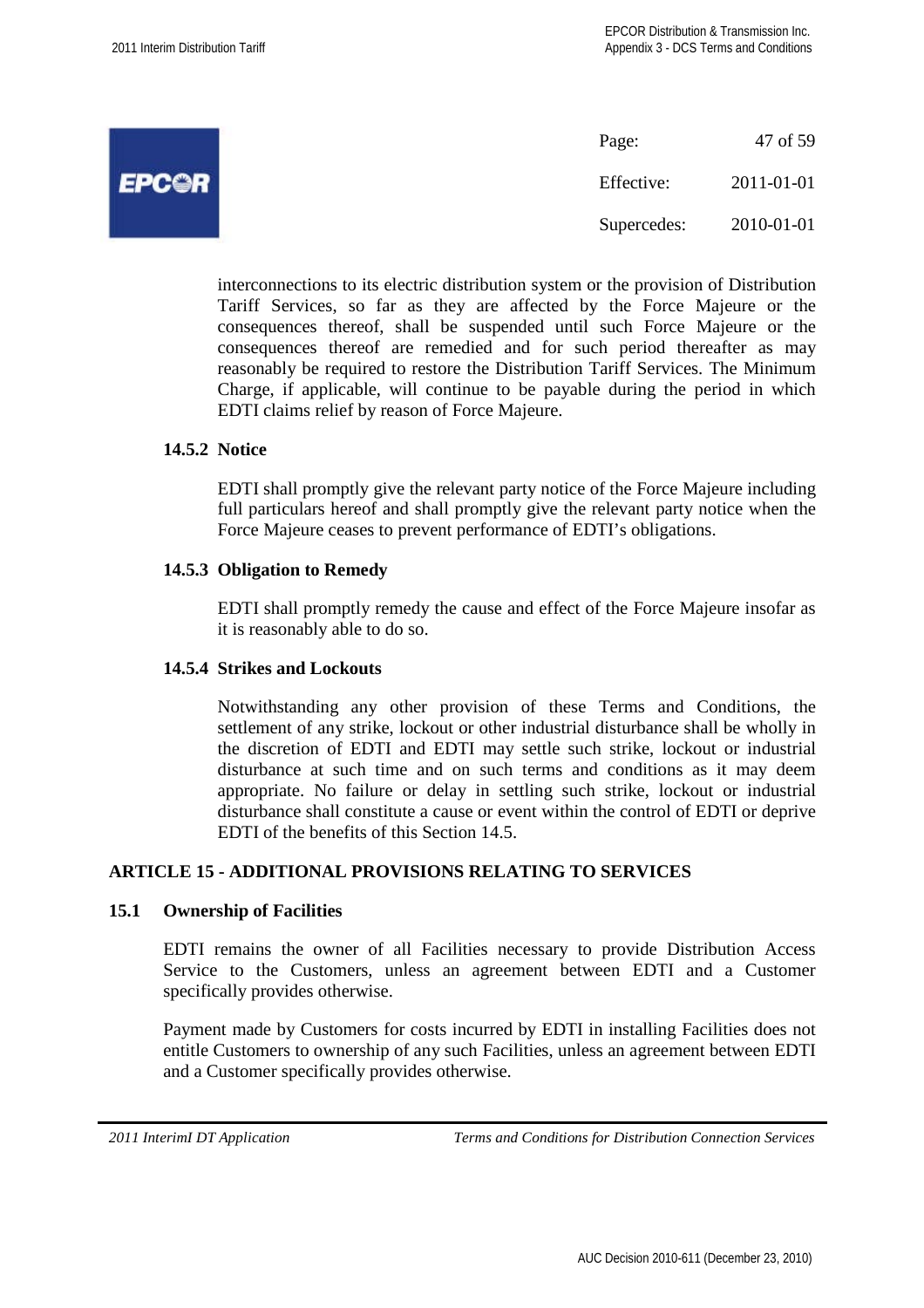|              | Page:       | 48 of 59   |
|--------------|-------------|------------|
| <b>EPCOR</b> | Effective:  | 2011-01-01 |
|              | Supercedes: | 2010-01-01 |

## **15.2 Distribution Access Service Obtained from Retailer**

EDTI will not initiate or continue Distribution Access Service at a Point of Service unless the Customer is enrolled to obtain Distribution Access Service. It is the Customer's responsibility to make arrangements with a Retailer to obtain Retail Electricity Services, including enrolment for Distribution Access Service.

#### **15.3 Proper Use of Services**

The Customers assume full responsibility for the proper use of the Service Connection and Distribution Tariff Services provided by EDTI and for the condition, suitability and safety of any and all wires, cables, devices or appurtenances energized by energy on the Customer's premises or on premises owned or controlled by the Customer that are not the Customer's property. The Customer shall be liable for any loss, damage, expense, charge, cost or other liability of any kind, whether to EDTI, its agents or employees, EDTI property or otherwise, arising directly or indirectly by reason of: (i) the routine presence in or use of energy over the wires, cables, devices or other Facilities owned or controlled by the Customer; (ii) the Customer's improper or negligent use of energy or electric wires, cables, devices or other facilities; or (iii) the negligent acts or omissions or wilful acts or omissions of the Customer or any person permitted on the Customer's property.

#### **15.4 Independent System Operation or Transmission Facility Owner Requirements**

The Customers acknowledge and agree that EDTI is bound by all operating instructions, policies and procedures of the ISO and transmission facility owners which are needed to maintain the integrity of the Interconnected Electric System. The Customers acknowledge and agree that they will cooperate with EDTI so that EDTI will be in compliance with all such operating instructions, policies and procedures which include, but are not limited to, those operating instructions, policies and procedures pertaining to minimum and maximum generation emergencies, and supply voltage reduction or full interruption of Customer load by either manual or automatic means.

## **15.5 Compliance with Applicable Legal Authorities**

EDTI and the Customers are subject to, and shall comply with, all existing or future applicable federal, provincial and local laws, all applicable existing or future orders or other actions of the ISO or of governmental authorities having applicable jurisdiction. EDTI will not violate, directly or indirectly, or become a party to a violation of any applicable requirement of the ISO or any applicable federal, provincial or local statute, regulation, bylaw, rule or order in order to provide a Service Connection or Distribution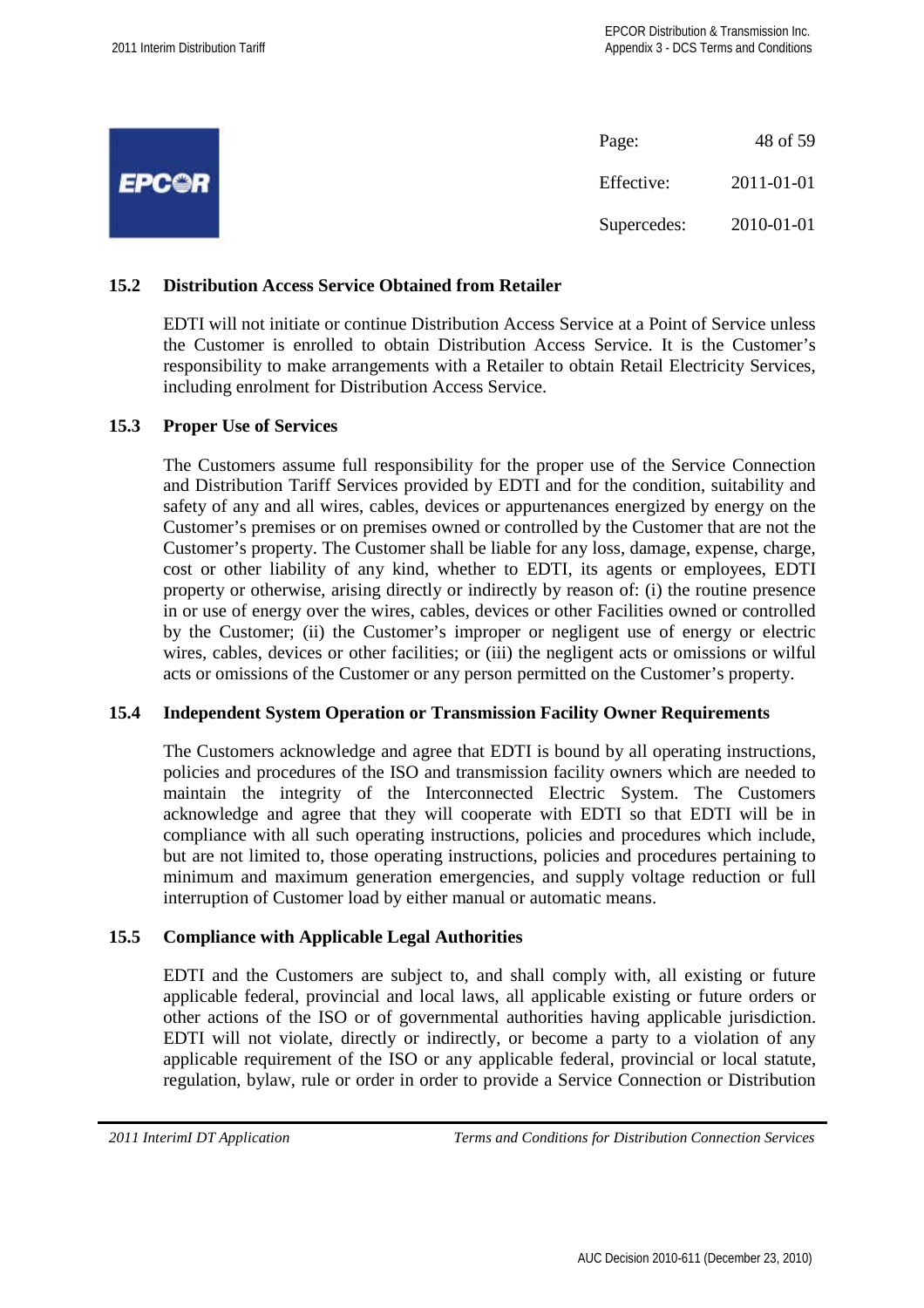|              | Page:       | 49 of 59   |
|--------------|-------------|------------|
| <b>EPCOR</b> | Effective:  | 2011-01-01 |
|              | Supercedes: | 2010-01-01 |

Tariff Services to the Customers. EDTI's obligation to provide a Service Connection or Distribution Tariff Services is subject to the condition that all requisite governmental and regulatory approvals for the provision of the Service Connection or Distribution Tariff Services will have been obtained and will be maintained in force during such period of service.

## **15.6 Interference with EDTI's Property**

No one other than an employee or authorized agent of EDTI shall be permitted to remove, operate, or maintain meters, electric equipment and other Facilities owned by EDTI. The Customers shall not interfere with or alter the meter, seals, or other Facilities or permit the same to be done by any person other than the authorized agents or employees of EDTI.

#### **15.7 Service Interruption**

While EDTI takes all reasonable efforts to guard against interruptions, it does not guarantee uninterrupted service. Without liability of any kind to EDTI, EDTI shall have the right to disconnect or otherwise curtail, interrupt or reduce Distribution Access Service to Customers whenever EDTI reasonably determines, or when EDTI is directed by the ISO, that such a disconnection, curtailment, interruption or reduction is:

- (a) necessary to facilitate construction, installation, maintenance, repair, replacement or inspection of any of EDTI's Facilities;
- (b) to maintain the safety and reliability of EDTI's electric distribution system; or,
- (c) due to any other reason including dangerous or hazardous circumstances including emergencies, forced outages, potential overloading of EDTI's electric distribution system or Force Majeure.

#### **15.8 No Assignment**

A Customer shall not assign any of its rights or obligations under these Terms and Conditions or any other agreement with EDTI relating to a Service Connection or Distribution Tariff Services without obtaining any necessary regulatory approvals and EDTI's approval where required in such agreement. No assignment shall relieve the Customer of any of its obligations under these Terms and Conditions until such obligations have been assumed by the assignee and EDTI has agreed to the novation. Any assignment in violation of this section shall be void.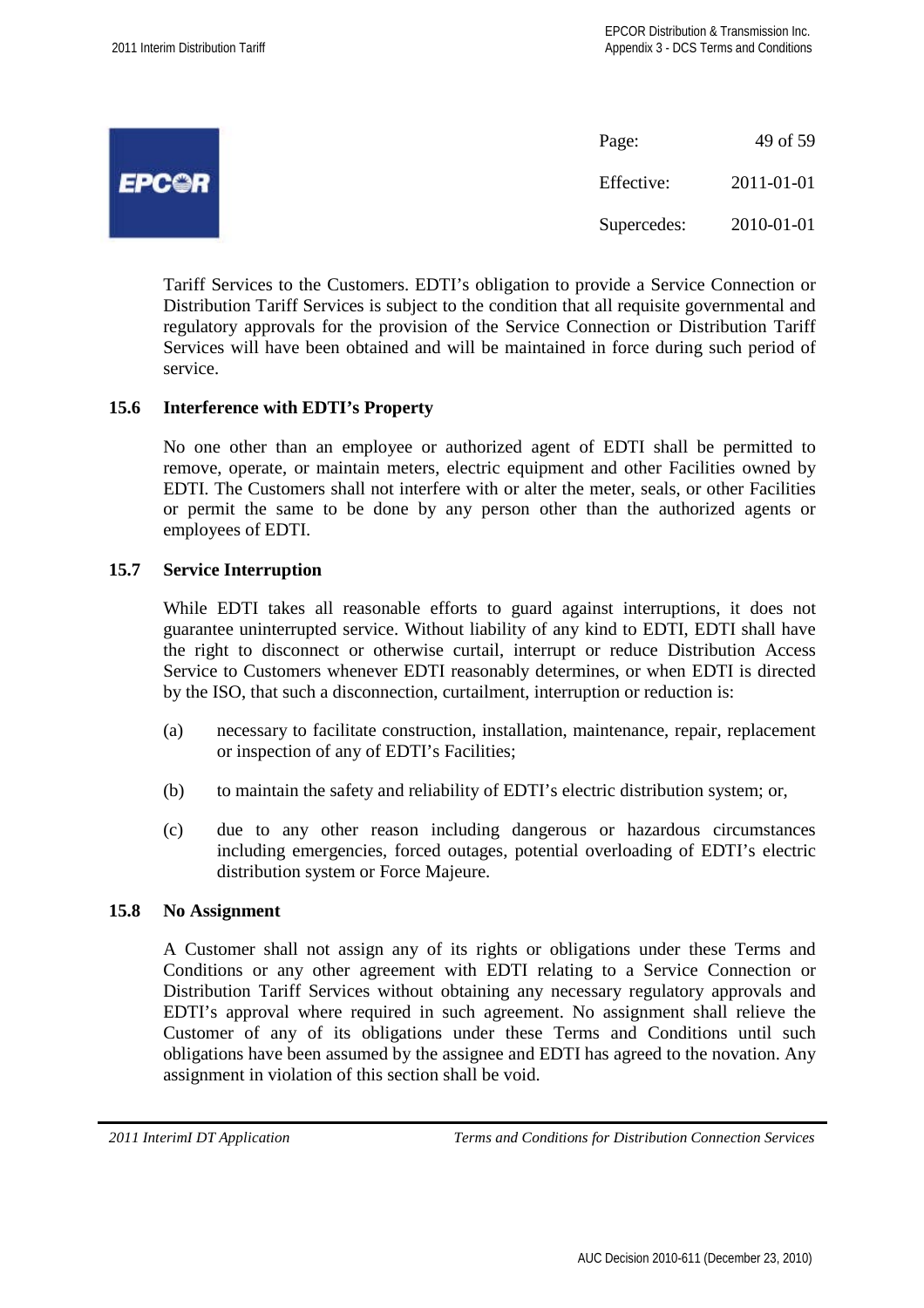

#### **15.9 No Waiver**

The failure of EDTI or a Customer to insist on any one or more instances upon strict performance of any provisions of these Terms and Conditions or any other agreement between EDTI and the Customer relating to a Service Connection or Distribution Tariff Services, or to take advantage of any of its rights hereunder or thereunder, shall not be construed as a waiver of any such provisions or the relinquishment of any such right or any other right hereunder, which shall remain in full force and effect. No term or condition of these Terms and Conditions or any other agreement between EDTI and a Customer relating to a Service Connections or Distribution Tariff Services shall be deemed to have been waived and no breach excused unless such waiver or consent to excuse is in writing and signed by the party claimed to have waived or consented to excuse.

## **15.10 Law**

These Terms and Conditions and any other agreement between EDTI and a Customer relating to a Service Connection or Distribution Tariff Services shall be governed by the laws of the Province of Alberta and the federal laws of Canada applicable in the Province of Alberta, without regard to principles of conflicts of law. Any lawsuit arising in connection with these Terms and Conditions or any other agreement relating to a Service Connection or Distribution Tariff Services shall be brought in the courts of the Province of Alberta.

## **15.11 Request Under Section 101 (2) of the Act**

In accordance with Section 101(2) of the Act, a Transmission Direct-Connect Customer may, with the prior approval of EDTI, enter into an arrangement directly with the Independent System Operator for the provision of System Access Service. Should EDTI grant such approval, EDTI reserves the right to bill the Customer directly for all Local Access Fees and Commission approved riders and charges arising from services provided by EDTI prior to the Customer receiving System Access Service directly from the Independent System Operator pursuant to such arrangement.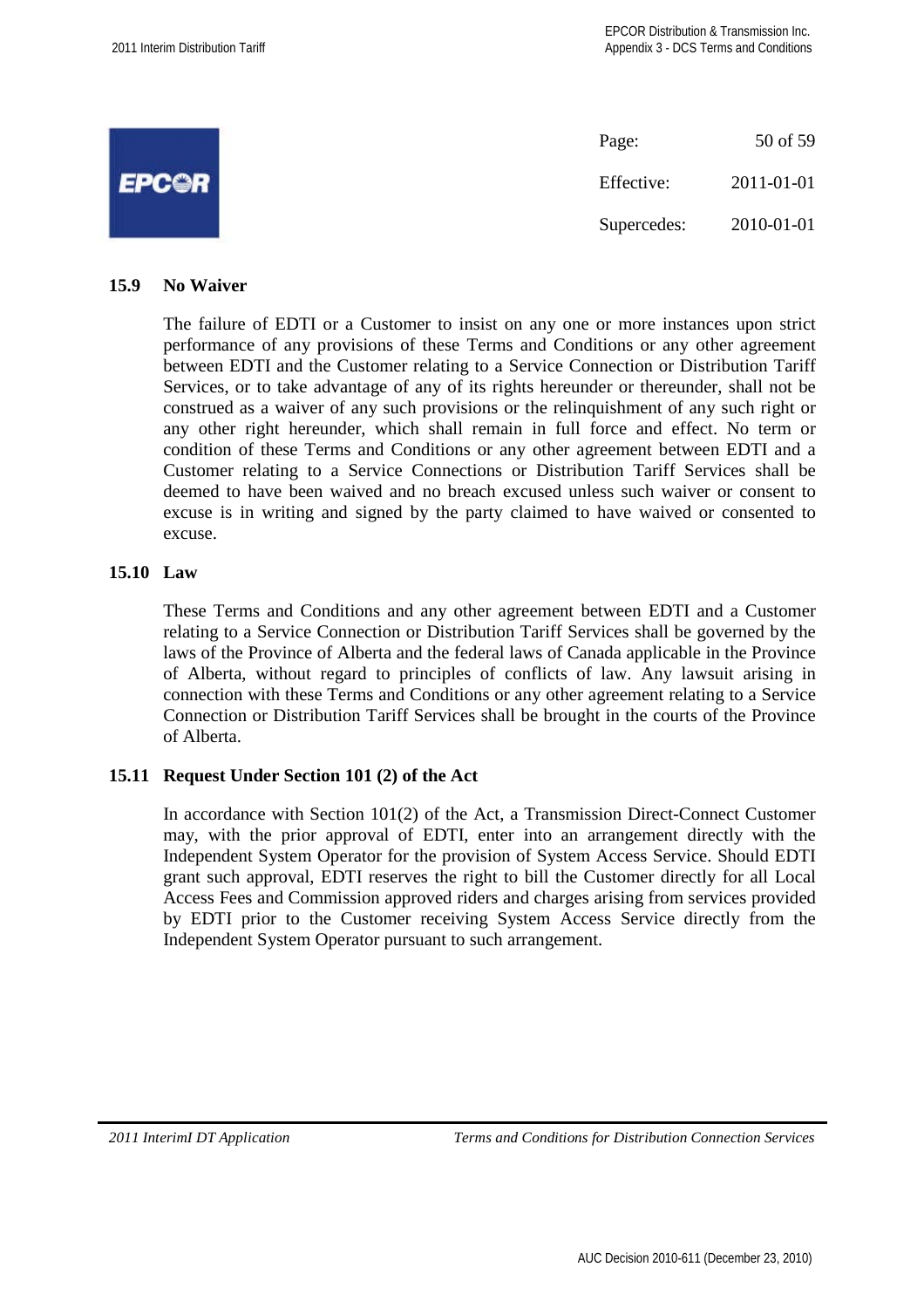

## **SCHEDULE A — AVAILABLE EDTI INVESTMENT**

## **1. Maximum Investment**

The maximum investment that EDTI will make in new services or expansions for Residential, General Service and Industrial Customer classes is as follows:

- (a) Residential Customers:
	- for new (raw land) underground development areas, EDTI will provide a contribution of \$1050 for each lot;
	- for single family residential, rural acreage and farm in a previously unserviced area to be serviced with overhead power, EDTI will install singlephase overhead primary lines on public roadways up to an existing lot within the boundary of the City of Edmonton at no charge and will provide a contribution of up to \$700 for the transformer installation and the Service Connection;
	- for multiple family residential, in a previously serviced area, EDTI will provide a contribution of \$450 for each Service Connection.
- (b) General Service and Industrial Customers
	- \$225 per kVA of Contracted Minimum Demand for the Service Connection for the first 2,500 kVA and \$100 per kVA thereafter.
	- for a raw land industrial subdivision adjacent to an existing subdivision with three-phase service, EDTI will extend the overhead three-phase primary service on public roadways at no charge.
- (c) Underground Industrial Developments (raw land)
	- Upon completion of the underground servicing of an industrial area, EDTI will provide a rebate determined as 80% of the total installed cost of the underground distribution facilities installed to service raw industrial land. This cost will be calculated by EDTI based on EDTI's costs, as determined and published by EDTI from time to time, for the types of cables and switching cubicles installed, and for such activities as trenching and terminations.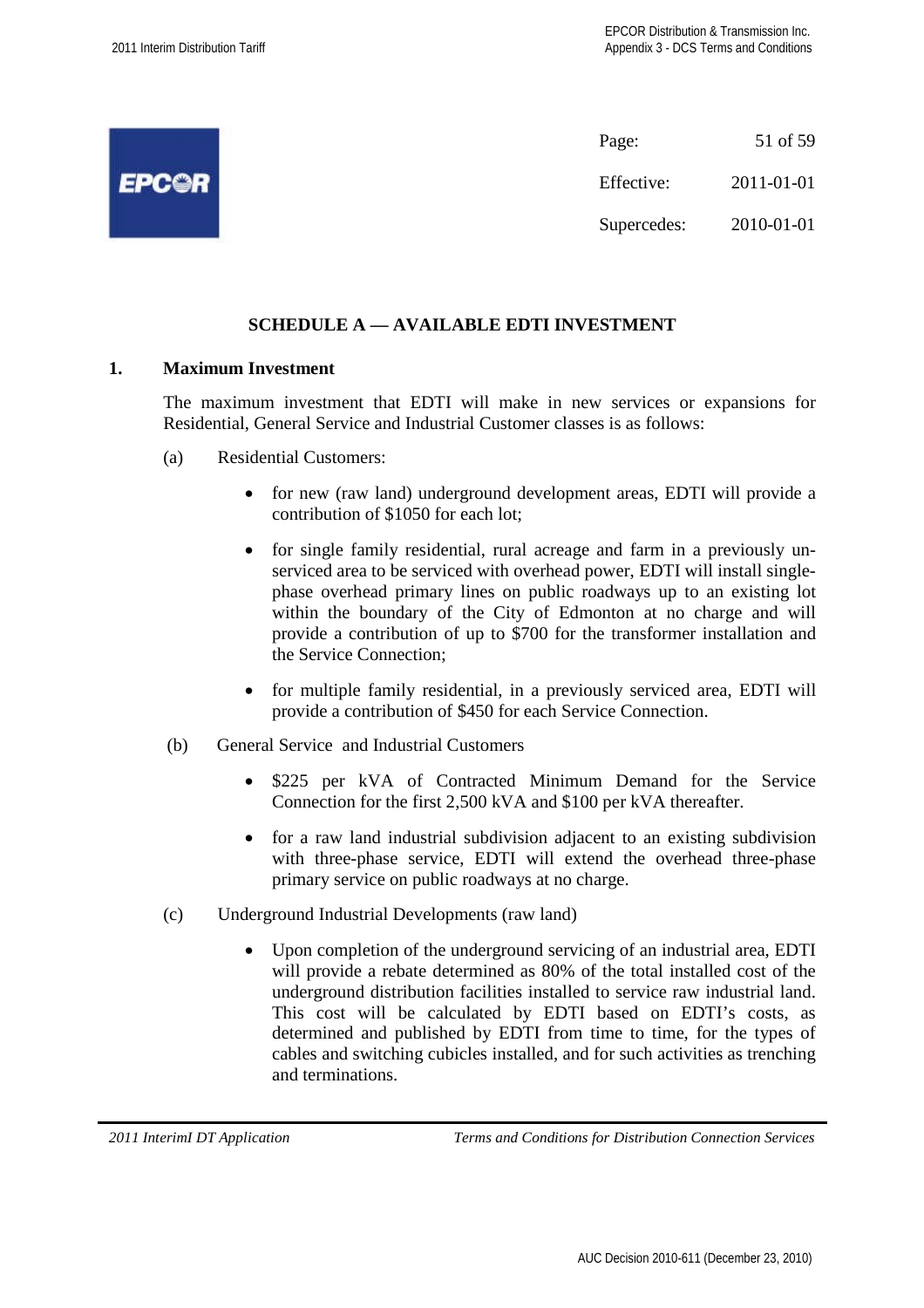|              | Page:       | 52 of 59   |
|--------------|-------------|------------|
| <b>EPCOR</b> | Effective:  | 2011-01-01 |
|              | Supercedes: | 2010-01-01 |

## **2. Eligibility for Investment**

- (a) The following Facilities are eligible for investment:
	- distribution three-phase and single-phase extensions;
	- transformers (or a share of a transformer, if the transformer is shared by more than one Customer e.g. rural acreages);
	- standby feeder where required by EDTI;
	- primary cable to EPCOR Transformer on property (excluding Multi-Family Sites)
- (b) The following Facilities are not eligible for investment:
	- transformer pad and civil works on private property;
	- standby feeders not required by EDTI;
	- secondary underground services in aerial distribution areas.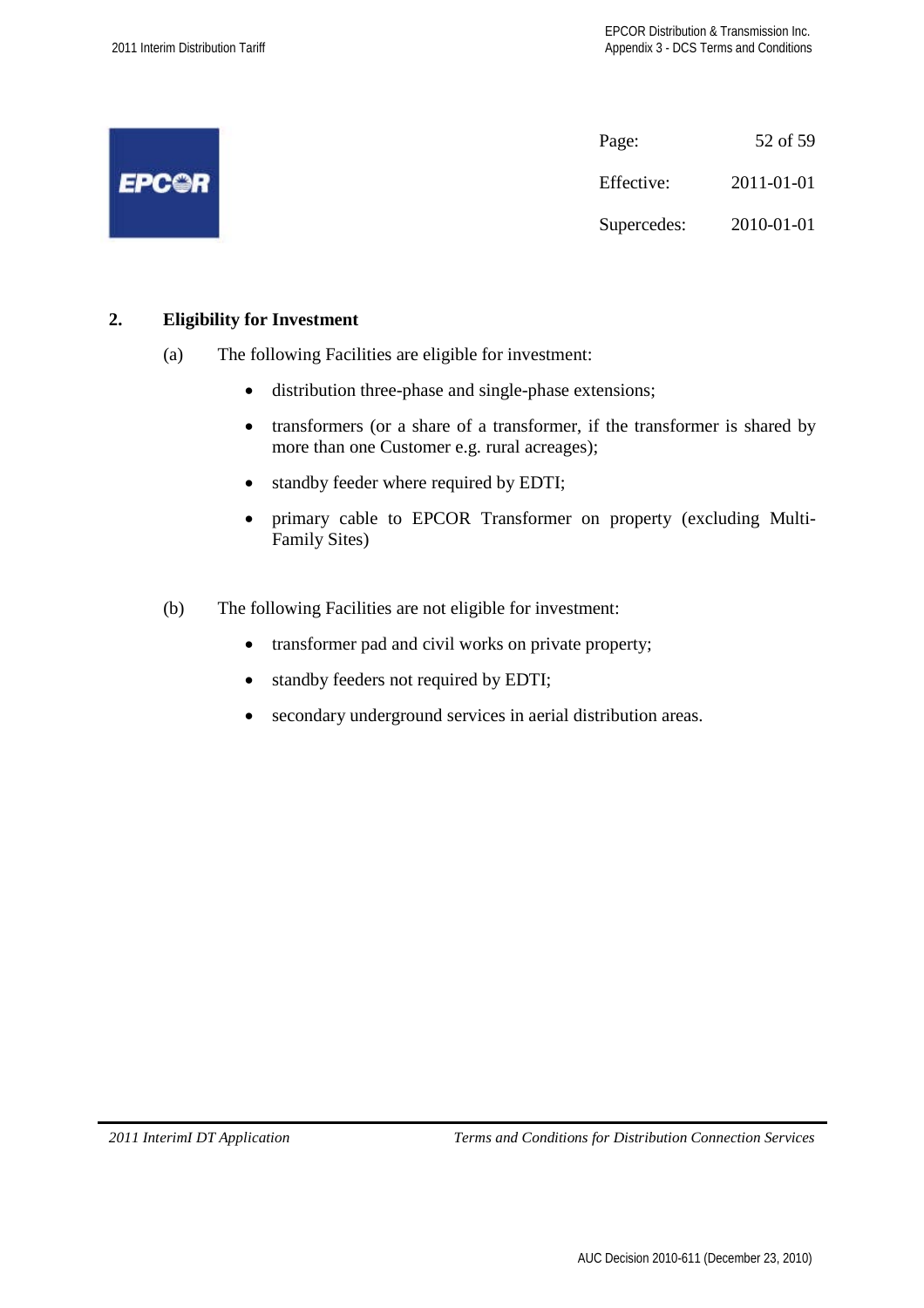

Page: 53 of 59 Effective: 2011-01-01 Supercedes: 2010-01-01

# **SCHEDULE B — Electric Service Agreement**

# **for Distribution Connection Services**

This Agreement dated for reference as of the day of  $\qquad \qquad .20$ 

**Between:**

**(Customer Name)** (Address)

(hereinafter called the "Customer")

*- and -*

## **EPCOR Distribution & Transmission Inc**.,

a body corporate with its head office in the City of Edmonton in the Province of Alberta (hereinafter called "EDTI")

**REFERENCE IS MADE TO THE EDTI TERMS AND CONDITIONS FOR DISTRIBUTION CONNECTION SERVICES (THE "TERMS AND CONDITIONS"), AS AMENDED FROM TIME TO TIME, PREPARED BY EDTI AND APPROVED BY THE ALBERTA UTILITIES COMMISSION ("AUC") IN ACCORDANCE WITH THE** *ELECTRIC UTILITIES ACT* **(ALBERTA). THIS ELECTRIC SERVICE AGREEMENT IS SUBJECT TO THE TERMS AND CONDITIONS AND SUCH TERMS AND CONDITIONS ARE INCORPORATED HEREIN BY REFERENCE IN THEIR ENTIRETY (THIS AGREEMENT TOGETHER WITH THE TERMS AND CONDITIONS ARE REFERRED TO HEREIN AS THE "AGREEMENT"). THE MOST CURRENT FORM OF THE TERMS AND CONDITIONS ARE POSTED ON EDTI'S WEBSITE AT: http://www.epcor.ca/customers/electricity+retailers/dt+access+tariffs**

**CAPITALIZED TERMS USED BUT NOT DEFINED IN THIS ELECTRIC SERVICE AGREEMENT HAVE THE MEANINGS SET FORTH IN THE TERMS AND CONDITIONS.**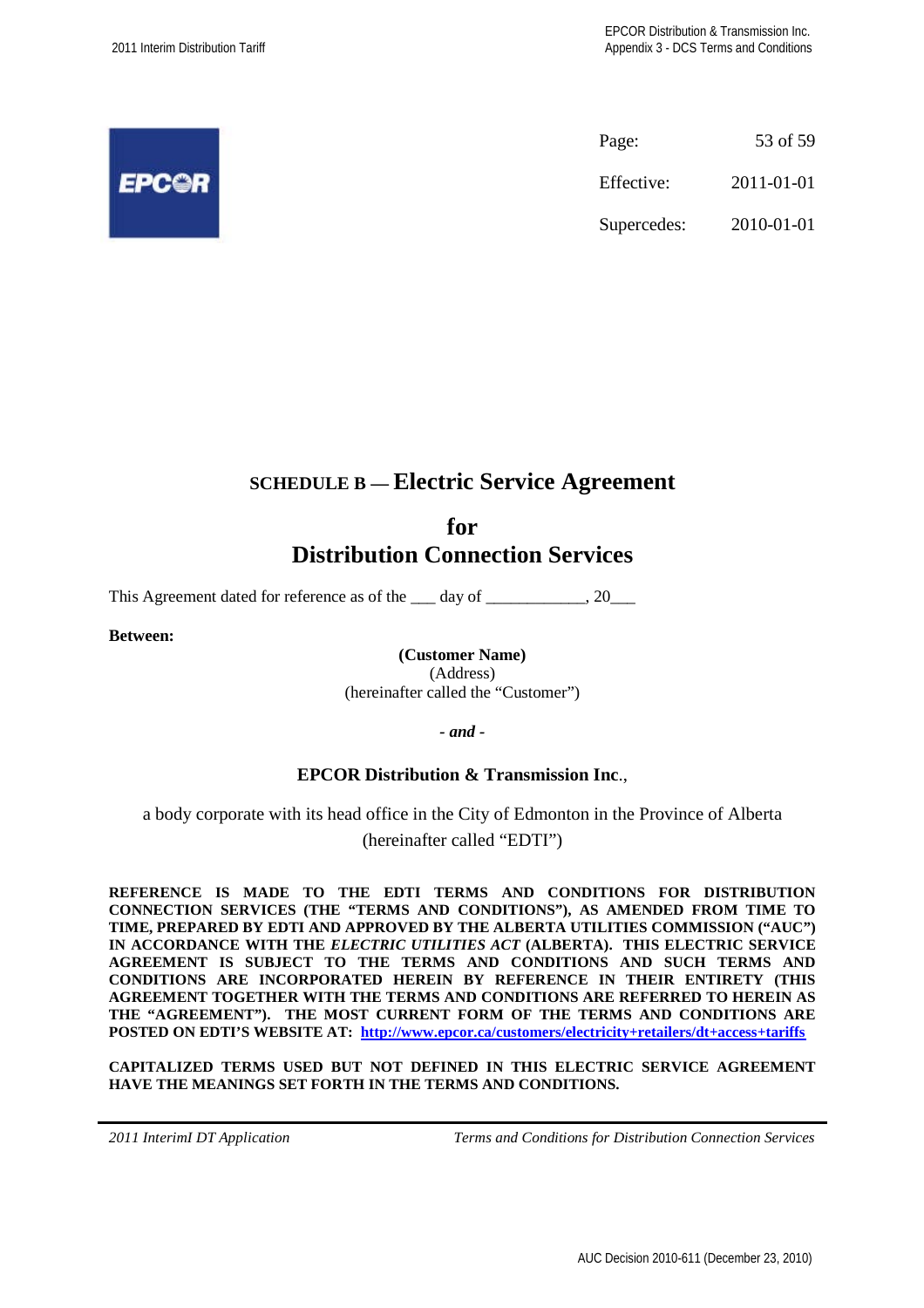|              | Page:       | 54 of 59   |
|--------------|-------------|------------|
| <b>EPCOR</b> | Effective:  | 2011-01-01 |
|              | Supercedes: | 2010-01-01 |
|              |             |            |

In consideration of the respective promises, covenants and agreements of the parties herein contained and for other good and valuable consideration (the receipt and sufficiency of which are hereby acknowledged by each party), the parties agree as follows:

\_\_\_\_\_\_\_\_\_\_\_\_\_\_\_\_\_\_\_

- 1. **Service.** The Customer agrees to obtain from EDTI and EDTI agrees to provide to the Customer Distribution Access Service in relation to the Service Connection specified below (the "Service") in accordance with the provisions of this Agreement.
- 2. **Parameters.** The Customer and EDTI agree to the following parameters for the provision of the Service:

| a.             | Location of Service Connection:              |          |
|----------------|----------------------------------------------|----------|
|                |                                              |          |
| b.             | Contract Term:                               | 15 years |
| C <sub>1</sub> | <b>EDTI</b> Investment                       |          |
| d.             | Customer Contribution (plus application GST) |          |
| e.             | Forecast Peak Demand:                        |          |
| f.             | Contracted Minimum Demand:                   |          |
| g.             | Main Feeder                                  |          |
| h.             | Standby Feeder if applicable                 |          |
| i.             | <b>Applicable Distribution Tariff</b>        |          |
| J <sub>1</sub> | Special charges (Facilities Charge, etc.)    |          |
| k.             | <b>Special Arrangements</b>                  |          |
| 1.             | Service Configuration                        |          |
|                |                                              |          |

3. **Term.** This Agreement shall become effective on the In-service Date, and thereafter shall remain in effect until terminated by either party hereto in accordance with Article 13 of the Terms and Conditions. Termination of this Agreement shall be subject to the Distribution Related Exit Charge as outlined in Section 13.1 of the Terms and Conditions. Notwithstanding anything to the contrary contained herein, this Agreement shall not become effective and is not binding until accepted by EDTI.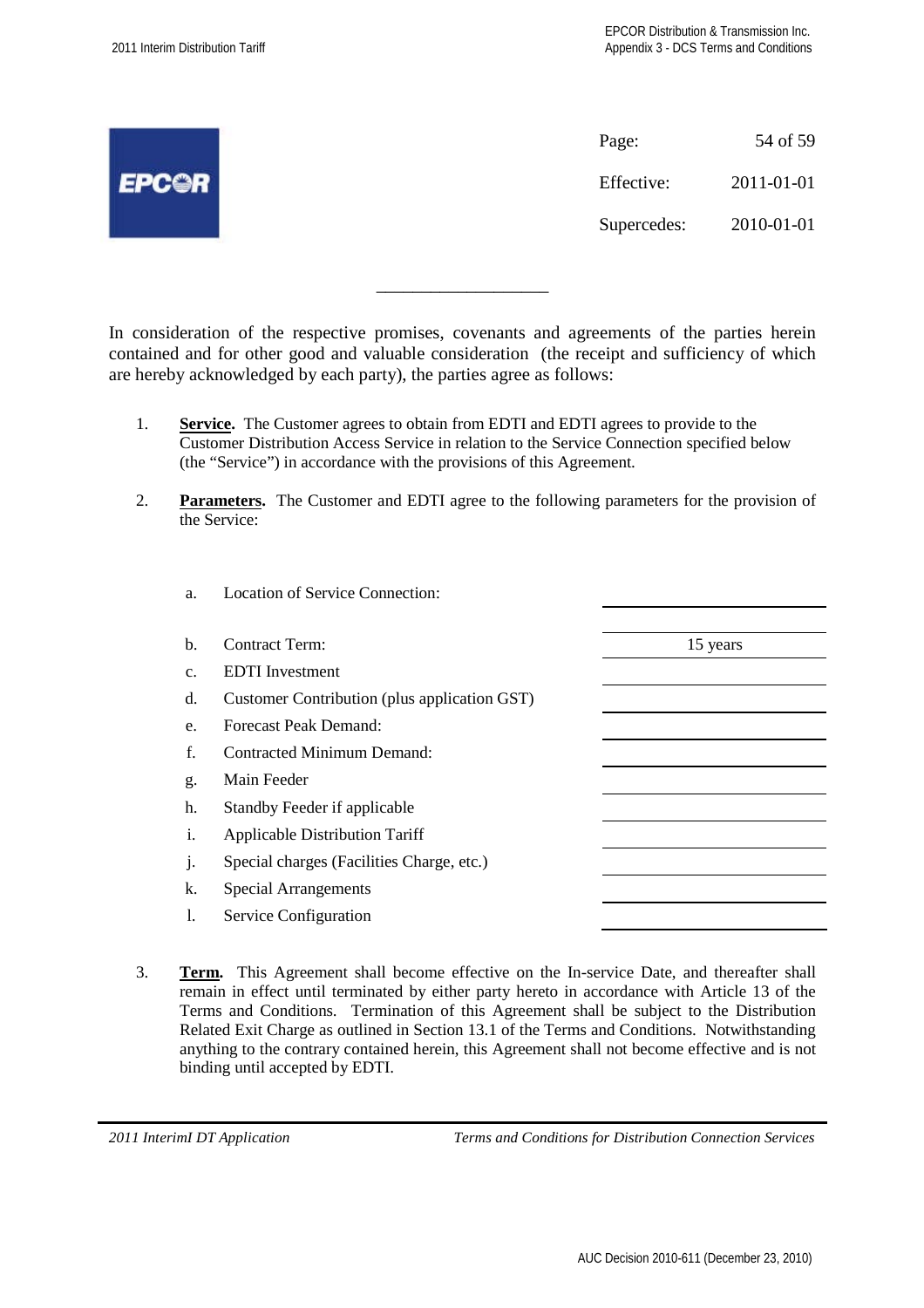

Page: 55 of 59 Effective: 2011-01-01 Supercedes: 2010-01-01

- 4. **Fees and Payment.** The Customer agrees to pay for the Service in accordance with the Terms and Conditions. Fees and charges payable by the Customer will be determined based on the greater of the actual Demand or the Contracted Minimum Demand.
- 5. **Forecast Peak Demand.** The Customer shall under no circumstances exceed the Forecast Peak Demand and shall provide one (1) year prior written notice to EDTI of any increase in the Forecast Peak Demand. The Customer acknowledges and agrees that failure by the Customer to adhere to this provision may cause serious damage to EDTI's Facilities for which the Customer will be responsible.
- 6. **Use Restricted.** The Service provided hereunder is provided for the Customer's use only at the location specified above and the Customer shall not permit any other person to use such Service
- 7. **Customer Acknowledgements.** The Customer acknowledges and agrees that:
	- a. it has reviewed and understands this Agreement, including the Terms and Conditions, and agrees to be bound by them in all transactions with EDTI;
	- b. the Terms and Conditions may change from time to time, and that a copy of the Terms and Conditions is on file at the offices of EDTI and available on-line at the website of EDTI noted above;
	- c. no Person, whether an employee or agent of EDTI or otherwise, can agree to change, alter, vary or waive any provision of the Terms and Conditions without the express approval of the EUB;
	- d. it has been offered a copy of EDTI's Customer Connection Guide and is aware of the policies and business practices of EDTI detailed therein and that the Customer Connection Guide can also be accessed on-line at http://www.epcor.ca/customers
- 8. **EDTI Facilities.** Notwithstanding any Customer Contribution, the Customer shall not acquire any ownership interest in any EDTI Facilities.
- 9. **Limited Liability.** EDTI's liability for injuries and/or damage to persons or property is limited by the Terms and Conditions.
- 10. **Regulatory Authority.** This Agreement is subject to all applicable legislation, including the *Electric Utilities Act* (Alberta) and the regulations made thereunder, and all applicable orders, rulings, regulations and decisions of the EUB or any other regulatory authority having jurisdiction over EDTI or the matters addressed herein.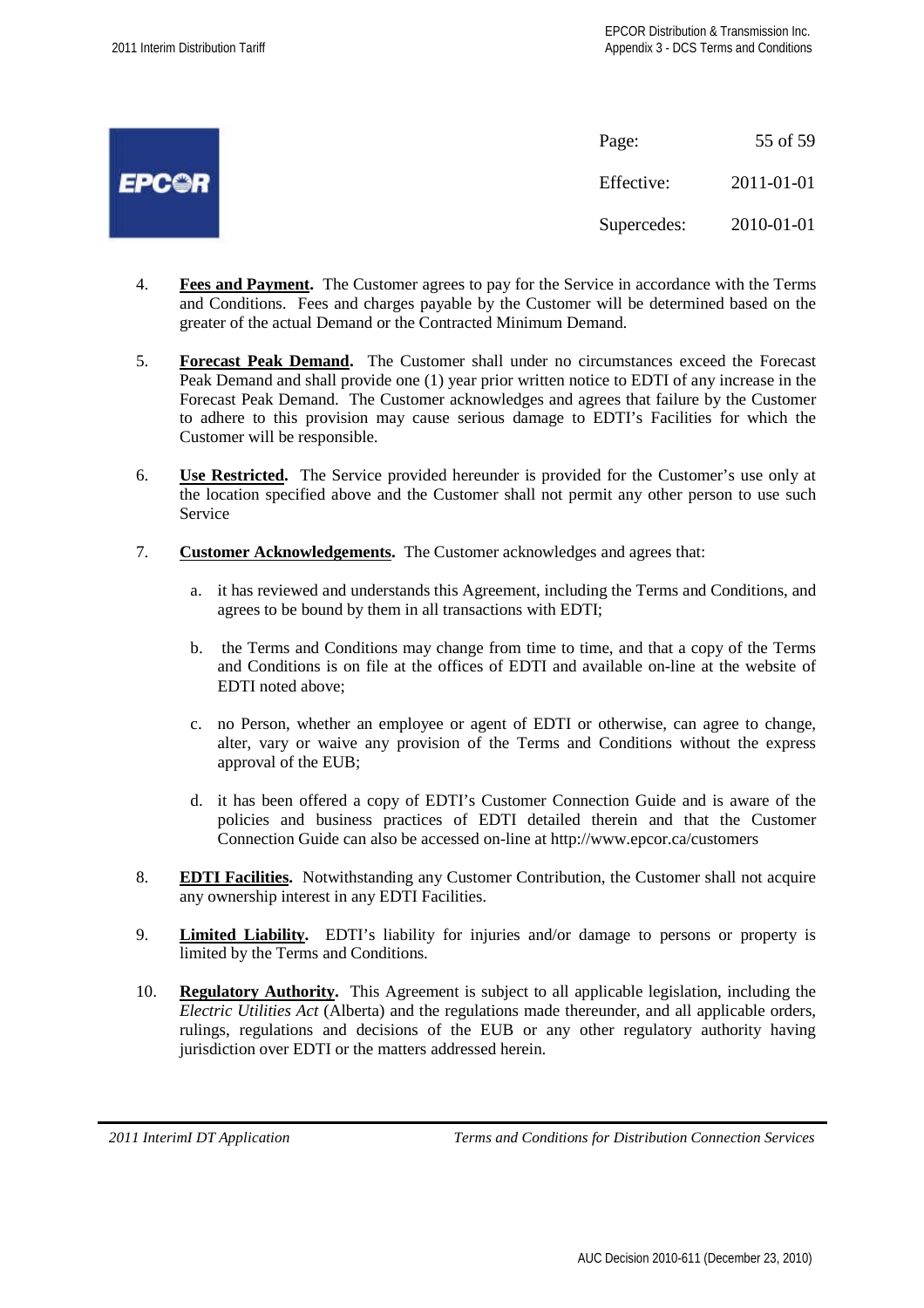

Page: 56 of 59 Effective: 2011-01-01 Supercedes: 2010-01-01

- 11. **Assignment / Enurement.** The Customer may not assign this Agreement without the prior written consent of EDTI. This Agreement shall enure to the benefit of and be binding and enforceable by the parties hereto and their respective executors, administrators, successors and permitted assigns.
- 12. **Severability.** If any provision of this Agreement, or the application thereof, is to any extent held invalid or unenforceable, the remainder of this Agreement and the application thereof, other than those provisions which have been held invalid or unenforceable, shall not be affected and shall continue in full force and effect and shall be enforceable to the fullest extent permitted by law or in equity.
- 13. **Headings.** The division of this Agreement into sections and subsections and the insertion of headings are for convenience of reference only and shall not affect the construction or interpretation of this Agreement.
- 14. **Entire Agreement / Modification.** This Agreement, including the Terms and Conditions as amended from time to time, constitutes the entire agreement between the parties and supersedes all prior agreements between the Customer and EDTI for provision of the Service. Except for modifications of the Terms and Conditions, which may be made in accordance with the provisions thereof, no modification or alternation of this Agreement shall be binding on either party unless reduced to writing and signed by the parties hereto.
- 15. **Notice.** All notices required pursuant to this Agreement shall be in writing and shall be given personally, by facsimile or by prepaid registered mail addressed to the party for which the notice is intended to its address designated below or to such other address as may be substituted by notice given in accordance with this provision.

|                                | <b>EPCOR Distribution &amp; Transmission Inc.</b><br>$10065 - Jasper$ Avenue |                 |                                                   |                                                              |
|--------------------------------|------------------------------------------------------------------------------|-----------------|---------------------------------------------------|--------------------------------------------------------------|
|                                | Edmonton, Alberta                                                            |                 |                                                   |                                                              |
|                                | <b>T5J 3B1</b>                                                               |                 |                                                   |                                                              |
| Contact Name:                  |                                                                              | (Guy Bridgeman) | President, EPCOR Distribution & Transmission Inc. |                                                              |
| <b>Alternate Contact Name:</b> |                                                                              | Byron)          |                                                   | Senior Manager, EPCOR Distribution & Transmission Inc. (John |
| Telephone No.:                 | (780)412-7822                                                                |                 | Alternate:                                        | $(780)412 - 3662$                                            |
| <b>Fax No.:</b>                | (780)412-7916                                                                |                 | Alternate:                                        | $(780)412 - 3250$                                            |

*Customer Name* **(Address)**

*Contact Name:*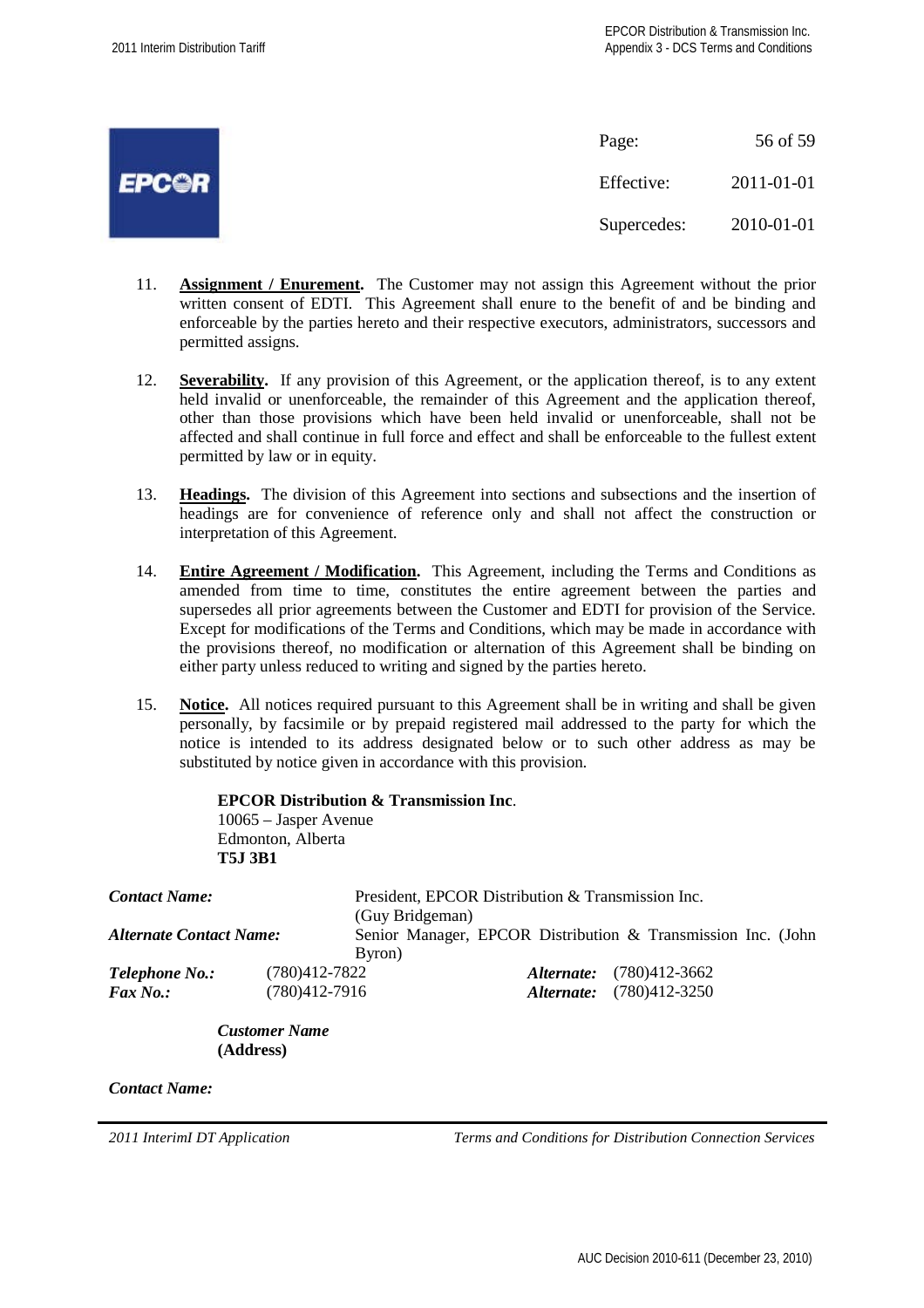|              | Page:       | 57 of 59   |
|--------------|-------------|------------|
| <b>EPC@R</b> | Effective:  | 2011-01-01 |
|              | Supercedes: | 2010-01-01 |
|              |             |            |

*Alternate Contact Name: Telephone No.: Alternate: Fax No.: Alternate:*

IN WITNESS WHEREOF the parties have executed this Agreement as of the day first above mentioned.

| <b>[customer Name]</b> | <b>EPCOR Distribution &amp; Transmission Inc.</b> |  |  |
|------------------------|---------------------------------------------------|--|--|
| Per:                   | Per:                                              |  |  |
| Name:                  | Name:                                             |  |  |
| <b>Title:</b>          | Title:                                            |  |  |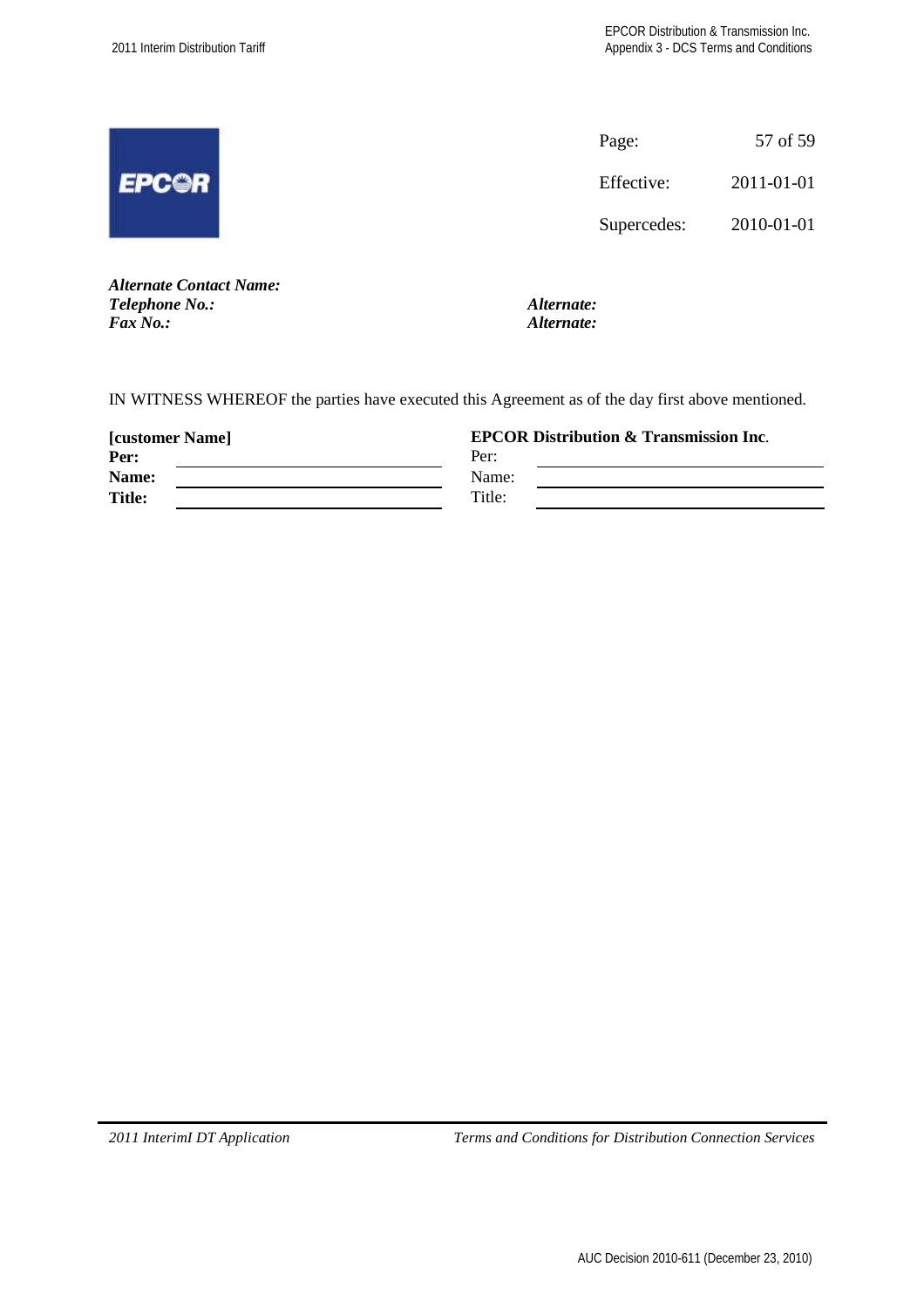|              | Page:       | 58 of 59   |
|--------------|-------------|------------|
| <b>EPCOR</b> | Effective:  | 2011-01-01 |
|              | Supercedes: | 2010-01-01 |

#### **SCHEDULE C — Agreement for Distribution Connection Service**

EPCOR Distribution & Transmission Inc. 10065 Jasper Avenue Edmonton, Alberta T5J 3B1

#### **Re: Agreement for Distribution Connection Service**

|                                                  |            | (the "Customer") |
|--------------------------------------------------|------------|------------------|
| Site<br>Address:<br>"Site")                      |            | (the             |
| Main Contact Name:<br>Telephone No.:             | Alternate: | Fax: No:         |
| <b>Alternate Contact Name:</b><br>Telephone No.: | Alternate: | Fax: No:         |

Thank you for your request that EPCOR Distribution & Transmission Inc. ("EDTI") connect your Site to EDTI's electric distribution system.

EDTI connects sites and provides distribution access service pursuant to its Distribution Tariff, which includes the Terms and Conditions for Distribution Connection Services (the "DCS Terms and Conditions"), Distribution Tariff Policies, Rate Schedules and Fee Schedule as revised from time to time and approved by the Alberta Utilities Commission ("AUC") under the *Electric Utilities Act* (Alberta). This Electric Service Agreement is subject to those documents, and both EDTI and the Customer are bound by the provisions of those documents. Those documents in their most current form are posted on EDTI's website at:

#### **[NTD: INSERT ADDRESSES]**

The Customer agrees to obtain from EDTI, and EDTI agrees to provide to the Customer, Distribution Connection Service in relation to the Site in accordance with the provisions of this Agreement.

The Forecast Peak Demand for the Site will be

This Agreement may be terminated by EDTI or the Customer in accordance with section 13 of the DCS Terms and Conditions. Termination of this Agreement will be subject to the Exit Charges as outlined in Section 13 of the DCS Terms and Conditions. For the purposes of section 13.1 of the DCS Terms and Conditions, the initial term of this Agreement will be 15 years from the In-Service Date (the date on which the Customer specifies service is to be available or the date the service is actually available, whichever is later). The Customer may not assign this Agreement without the prior written consent of EDTI.

EDTI requires that [CUSTOMER NAME] indicate its understanding and acceptance of the contents of this Agreement by signing in the appropriate space below. [CUSTOMER NAME] represents that the person signing this Agreement on [CUSTOMER NAME]'s behalf is properly authorized to do so.

|  |  |  | 2011 InterimI DT Application |
|--|--|--|------------------------------|
|--|--|--|------------------------------|